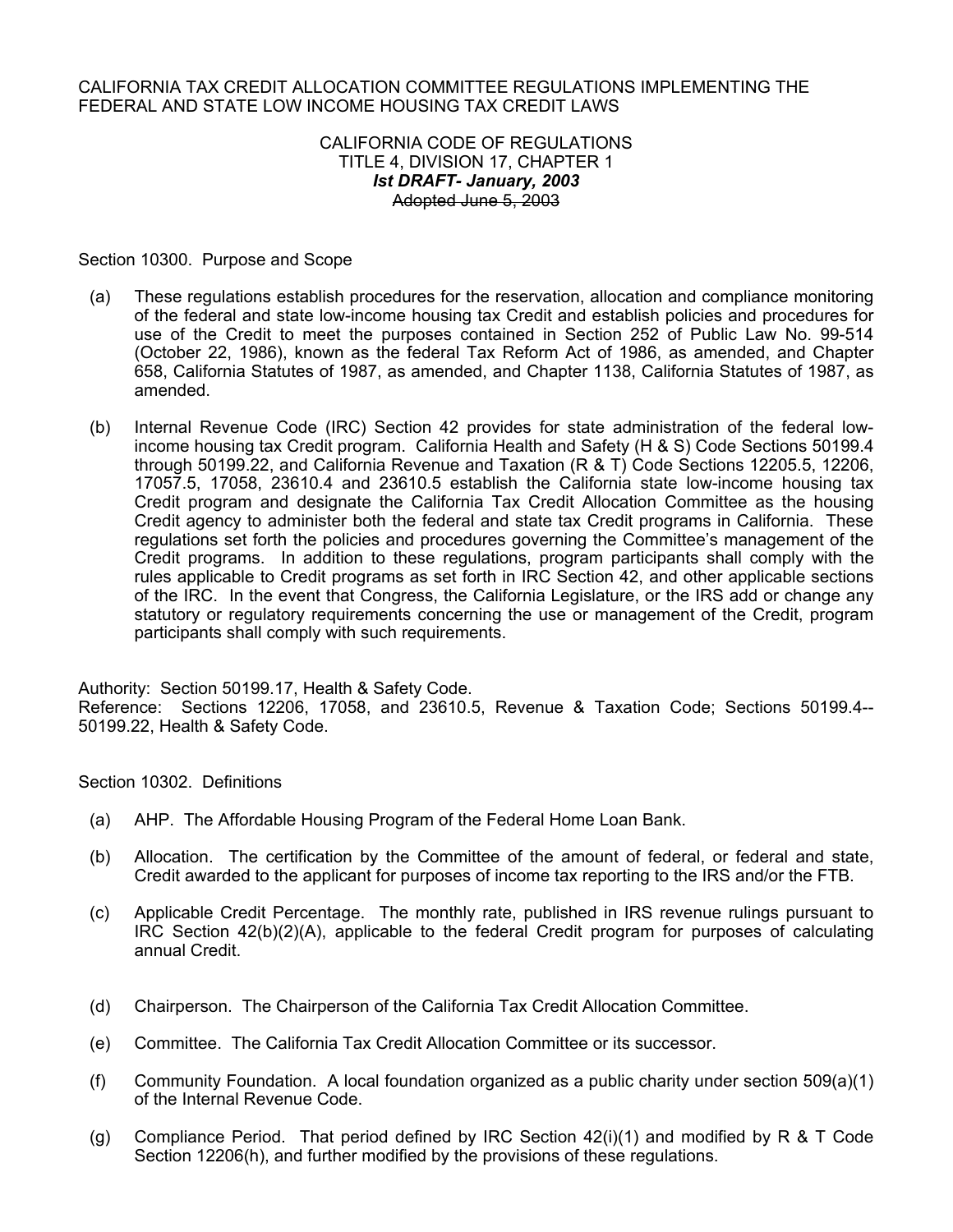- (h) Credit. Low-Income Housing Tax Credit.
- (i) Developer Fee. Amount of identified uses of project funds paid as compensation for developing the proposed project to include, all Credit consultant fees, broker fees other than real estate brokerage fees paid to an unrelated party and loan brokerage fees paid to an unrelated party, processing agent fees, developer overhead and profit, compensation for any construction management oversight provided by the developer, the cost of any personal guarantees, syndicator consulting fees, and reserves in excess of those customarily required by multi-family housing lenders.
- (j) Executive Director. The executive director of the California Tax Credit Allocation Committee.
- (k) Federal Housing Credit ceiling. The amount specified in Title 26, IRC Section 42(h)(3)(C).
- (l) Federally Subsidized. As defined by IRC Section 42(i)(2).
- (m) Federal Credit. The tax Credit for low-income rental housing provided under IRC Section 42 and implemented in California by the Committee.
- (n) Financial Feasibility. As required by Title 26, IRC Section  $42(m)(2)(A)$ , and further defined by these regulations in Section 10327.
- (o) FTB. State of California Franchise Tax Board.
- (p) Hard construction costs. The amount of the construction contract, excluding contractor profit, general requirements and contractor overhead.
- (q) Housing And Community Development Funds. As used in these regulations, commitment of funds shall mean, in the case of federal HOME and/or CDBG funds administered by the state Department of Housing and Community Development, funds for which the Department has made a funding reservation
- (r) IRS. United States Internal Revenue Service.
- (s) Local Development Impact Fees. The amount of impact fees, mitigation fees, or capital facilities fees imposed by municipalities, county agencies, or other jurisdictions such as public utility districts, school districts, water agencies, resource conservation districts, etc.
- (t) Local Reviewing Agency. An agency, so designated by the local government having jurisdiction, that will perform evaluations of proposed projects in its locale according to criteria set forth by the Committee.
- (u) Low-Income Unit. As defined by IRC Section 42(i)(3).
- (v) Market-Rate Unit. A unit other than a low-income unit as defined by these regulations.
- (w) MHP. Multifamily Housing Program of California's Department of Housing and Community Development.
- (x) Neighborhood Revitalization Area. An area, other than one in the Rural set-aside, that is part of a neighborhood revitalization strategy area designated by the U.S. Department of Housing and Urban Development, an Empowerment Zone, Enterprise Community, Renewal Community, or an area that has been designated by a local agency to be the focus of revitalization or similar efforts.
- (y) Net tax credit factor. The quotient of the estimated or actual equity amount raised or to be raised from a credit syndication or other instrument, not including syndication related expenses, divided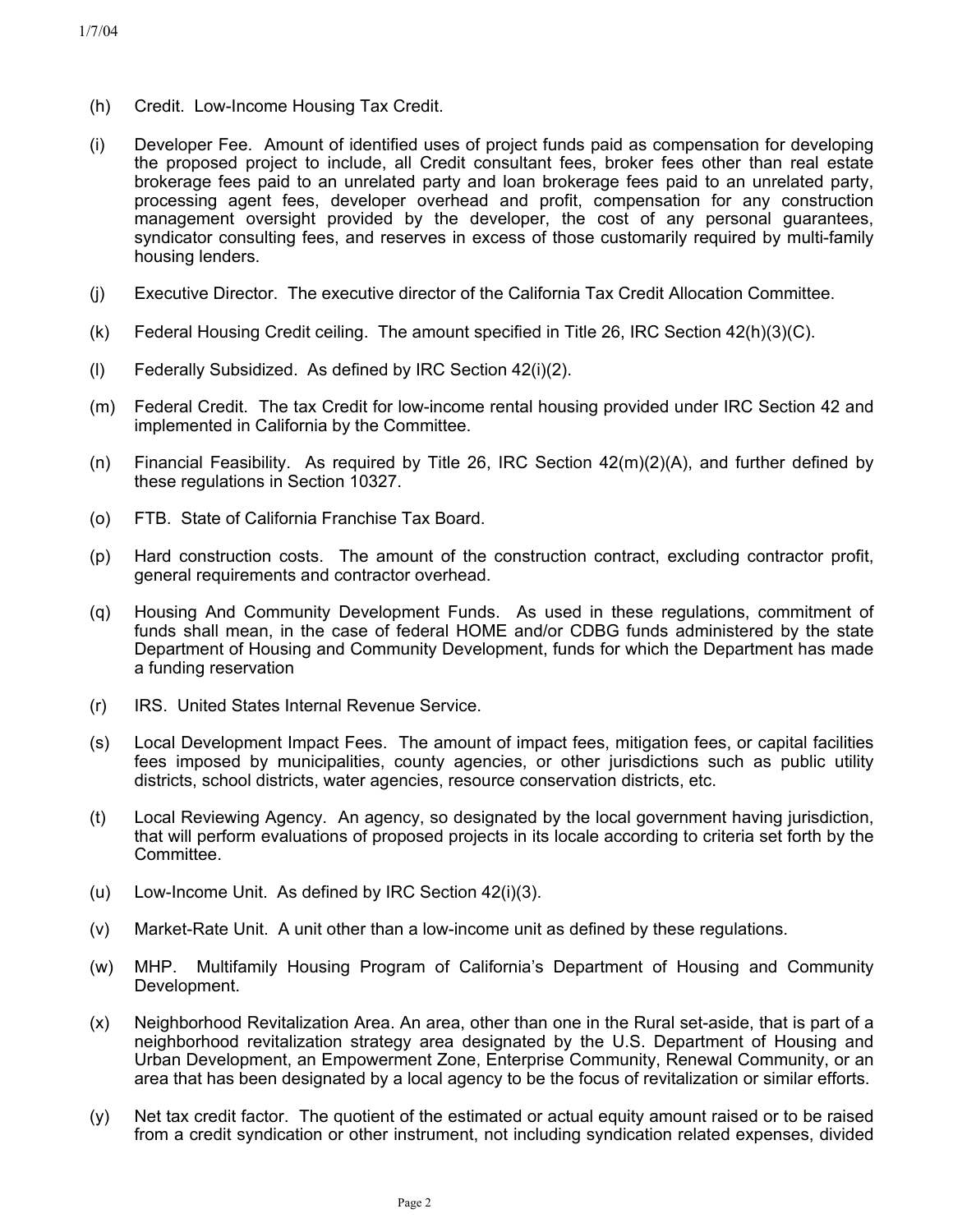by the total amount of federal and state credit reserved or allocated to a project. The calculation must include the full ten-year amount of federal credit and the total amount of state credit.

- (z) QAP. The "Low Income Housing Tax Credit Programs Qualified Allocation Plan," adopted by the Committee on December 11, 1997 in accordance with the standards and procedures of IRC Section 42(m).
- (aa) Qualified Nonprofit Organization. An organization which has been designated as a tax-exempt organization under IRC Section  $501(c)(3)$  or  $501(c)(4)$ , and whose exempt purposes include the development of low-income housing as described in IRC Section 42, and, if a state Credit is requested, also qualifies under H & S Code Section 50091.
- (bb) RHS. United States Rural Housing Service, formerly Rural Housing and Community Development Service or RHCDS, formerly Farmers Home Administration or FmHA
- (cc) Related Party. Means
	- (1) the brothers, sisters, spouse, ancestors, and direct descendants of a person;
	- (2) a person and corporation where that person owns more than 50% in value of the outstanding stock of that corporation;
	- (3) two or more corporations that are connected through stock ownership with a common parent with stock possessing
		- (A) at least 50% of the total combined voting power of all classes that can vote, or
		- (B) at least 50% of the total value of shares of all classes of stock of each of the corporations or
		- (C) at least 50% of the total value of shares of all classes of stock of at least one of the other corporations, excluding, in computing that voting power or value, stock owned directly by that other corporation;
	- (4) a grantor and fiduciary of any trust;
	- (5) a fiduciary of one trust and a fiduciary of another trust, if the same person is a grantor of both trusts;
	- (6) a fiduciary of a trust and a beneficiary of that trust;
	- (7) a fiduciary of a trust and a corporation where more than 50% in value of the outstanding stock is owned by or for the trust or by or for a person who is a grantor of the trust;
	- (8) a person or organization and an organization that is tax-exempt under Subsection 501(a) of the IRC and that is affiliated with or controlled by that person or the person's family members or by that organization;
	- (9) a corporation and a partnership or joint venture if the same persons own more than:
		- (A) 50% in value of the outstanding stock of the corporation; and
		- (B) 50% of the capital interest, or the profits' interest, in the partnership or joint venture;
	- (10) one S corporation and another S corporation if the same persons own more than 50% in value of the outstanding stock of each corporation;
	- (11) an S corporation and a C corporation, if the same persons own more than 50% in value of the outstanding stock of each corporation;
	- (12) a partnership and a person or organization owning more than 50% of the capital interest, or the profits' interest, in that partnership; or
	- (13) two partnerships where the same person or organization owns more than 50% of the capital interests or profits' interests.

For purposes of the previous, the constructive ownership provisions of IRC Subsection 267 apply.

- (dd) Rent-Restricted Units. Units meeting the requirements of IRC Section 42(g)(2).
- (ee) Reservation. As provided for in H & S Code Section 50199.10(e)(2), the initial award of Credit to an eligible project. Reservations may be preliminary or final. Reservations may be conditional.
- (ff) Rural. An area defined in H & S Code Section 50199.21.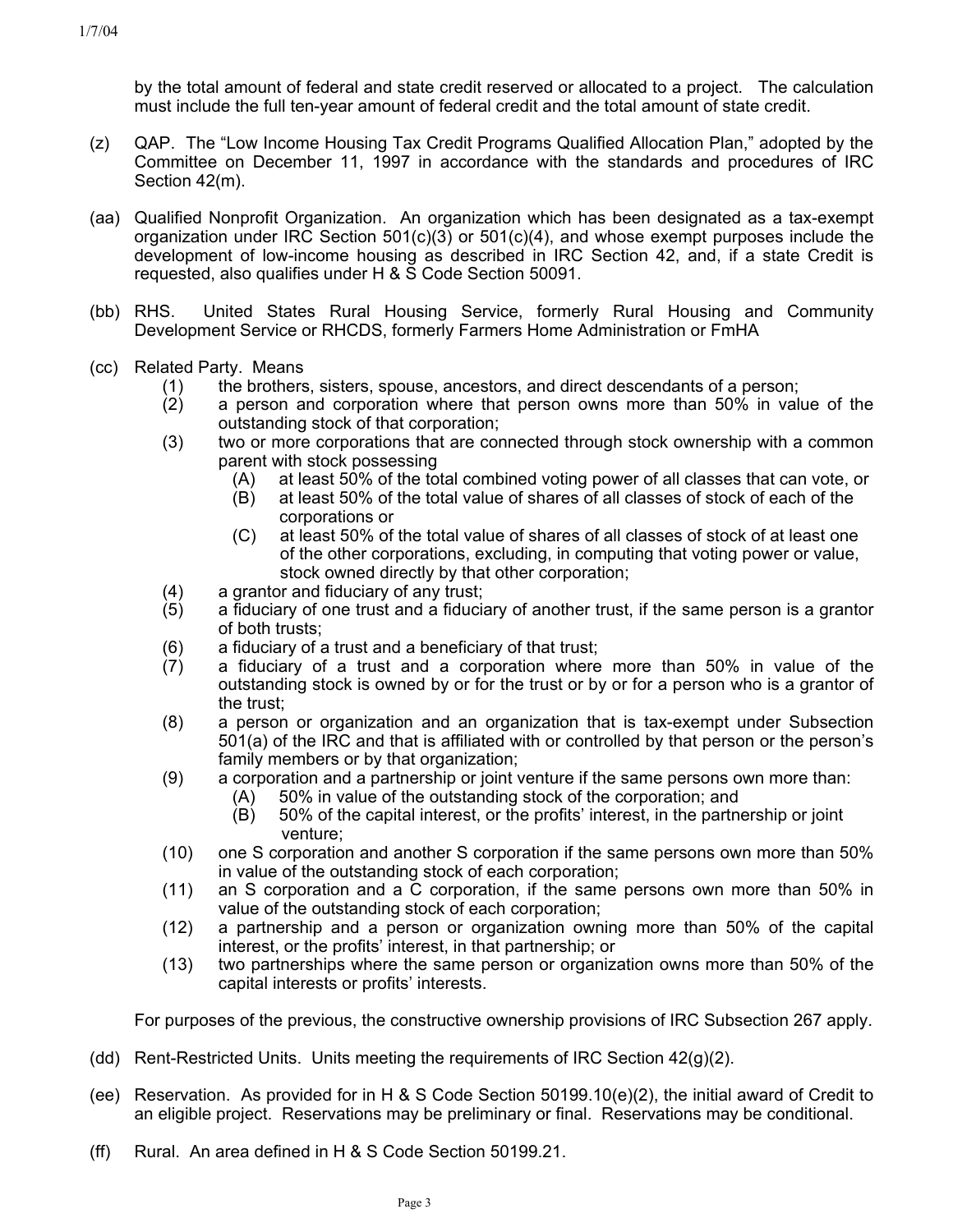- (gg) State Housing Credit Ceiling. The aggregate state housing Credit dollar amount available for annual allocation by the Committee under R & T Code, Sections 12206(g), 17058(g), and 23610.5(g).
- (hh) State Credit. The tax Credit for low-income rental housing provided by R & T Code, Sections 12206, 17058, and 23610.5.
- (ii) Tax-Exempt Bond Project. A project that meets the definition provided in IRC Section 42(h)(4).
- $(ii)$ Tax forms. Income tax forms for claiming Credit: for federal Credit, IRS Form 8609; and, for state Credit, FTB Form 3521A.
- (kk) Threshold Basis Limit. The aggregate limit for all proposed project units on amounts of unadjusted eligible basis allowed by the Committee for purposes of calculating Credit, published by the Committee in its Application Supplement by unit size and project location, based upon mortgage limits published by the U. S. Department of Housing and Urban Development for the 221(d)(3) Nonprofit program. However, local development impact fees as defined in section 10302(s) of these regulations shall be excluded from this calculation to the extent that they are documented in the application submission by the entities charging such fees.

Authority: Section 50199.17, Health & Safety Code.

Reference: Sections 12206, 17058, and 23610.5, Revenue & Taxation Code; Sections 50199.4-- 50199.22, Health & Safety Code.

Section 10305. General Provisions

- (a) Meetings. The Committee shall meet on the call of the Chairperson.
- (b) Report. At each meeting of the Committee at which Credit reservations from the housing Credit ceiling are made, the Executive Director shall make a report to the Committee on the status of the federal and state Credit reserved and allocated.
- (c) Forms. The Executive Director shall develop such forms as are necessary to administer the programs and is authorized to request such additional information from applicants as is appropriate to further the purposes of the programs. Failure to provide such additional information may cause an application to be disqualified or render a reservation null and void.
- (d) Limitations. No applicant shall be eligible to receive a Credit if, together with the amount of federal or state Credit being requested, the applicant would have, in the capacity of individual owner, corporate shareholder, general partner, sponsor, developer or housing consultant, received a reservation or allocation greater than fifteen percent (15%) of the total federal and state Credit ceiling for any calendar year. except that for 2003, a Reservation of state credit resulting from the exchange of federal credit for state credit pursuant to Section 10325(d)(12) of these regulations shall not be counted against the 15% cap. *Further, no one project applying for 9% competitive credit may be reserved more than Two Million (\$2,000,000) Dollars in federal credit in any one funding round.*
- (e) Notification. The Committee shall notify the Chief Executive Officer (e g., city manager, county administrative officer) of the local jurisdiction within which the proposed project is located and provide such individual an opportunity to comment on the proposed project (IRC Section 42(m)(1)(ii)).
- (f) Conflicting provisions. These regulations shall take precedence with respect to any and all conflicts with provisions of the QAP or other guidance provided by the Committee. This subsection shall not be construed to limit the effect of the QAP and other guidance in cases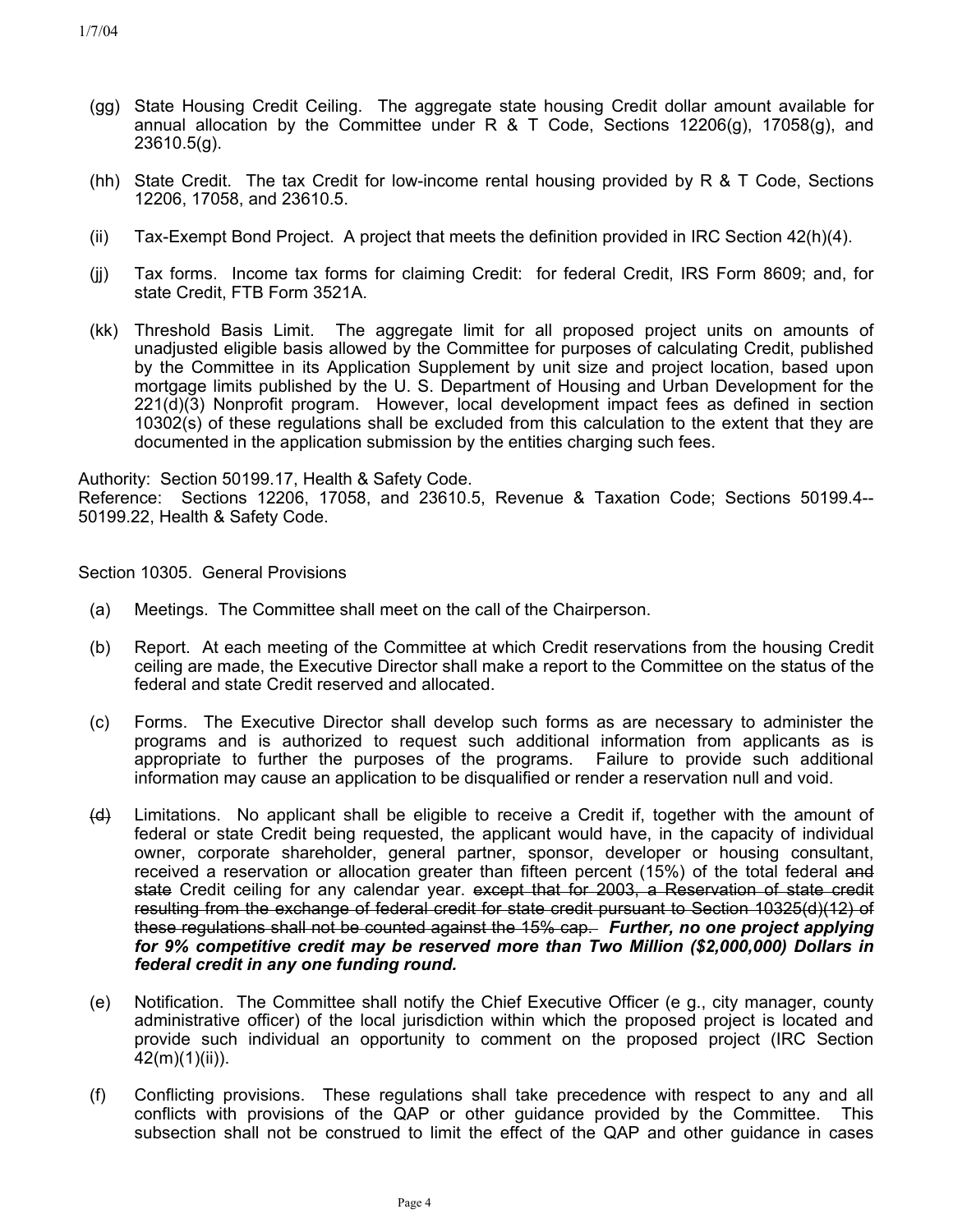where said documents seek to fulfill, without conflict, the requirements of federal and state statutes pertaining to the Credit programs.

Authority: Section 50199.17, Health & Safety Code.

Reference: Sections 12206, 17058, and 23610.5, Revenue & Taxation Code; Sections 50199.4-- 50199.22, Health & Safety Code.

Section 10310. Reservations of Tax Credit

- (a) Reservation cycles. The Committee shall reserve Credit on a regular basis in accordance with H. & S Code Section 50199.14(a), pursuant to these regulations and the QAP, incorporated by reference in full.
- (b) Credit amounts available. The approximate amount of Credit available in each reservation cycle shall be established by the Committee at a public meeting designated for that purpose, in accordance with the following provisions:
	- (1) Amount of federal Credit. The amount of federal Credit available for reservation in a reservation cycle shall be equal to the sum of:
		- the per capita amount authorized by law for the year, plus *or minus* the unused, or deficit, federal Credit ceiling balance from the preceding calendar year, multiplied by a percentage amount established by the Committee for said cycle; (A)
		- (B) the amount allocated, and available, under IRC Section 42(h)(3)(D) as of the date that is thirty days following the application deadline for said cycle;
		- (C) the amount of federal Credit ceiling returned, and available, as of the date that is thirty days following the application deadline for said cycle; and,
		- (D) additional amounts of federal Credit ceiling, from the current or subsequent year, necessary to fully fund projects pursuant to the allocation procedures set forth in these regulations.
	- (2) Amount of state Credit. The amount of state Credit available for reservation in a reservation cycle shall be equal to:
		- (A) the amount authorized by law for the year, less any amount set-aside for use with certain tax-exempt bond financed projects, plus the unused, or deficit, state Credit ceiling balance from the preceding calendar year, multiplied by a percentage amount established by the Committee for said cycle;
		- (B) the amount of state Credit ceiling returned, and available, by the date that is thirty days following the application deadline for said cycle; plus,
		- (C) additional amounts of state Credit ceiling, from the current or subsequent year, necessary to fully fund projects pursuant to the allocation procedures set forth in these regulations.
	- (3) Waiting list Credit. Credit returned and Credit allocated under IRC Section 42(h)(3)(D) during any calendar year, and not made available in a reservation cycle, shall be made available to applications on Committee waiting lists, pursuant to subsection 10325(h).

Authority: Section 50199.17, Health & Safety Code.

Reference: Sections 12206, 17058, and 23610.5, Revenue & Taxation Code; Sections 50199.4-- 50199.22, Health & Safety Code.

Section 10315. Set-asides and Apportionments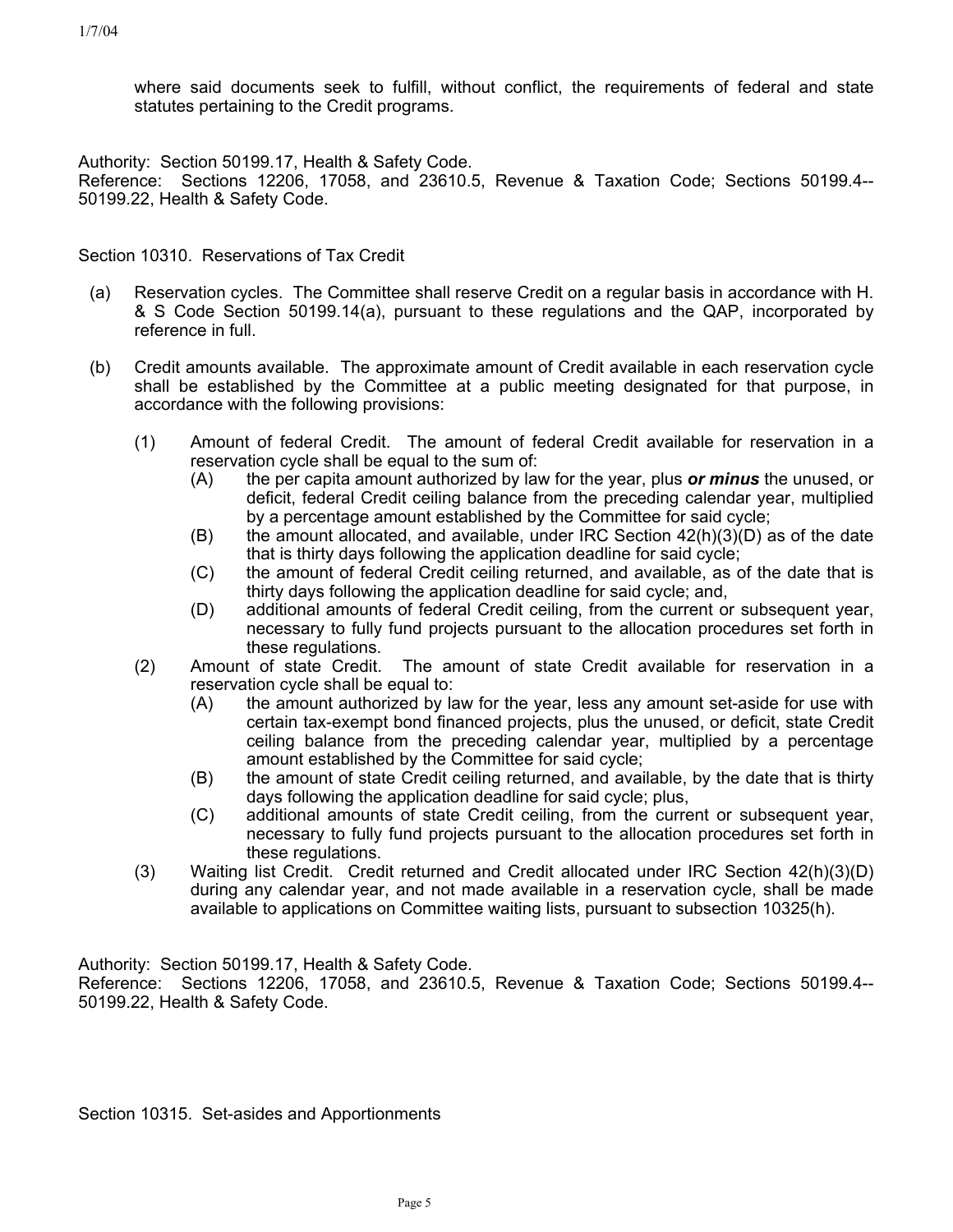- (a) Nonprofit set-aside. Ten percent (10%) of the federal Credit ceiling for any calendar year shall be set-aside for projects involving, over the entire restricted use period, qualified non-profit organizations as the only general partners and developers, as defined by these regulations, and in accordance with IRC Section (42)(h)(5).
	- (1) Homeless assistance apportionment. In each reservation cycle, fifty percent (50%) of the Nonprofit set-aside shall be made available to projects assisted, under U.S. Code Title 42 Chapter 119 Subchapter IV Part E -- Miscellaneous Provisions, Assistance for Single Room Occupancy Dwellings and *or* U.S. Code Title 42 Chapter 119 Subchapter IV Part F- -Shelter Plus Care Program and *or* U.S. Code Title 42 Chapter 131--Housing Opportunities for Persons With AIDS -- and *or* the Stewart B. McKinney Homeless Assistance Act . If rental assistance is the type of assistance provided by the above named programs, the rental assistance must be sponsor-based or project-based and the remaining term of the project-based assistance contract shall be no less than five (5) years and shall apply to no less than thirty percent (30%) of the units in the proposed project. Any amount of Credit apportioned by this subsection and not reserved during a reservation cycle shall be available for applications qualified under the Nonprofit set-side.
- (b) Rural set-aside. Twenty percent (20%) of the federal Credit ceiling for any calendar year shall be set-aside for projects in rural areas as defined in H & S Code Section 50199.21. All Projects located in rural areas must compete in the rural set-aside and will not be eligible to compete in other set-asides or in the geographic areas.
	- (1) RHS program apportionment. In each reservation cycle, fourteen percent (14%) of the rural set-aside shall be available first to projects financed by the RHS Section 514, or 515,*or 538* Programs *that have received an obligation of RHS funds (as that term is used by the RHS) of at least \$1,000,000 and that the obligated funding is equal to or greater than 12.5% of the project's total development cost.* irrespective of location and to the extent that these projects will be providing permanent housing, and, if any amount remains, second to projects financed under the 538 Program. RHS applications with funds already *obligated* committed by the RHS shall be reserved prior to those that have not yet received an RHS **obligation of funds**, commitment of funding, irrespective of the relative scores of such projects. *To the extent that there are funds remaining in this RHS apportionment, the next priority shall be those projects with at least \$1,000,000 in funds already set-aside (as that term is used by the RHS) and where the amount set-aside by the RHS is equal to at least 12.5% of the project's total development cost.* Any amount reserved under this subsection for which RHS funding does not become available in the calendar year in which the reservation is made, or any amount of Credit apportioned by this subsection and not reserved during a reservation cycle shall be available for applications qualified under the Rural set-aside.
- (c) Small development set-aside. Two percent (2%) of the federal Credit ceiling for any calendar year shall be set aside for projects of twenty (20) or fewer units.
- (d) "At risk" set-aside. Five percent (5%) of the federal Credit ceiling for any calendar year shall be set aside for projects that qualify as "at risk" pursuant to these regulations.
- (e) Special needs/SRO set-aside. In addition to the homeless assistance apportionment in subsection (a)(1) above, two percent (2%) of the federal Credit ceiling for any calendar year shall be set-aside for projects that qualify as Special Needs or Single Room Occupancy projects pursuant to these regulations. Any project that applies and is eligible under the homeless assistance apportionment but is not funded, will be eligible to be considered under this special needs/SRO set-aside.
- (f) An amount equal to three percent (3%) of the federal Credit ceiling for any calendar year shall be held back to be applied in the case of any overages that occur in the second funding round setasides, and/or in the geographic areas because of funding projects in excess of the amounts available to those areas, or the funding of large projects, such as HOPE VI projects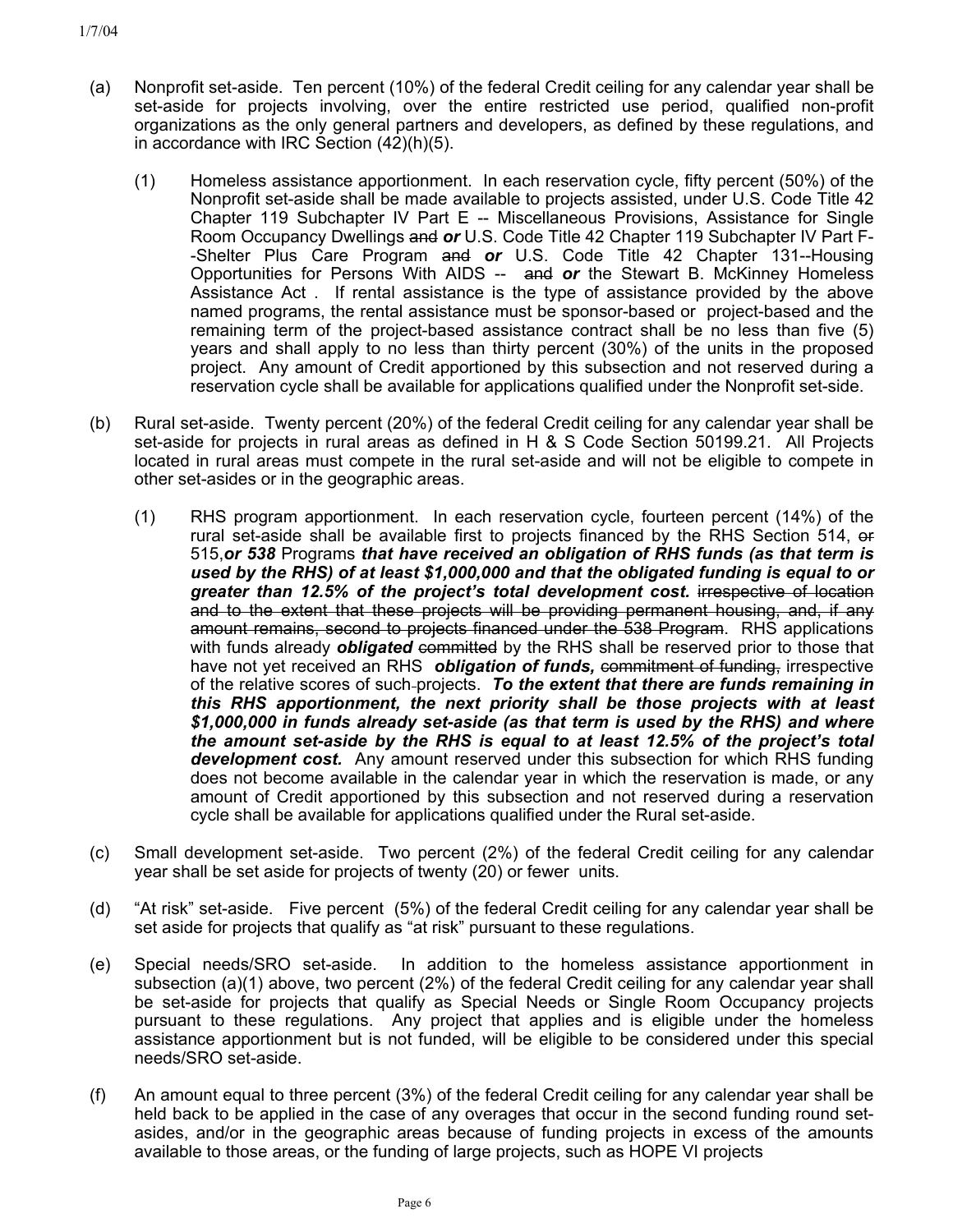(g) Housing types. To be considered eligible for Credit all proposals must select and compete in only one of the housing types listed below and must meet the "additional threshold requirements" of Section 10325(g). With the exception of "at risk" projects, for which a 5% set-aside is established pursuant to subsection (d) above, *T*he Committee will attempt to achieve funding of Federal and State Credit awards in each year *(as gauged in each funding round)* in the approximate following percentages to the housing types below:

| <b>Housing Type</b>   | Goal |
|-----------------------|------|
| Large Family          | 65%  |
| Single Room Occupancy | 10%  |
| "At Risk"             | 5%   |
| <b>Special Needs</b>  | 5%   |
| Seniors               | 15%  |

(h) Geographic apportionments. Annual apportionments of the federal Credit ceiling shall be made in approximately the amounts shown below to geographic areas of the state.

| Geographic Area                                                                                                                                                                                    | Apportionment    |     |
|----------------------------------------------------------------------------------------------------------------------------------------------------------------------------------------------------|------------------|-----|
| Los Angeles County <b>Contract County Los Angeles County</b>                                                                                                                                       | <del>39.7%</del> |     |
| All Other Counties <b>All Other Counties</b>                                                                                                                                                       | <u> 13.2%</u>    |     |
| San Diego County 10.3%                                                                                                                                                                             |                  |     |
| Orange County <b>County County County County County County County County County County County County County County County County County County County County County and </b> County <b>County </b> | $-8.0\%$         |     |
| Alameda County 6.3%                                                                                                                                                                                |                  |     |
| San Francisco County 1.6%                                                                                                                                                                          |                  |     |
| Santa Clara County 4.4%                                                                                                                                                                            |                  |     |
| Sacramento County<br>4.2%                                                                                                                                                                          |                  |     |
| San Bernardino County 2004                                                                                                                                                                         |                  |     |
| Contra Costa County 2.2%                                                                                                                                                                           |                  |     |
| San Mateo County 2.0%                                                                                                                                                                              |                  |     |
| Riverside County                                                                                                                                                                                   | $-2.0\%$         |     |
| <b>Los Angeles County</b>                                                                                                                                                                          |                  | 33% |
| Butte, Fresno, Kern, Kings, Madera, Merced,<br>San Joaquin, Shasta, Stanislaus, Sutter, Tulare, Yuba Counties                                                                                      |                  | 12% |
| <b>San Francisco, San Mateo, and Santa Clara Counties</b>                                                                                                                                          |                  |     |
| Alameda, Contra Costa, Marin, Napa, Solano,<br><b>Sonoma Counties</b>                                                                                                                              |                  | 10% |

| <b>San Diego County</b>                                                   | <i>10%</i> |
|---------------------------------------------------------------------------|------------|
| <b>Orange County</b>                                                      | $8\%$      |
| <b>San Bernardino and Riverside Counties</b>                              | $8\%$      |
| Monterey, San Luis Obispo, Santa Barbara, Santa<br>Cruz, Ventura Counties | 5%         |
| El Dorado, Placer, Sacramento, Yolo Counties)                             | 4%         |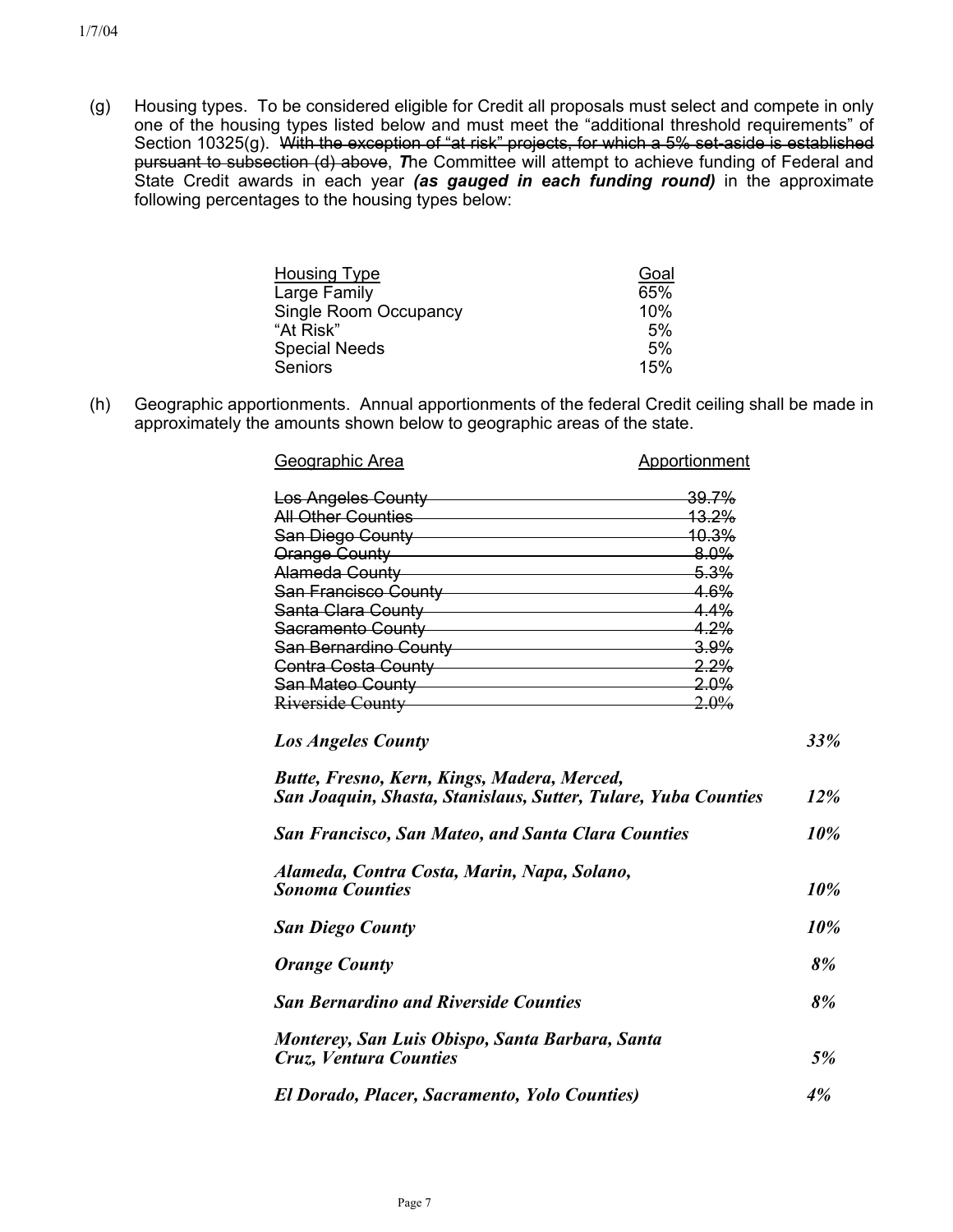(i) Credit available for geographic apportionments. Geographic apportionments, as described in this Section, shall be made available during each reservation cycle in approximately the percentage amounts of the total federal and state Credit amount made available pursuant to Subsection 10310(b) after the set-aside reservations *for non-profit homeless assistance, rural, and special needs/SRO* have been made. The total amount available for reservation in the geographic apportionments shall be calculated after deducting the set-aside reservations and amounts that were forward committed in the previous year, unless otherwise permitted by these regulations.

Authority: Section 50199.17, Health & Safety Code.

Reference: Sections 12206, 17058, and 23610.5, Revenue & Taxation Code; Sections 50199.4-- 50199.22, Health & Safety Code.

Section 10317. State Tax Credit Eligibility Requirements

- (a) General. In accordance with R & T Code Sections 12205.5, 12206, 17057.5, 17058, 23610.4 and 23610.5, there shall be allowed as a Credit against the "tax" (as defined by R & T Code Section 12201) a state Credit in an amount equal to the amount determined in R & T Code Section 12206(c), computed in accordance with IRC Section 42, except as otherwise provided in applicable sections of the R & T Code.
- (b) Allocation of federal Credit required. State Credit recipients shall have first been awarded federal Credit, or shall qualify for Credit under Section 42(h)(4)(b), as required under H & S Code Section 50199.14(e) and R & T Code Section 12206(b)(1)(A).
- (c) Limit on Credit amount. The combined amount of federal Credit and state Credit allocated to a building shall be limited to the lesser of the amount of state Credit pursuant to R & T Code Section 12206(c) plus the amount of federal Credit allocated under Section 42 computed on one hundred percent (100%) of the qualified basis of the building, or the amount sufficient for financial feasibility.
- (d) Allocation Priorities. The Committee shall give equal priority when allocating state Credit to applications proposing projects with one or more of the following characteristics:
	- (1) not eligible for the 130% basis adjustment, pursuant to IRC Section  $42(d)(5)(C)$ ;
	- (2) HUD HOME program funds are a source of funds and eligible basis is limited to the amount of unadjusted basis; or,
	- (3) HUD HOME program funds are a source of funds and state Credit is needed to satisfy HOME program fund match requirements. The local jurisdiction or Community Housing Development Organization shall provide an explanation why other sources are not available to provide matching funds.
- (e) State Credit exchange. Applications for projects not possessing one of the allocation priorities described in the previous subsection may also include a request for state Credit. During any reservation cycle and/or following any reservation or allocation of state Credit to all applications meeting the above allocation priorities, remaining balances of state Credit may be awarded to applicants having received a reservation of federal Credit during same year, in exchange for the "equivalent" amount of federal Credit. Said exchanges shall be offered at the discretion of the Executive Director, and shall be offered to applications following the order of their selection in the Credit competitions.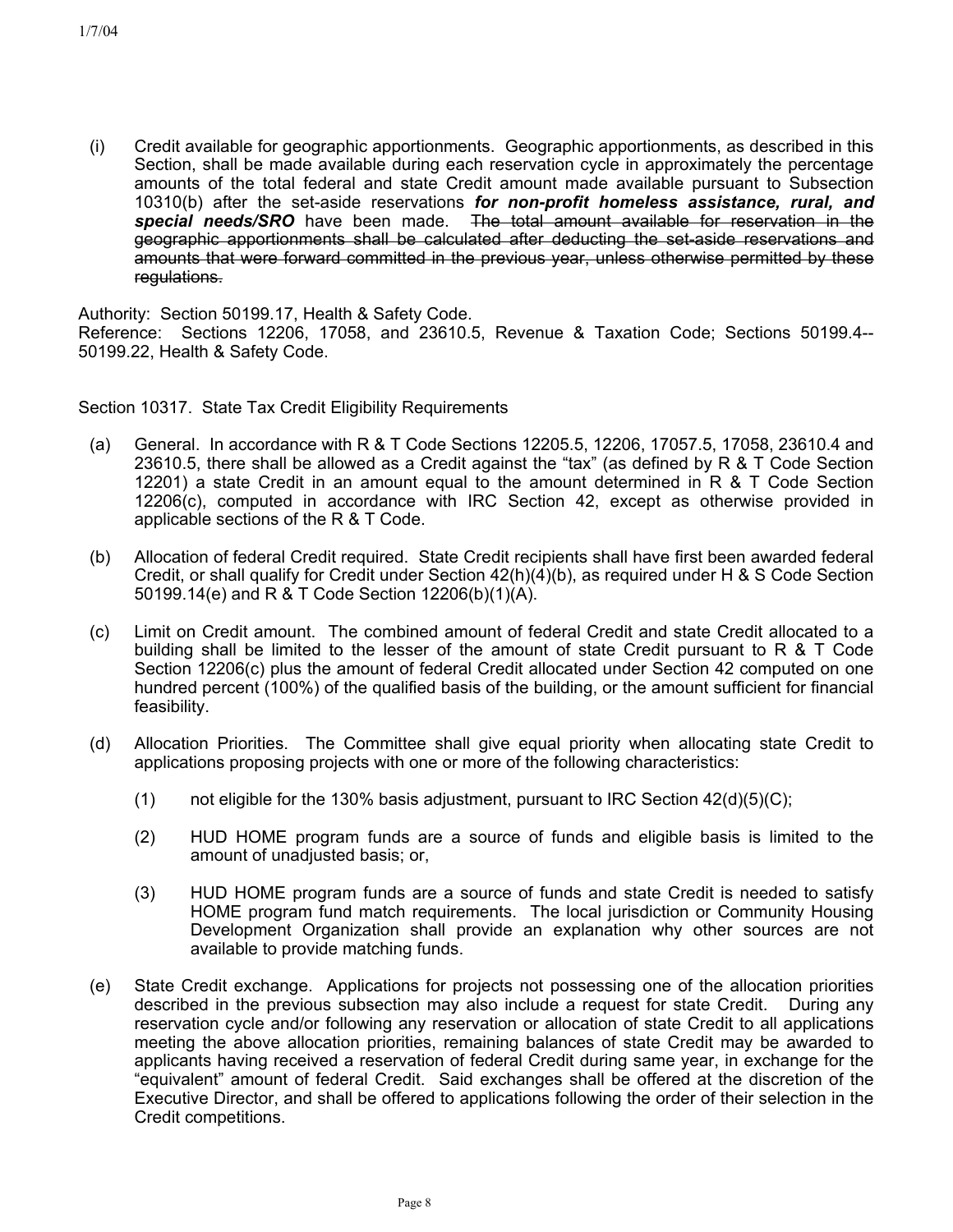- (f) Acquisition Credit. State Credit for acquisition basis is allowed only for projects meeting the definition of a project "at risk of conversion," pursuant to Section 42 and R & T Code Section 17058(c)(4).
- (g) Tax-Exempt Bond Financing. Projects financed under the tax-exempt bond financing provisions of Section 42(h)(4)(b) of the IRC, and Section 10326 of these regulations that are new applications, are comprised of 100% tax credit eligible units, and are not eligible for the 130% basis adjustment shall be eligible for a reservation of state credit. To be eligible for a state credit reservation, such projects must be new tax-exempt bond applications; that is, state tax credit will not be available to projects that have already received a reservation of 4% credit. For 2003, a *A*n amount equal to fifteen percent (15%) of the annual state tax credit authority will be available for such new projects, which can apply during the second competitive funding round and will be competitively scored. The competitive scoring system used shall be that delineated in Section 10325(c)(2) through (5) and (8) through (12), except that the only tie breaker shall be the *third tie-breaker enumerated at Section 10325(c)(12) of these regulations.* The highest scoring applications under this scoring system will be recommended for receipt of state tax credit, without regard to any set-asides or geographic areas, provided that they meet the threshold requirements of Section 10326. Such projects should already have received a tax-exempt bond allocation or, at a minimum, have applied for such an allocation prior to submitting under this subsection for state tax credit. To the extent that not all of the set-aside has been reserved by October 1, it may be used in a state credit exchange for projects that have had 9% credit reserved to them during the year. The Committee may allocate an amount in excess of the 15% set-aside of state credit for tax-exempt bond financed projects to the extent that there is still available state credit after funding competitive projects in the second funding round.

Authority: Section 50199.17, Health & Safety Code.

Reference: Sections 12206, 17058, and 23610.5, Revenue & Taxation Code; Sections 50199.4-- 50199.22, Health & Safety Code.

Section 10320. Actions by the Committee

- (a) Meetings. Except for Reservations made pursuant to Section 10325(h) of these Regulations, Reservations of Credit shall occur only at scheduled meetings of the Committee, which shall announce application filing deadlines and the approximate dates of reservation meetings as early in the year as possible.
- (b) Credit and ownership transfers. No allocation of the federal or state housing Credit ceilings, or ownership of a Credit project, may be transferred by a housing Credit applicant unless written approval of the Executive Director is obtained prior to the proposed transfer. Said approvals shall not be unreasonably withheld.
	- (1) Any transfer of project ownership or allocation of Credit shall be evidenced by written agreement between the parties to the transfer, including agreements entered into by the transferee and the Committee.
	- (2) The entity acquiring ownership or Credit shall be subject to a "qualifications review" by the Committee to determine if sufficient project development and management experience is present for owning and operating a Credit project. Information regarding the names of the purchaser(s) or transferee(s), and detailed information describing the experience and financial capacity of said persons, shall be provided to the Committee upon request.
- (c) False information. Upon being informed, or finding, that information supplied by a Credit applicant, or any person acting on behalf of a Credit applicant, pursuant to these regulations, is false or no longer true, the Committee may take appropriate action as described in H & S Code Section 50199.22(b).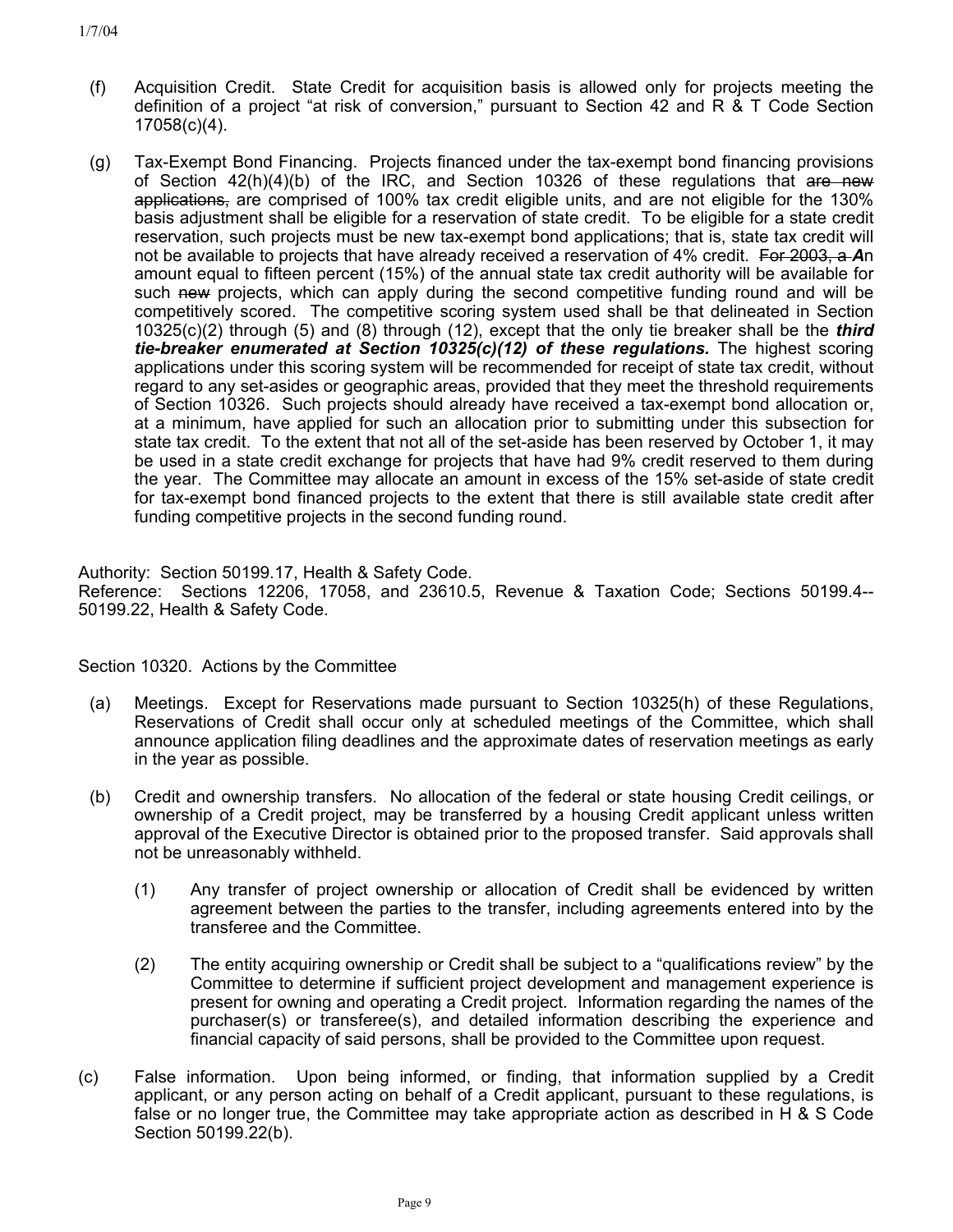Authority: Section 50199.17, Health & Safety Code. Reference: Sections 12206, 17058, and 23610.5, Revenue & Taxation Code; Sections 50199.4-- 50199.22, Health & Safety Code.

Section 10322. Application Requirements

- (a) Separate Application. A separate application is required for each project.
- (b) Application forms. Applications shall be submitted on forms provided by the Committee. Applicants shall submit the most current Committee forms and supplementary materials in a manner and number prescribed by the Committee.
- (c) Late application. Applications received after an application filing deadline shall not be accepted.
- (d) Incomplete application. Applications not meeting all basic threshold requirements and application submission requirements shall be considered incomplete, and shall be disqualified from receiving a reservation of Credit during the cycle in which the application was determined incomplete. Incomplete applications shall be retained by the Committee for one year. An applicant shall be notified by the Committee should its application be deemed incomplete and the application will not be scored.
- (e) Complete application. Determination of completeness, compliance with all basic thresholds, and the point total of the application, shall be based entirely on the documents contained in the application as of the final filing deadline. No additional documents in support of the basic thresholds or point selection categories shall be accepted beyond the application filing deadline, except that the Executive Director may request additional clarifying information from third party sources, such as local government entities. Notwithstanding the previous paragraphs of this Section, applicants submitting applications with missing documents not related to basic thresholds or point selection criteria described in Section 10325(c) shall be given five (5) business days, from the date of receipt of Committee notification, to submit said documents to complete the application. The applicant shall be required to confirm that all evidentiary documents deemed to be missing from the application were executed on, or prior to, the application filing deadline. If required documents are not submitted within the time provided, the application shall be considered incomplete.
- (f) Application changes. An application may not be changed subsequent to the application filing deadline nor may any supplemental information related to the awarding of points or meeting of basic thresholds be submitted.
- (g) Applications not fully evaluated. Applications not expected to receive a reservation of Credit, due to a relatively low point ranking, may or may not be fully evaluated by the Committee.
- (h) Standard application documents. The following documentation relevant to the proposed project is required to be submitted with all applications:
	- (1) Applicant's Statement. A signed, notarized statement signifying the responsibility of the applicant to:
		- (A) provide application related documentation to the Committee upon request;
		- (B) be familiar with and comply with Credit program statutes and regulations;
		- (C) hold the Committee and its employees harmless from program-related matters;
		- (D) acknowledge the potential for program modifications resulting from statutory or regulatory actions;
		- (E) acknowledge that Credit amounts reserved or allocated may be reduced in some cases when the terms and amounts of project sources and uses of funds are modified;
		- (F) agree to comply with laws outlawing discrimination;
		- (G) acknowledge that the Committee has recommended the applicant seek tax advice;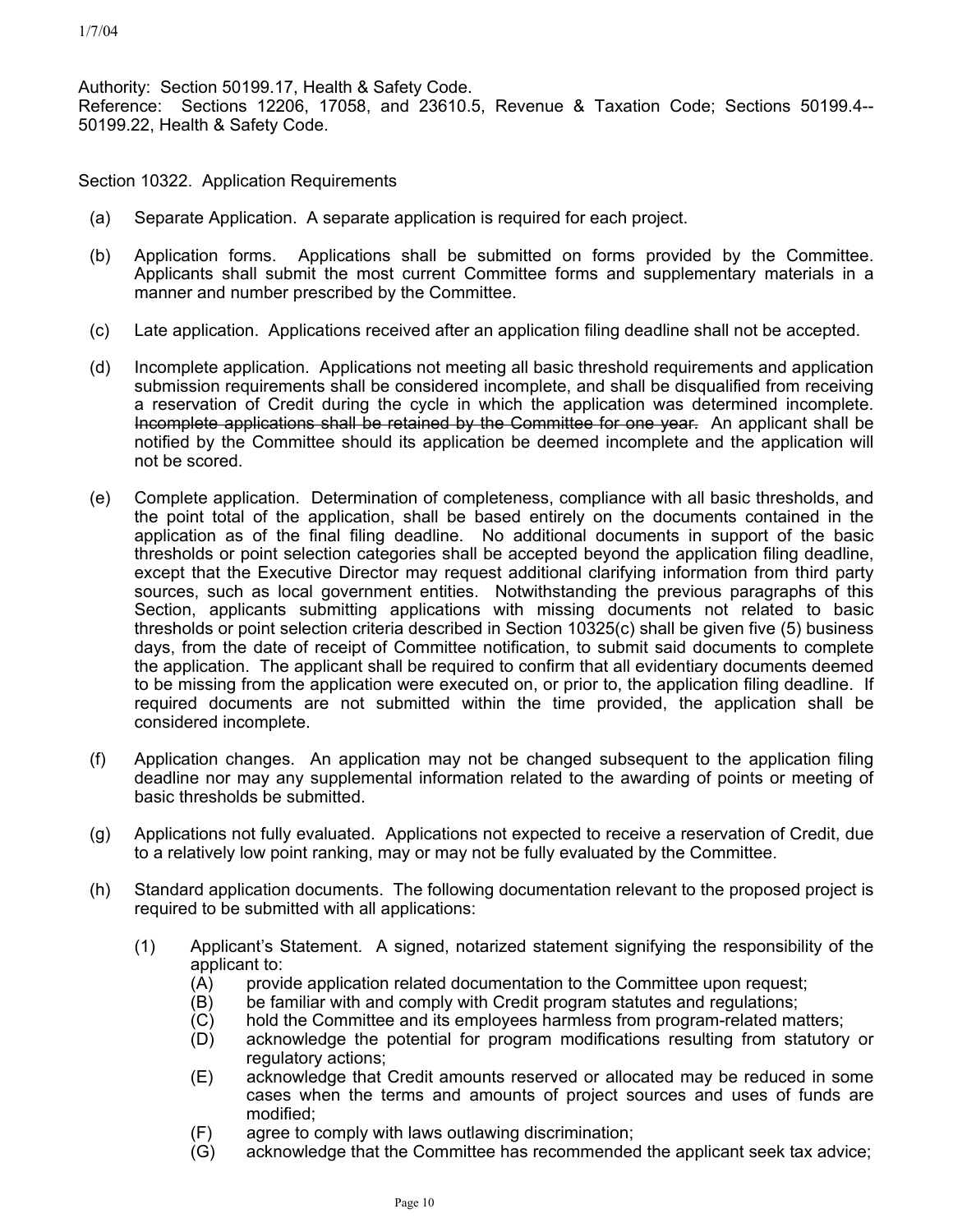- (H) acknowledge that the application will be evaluated according to Committee regulations, and that Credit is not an entitlement;
- (I) acknowledge that continued compliance with program requirements is the responsibility of the applicant;
- (J) acknowledge that information submitted to the Committee is subject to the Public Records Act;
- (K) agree to enter with the Committee into a regulatory contract if Credit is allocated; and,
- (L) acknowledge, under penalty of perjury, that all information provided to the Committee is true and correct, and that applicant has an affirmative duty to notify the Committee of changes causing information in the application or other submittals to become false.
- (2) The Application form. Completion of all applicable parts of Committee-provided application forms which shall include, but not be limited to:
	- (A) General Application Information
		- (i) Credit amounts requested
			- (ii) minimum set-aside election
			- (iii) application stage selection
			- (iv) set-aside selection
			- (v) housing type
	- (B) Applicant Information
		- (i) applicant role in ownership
		- (ii) applicant legal status
		- (iii) developer type
		- (iv) contact person
	- (C) Development Team Information
	- (D) Subject Property Information
	- (E) Proposed Project Information
		- (i) project type
		- (ii) Credit type
		- (iii) building and unit types
	- (F) Land Use Approvals
	- (G) Development Timetable
	- (H) Identification and Commitment Status of Fund Sources
	- (I) Identification of Fund Uses
	- (J) Calculation of Eligible, Qualified and Requested Basis
	- (K) Syndication Cost Description
	- (L) Syndicator Contacts
	- (M) Determination of Credit Need and Maximum Credit Allowable
	- (N) Project Income Determination
	- (O) Restricted Residential Rent and Income Proposal
	- (P) Subsidy Information
	- (Q) Operating Expense Information
	- (R) Projected Cash Flow Calculation
	- (S) Basic Threshold Compliance Summary
	- (T) Additional Threshold Selection
	- (U) Tax-exempt Financing Information
	- (V) Market Study
- (3) Organizational documents. All applicable proposed or executed organizational documents of the applicant entity, including a detailed plan describing the ownership role of the applicant throughout the low-income use period of the proposed project.
- (4) Designated contact person. A contract between the applicant and the designated contact person for the applicant signifying the contact person's authority to represent and act on behalf of the applicant with respect to the Application. The Committee reserves its right to contact the applicant directly.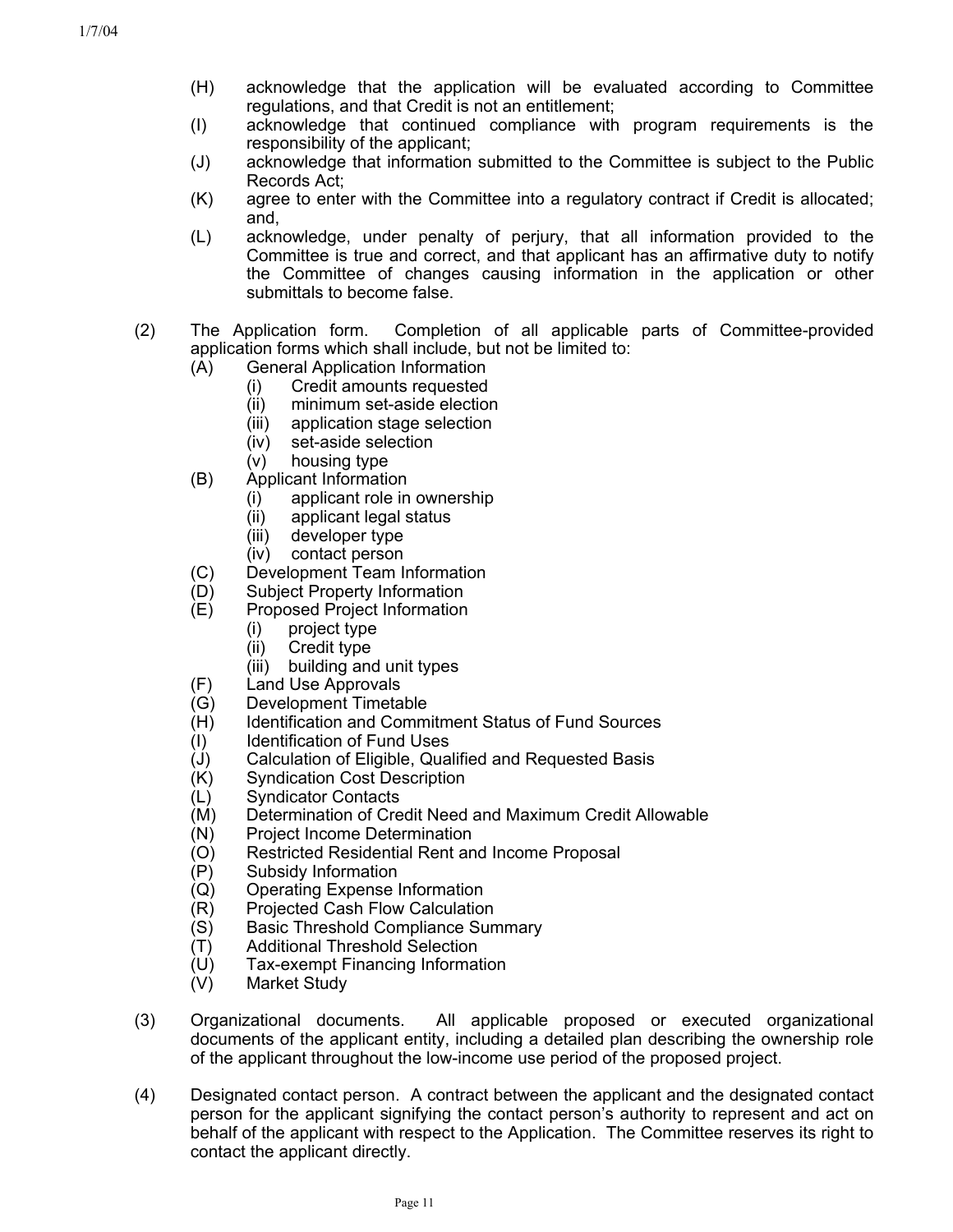- (5) Identification of project participants. For all of the following project participants, if applicable, the company name and contact person, address, telephone number, and fax number:
	- (A) developer
	- (B) architect
	- (C) attorney
	- (D) tax professional
	- (E) property management company
	- (F) consultant
	- (G) market analyst
- (6) Identities of interest. Identification of any persons or entities (including affiliated entities) that plan to provide development or operational services to the proposed project in more than one capacity, and full disclosure of Related Parties, as defined.
- (7) Legal description. A legal description of the subject property.
- (8) Site and surrounding area description. A narrative description of the current use of the subject property, all adjacent property land uses, the surrounding neighborhood, and identification and proximity of services available to the subject property, including transportation. Provide labeled photographs or color copies of the subject property and all adjacent properties.
- (9) Site layout. A layout of the subject property, including the location and dimensions of existing buildings, utilities, and other pertinent features.
- (10) Market Studies**.** A full market study prepared within 180 days of the application filing deadline, by an independent  $3<sup>rd</sup>$  party having no identity of interest with the development's partners, intended partners, or general contractor. The study must comport with the market study guidelines distributed by the Committee, and establish both need and demand for the proposed project. Should the market study not comport with the guidelines or not support sufficient need and demand for the project, the application may be considered ineligible to receive credit.
- (11) Site location. A map indicating the location of the subject property *and showing exactly where the building(s) comprising the tax credit development will be situated. (In the case where a lot split is anticipated, the size of the parcel to be utilized for the development and the exact location of the proposed buildings must be identified in the application.)*
- (12) Unique site features. A description of unique features of the subject property, estimated to result in either increased project costs or environmental mitigation.
- (13) Construction and design description. A detailed narrative description of the proposed project construction and design, including how the design will serve the targeted population.
- (14) Architectural drawings. Preliminary drawings of the proposed project, including a site plan, building elevations, and unit floor plans (designate square footage). The project architect must certify that the development will comply with the physical building requirements of all applicable fair housing laws. The site plan shall identify all areas or features proposed as project amenities, laundry facilities, recreation facilities and community space. Drawings shall be to a scale that clearly shows all requested information. Blueprints need not be submitted.
- (15) Placed-in-service schedule. A schedule of the projected placed-in-service date for each building.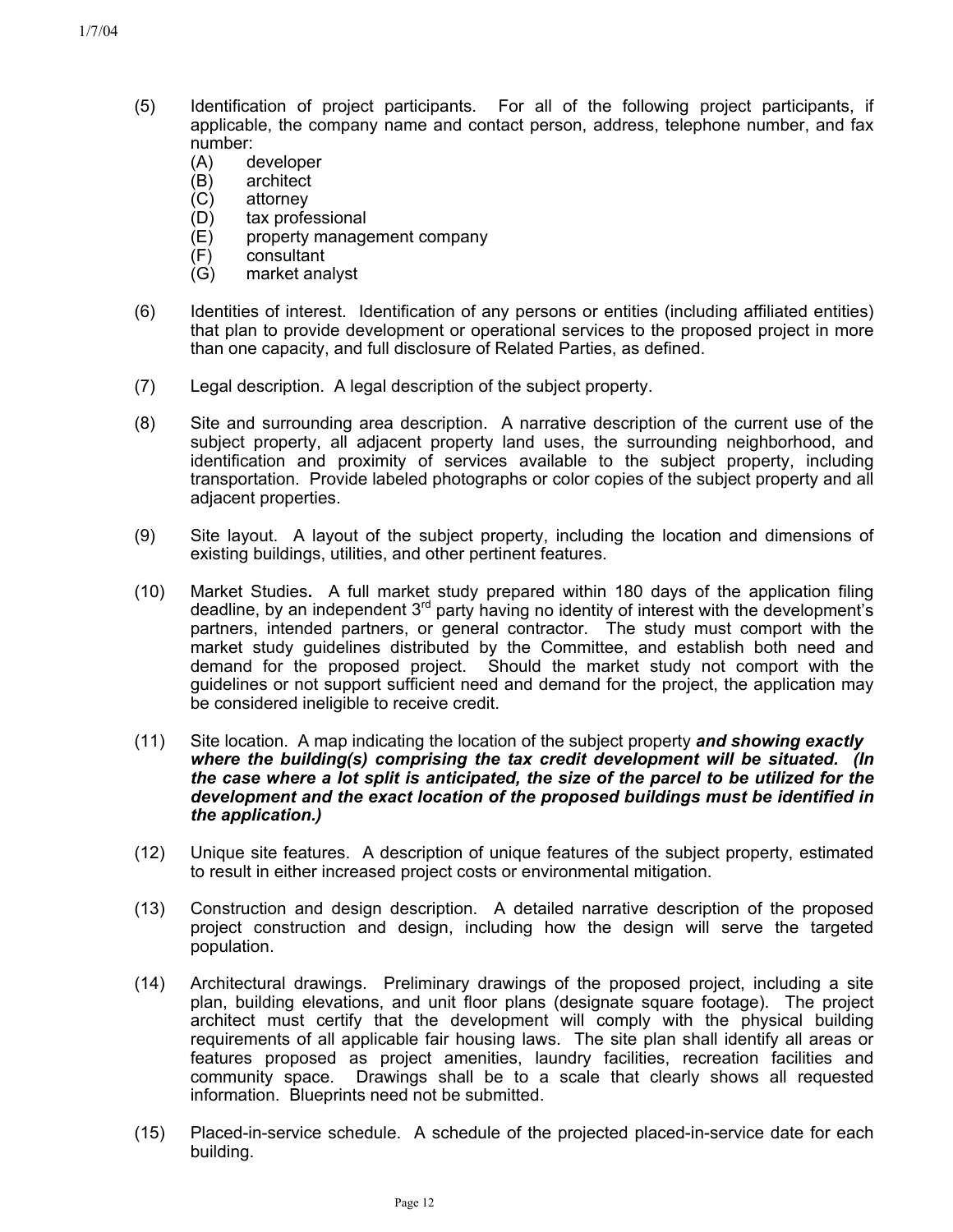- (16) Identification of local jurisdiction. The following information related to the local jurisdiction within which the proposed project is located:
	- (A) jurisdiction (e.g., City of Sacramento)
	- (B) chief executive officer and title (e.g., Susan Smith, City Manager)
	- (C) mailing address
	- (D) telephone number
	- (E) fax number
- (17) Sources and uses of funds. The sources and uses of funds description shall separately detail apportioned amounts for residential space and commercial space.
- (18) Financing plan. A detailed description of the financing plan, and proposed sources and uses of funds, to include construction, permanent, and bridge loan sources, and other fund sources, including rent or operating subsidies and reserves. The commitment status of all fund sources shall be described, and non-traditional financing arrangements shall be explained.
- $(19)$ Eligible basis certification. A certification from a certified public accountant or tax attorney that project costs included in eligible basis are allowed by IRC Section 42, as amended, and are presented in accordance with standard accounting procedures.
- (20) Use of tax benefits description. If the Credit is not to be offered to investors, a detailed explanation of how the tax benefits will be used by the applicant.
- (21) Justification of syndication costs in basis. If including syndication costs in eligible basis, a justification from a tax attorney or tax accountant for each cost category.
- (22) Terms of syndication agreement. Written estimate(s) from syndicator(s) or financial consultant of equity dollars expected to be raised for the proposed project from the amount of Credit requested, including pay-in schedules, syndication costs (including syndicator consulting fees), and an estimated net tax Credit factor.
- (23) Tax Credit factor certification. If the Credit is not to be syndicated, a letter from a certified public accountant establishing the tax Credit factor.
- (24) Utility allowance estimates. Current utility allowance estimates from the local housing authority, in the form of a letter from the local public housing authority signifying that the proposed project is located in their jurisdiction and that the utility allowance schedule provided is current (ref: IRS Final Regulations T.D. 8520). The applicant must indicate which components of the utility allowance schedule apply to the project.
- (25) Description of subsidies. If rental assistance, operating subsidies or annuities are proposed, all related contracts and agreements that secure said funds. Identify the source, annual amount, term, number of units receiving assistance, and expiration date of contracts and agreements.
- (26) Certification of subsidies. Certification by the applicant as to the full extent of all Federal, State, and local subsidies which apply (or which the taxpayer expects to apply) with respect to the proposed project. (IRC Section 42(m)(2)(C)(ii))
- (27) Cash flow projection. A 15-year projection of project cash flow. Separate cash flow projections shall be provided for residential and commercial space. If a capitalized rent reserve is proposed to meet the underwriting requirements of Section 10327, any such capitalized rent reserve must include such annual reserve payment in its cash flow projections. Use of a capitalized rent reserve is limited to Special Needs projects, SRO projects, projects applying under the Non-profit Homeless Assistance set-aside, HOPE VI projects, and Section 8 project based projects.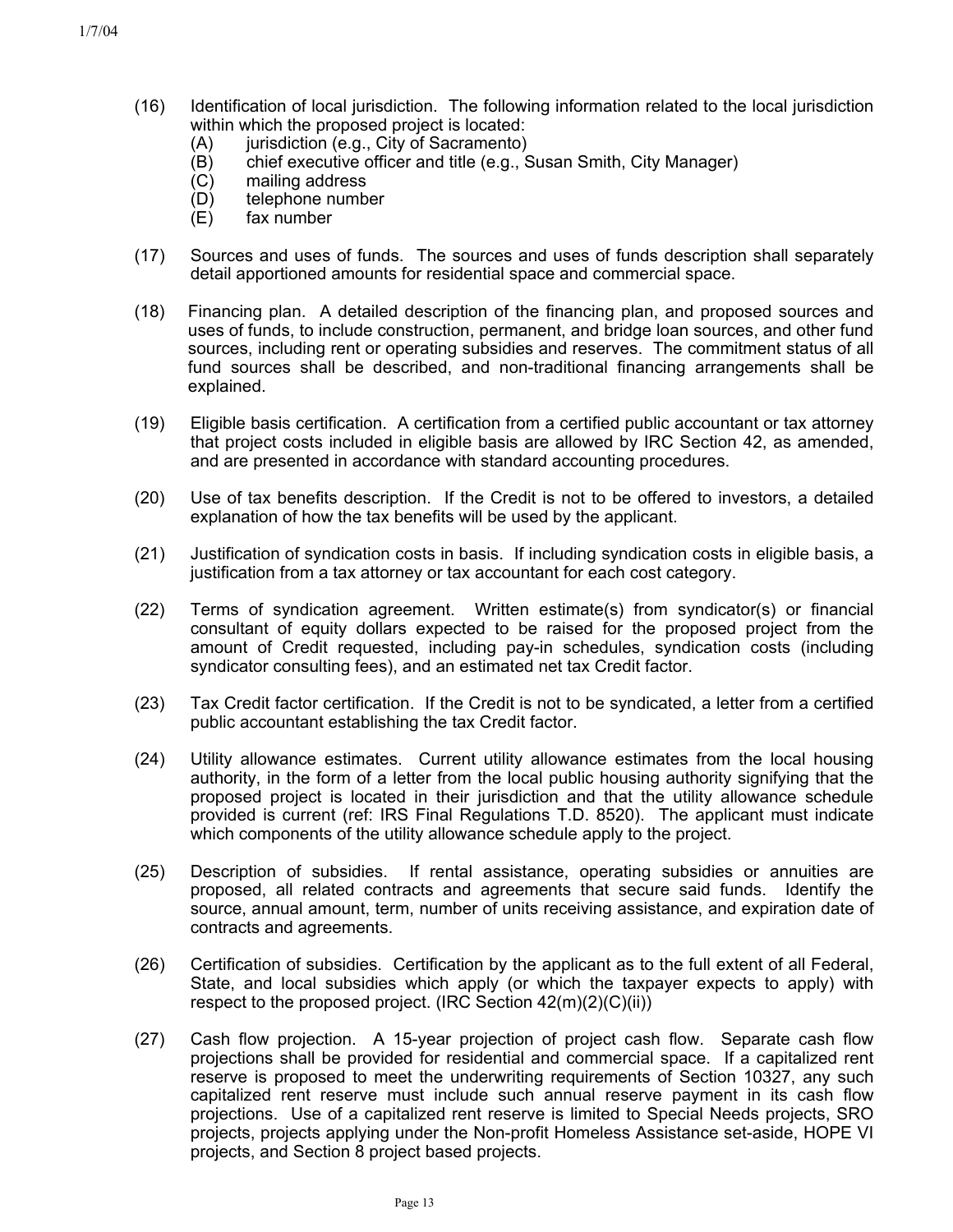- (28) Self-scoring sheet as provided in the application.
- (i) Additional application documents. In addition to all above requirements of this Section, the following documentation relevant to the proposed project is required to be submitted with applications having certain characteristics, as described below:
	- (1) Final Reservation application. Applicants proposing a final reservation application shall provide the following:
		- (A) the company name and contact person, address, telephone number, and fax number of the:
			- (i) general contractor, and
			- (ii) syndication firm or investor;
		- (B) an executed construction contract;
		- (C) recorded deeds of trust for all construction loan financing;
		- (D) a current title report (dated no later than 30 days before the application deadline or no earlier than January 1st of the year in which the building must be placed in service as provided in section 10328(c), whichever applies);
		- (E) binding commitments for permanent financing;
		- (F) binding commitments for any other financing required to complete project construction;
		- (G) a construction lender trade payment breakdown of approved construction costs; and,
		- (H) an executed partnership agreement, or if not yet executed, a commitment letter between the applicant and investor verifying the expected equity raise, pay-in schedule and costs of syndication;
		- (I) building permits;
		- (J) completed Final Reservation Status Report Form provided by the Committee;
		- (K) a detailed explanation of any changes from the initial application.

The Executive Director may waive any of the above submission requirements if not applicable to the proposed project.

- (2) Placed-In-Service application. Applicants proposing a placed-in-service application shall provide, in addition to the aforementioned submission requirements of a Final Reservation Application:
	- (A) certificates of occupancy for each building in the project (or a certificate of completion for rehabilitation projects). If acquisition Credit is requested, evidence of the placed in service date for acquisition purposes, and evidence that all rehabilitation is completed;
	- (B) a third party audited certification, on a Committee-provided form, of actual total project costs incurred;
	- (C) detailed breakdown of incurred costs and placed-in-service dates, shown separately for each building, on a Committee-provided form. If the placed-in service date(s) denoted are different from the date on the certificate of occupancy, a detailed explanation is required;
	- (D) photographs of the completed building(s);
	- (E) a request for issuance of IRS Form(s) 8609 and/or FTB Form(s) 3521A;
	- (F) a certification from the syndicator of equity raised and syndication costs in a Committee-provided format;
	- (G) a project ownership profile on a Committee-provided form;
	- (H) a copy of any cost certification submitted to and approved by RHS or other lender;
	- (I) a list of all amenities provided at the project site. If the list differs from that submitted at application, an explanation must be provided;
	- (J) a description of any charges that may be paid by tenants in addition to rent, with an explanation of how such charges affect eligible basis;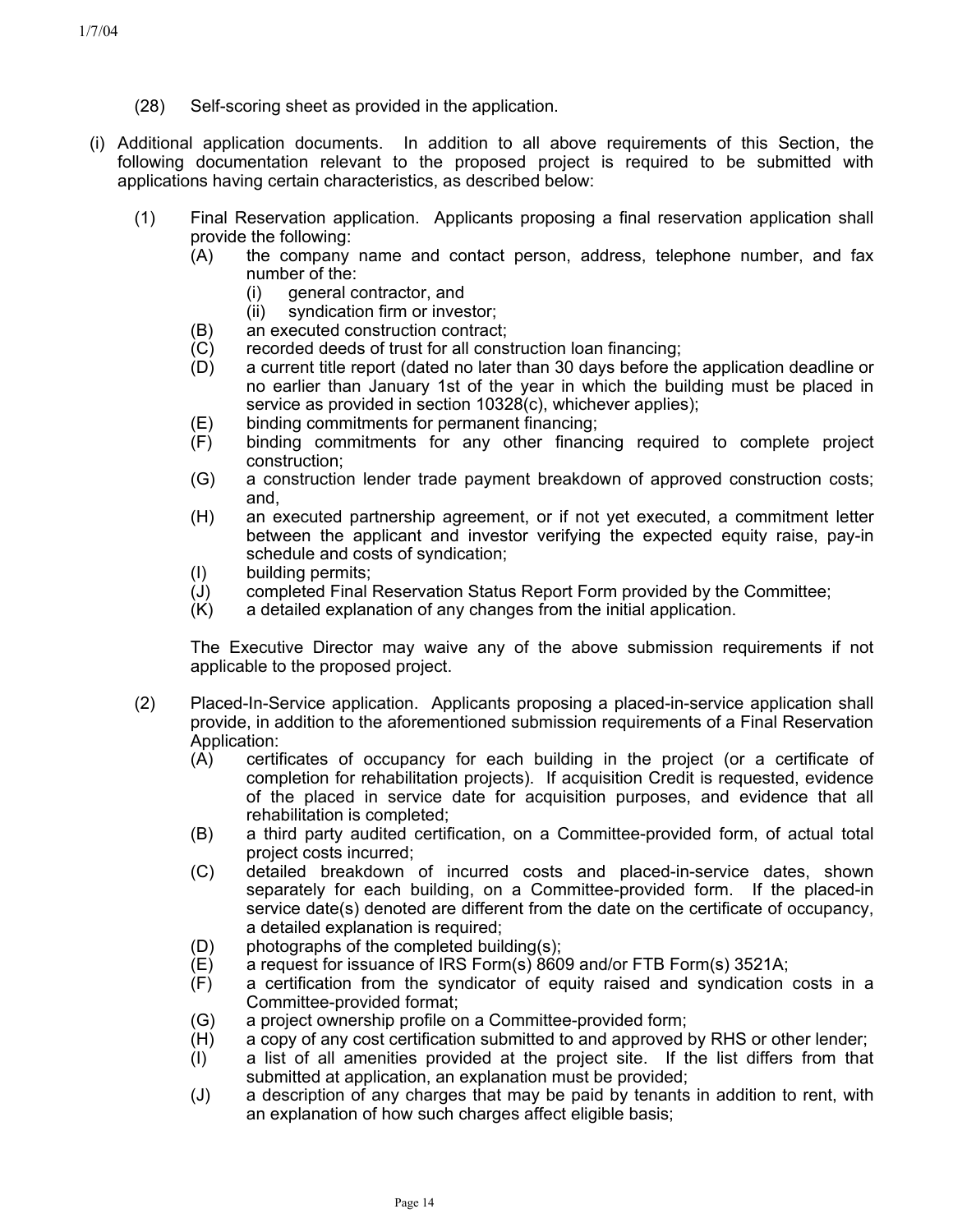- (K) a certification from a tax professional stating the percentage of aggregate basis (including land) financed by tax exempt bonds for projects that received credits under the provisions of Section 10326 of these regulations;
- (L) a certification from the owner that all of the minimum construction standards of Sections 10325(f)(7) and 10326(g)(6) have either been met or waived pursuant to these regulations;
- (M) if seeking a reduction in the operating expenses used in the Committee's final underwriting pursuant to Section  $10327(g)(1)$  of these regulations, the final operating expenses used by the lender and equity investor;
- (N) a certification from the project architect that the physical buildings are in compliance with all applicable fair housing laws;
- (O) a certification from the project architect that the sustainable building methods of section 10325 (c)(7) have been incorporated into the project, if applicable;
- (P) a certification from the project architect that the project is eligible for the adjusted eligible basis pursuant to section 10327(c)(5), if applicable.

The Executive Director may waive any of the above submission requirements if not applicable to the proposed project.

- (3) Acquisition Credit application. Applicants requesting acquisition Credit shall provide:
	- (A) a chain of title report and tax professional's opinion documenting the acquisition meets the requirements of IRC Section  $42(d)(2)(B)(ii)$  as to the 10-year placed-inservice rule; and,
	- (B) if a waiver of the 10-year ownership rule is necessary, a letter from the appropriate Federal official that states that the proposed project qualifies for a waiver under IRC Section 42(d)(6).
- (4) Rehabilitation application. Applicants proposing rehabilitation of an existing structure shall provide:
	- (A) an "as-is" appraisal prepared within 120 days before or after the execution of a purchase contract or the transfer of ownership for the property by all the parties by a California certified appraiser having no identity of interest with the development's partner(s) or intended partner or general contractor, acceptable to the Committee, and that includes, at a minimum, the following:
		- (i) the highest and best use value of the proposed project as residential rental property;
		- (ii) the Sales Comparison Approach, and Income Approach valuation methodologies except in the case of an adaptive reuse or conversion, where the Cost Approach valuation methodology shall be used;
		- (iii) the appraiser's reconciled value except in the case of an adaptive reuse or conversion as mentioned in (ii) above;
		- (iv) land value of the subject property; and,
		- (v) an on site inspection.
	- (B) A purchase contract verifying the sales price of the subject property.
	- (C) A capital needs assessment performed within 180 days prior to the application filing deadline of the funding round by the project contractor, engineer, or architect, or, if there is an identity of interest between the general partner and the contractor, engineer, or architect, by an independent 3rd party with no identity of interest with the general partner or intended partner, that details all necessary work to be undertaken, the associated costs, levels of reserves and the condition and remaining useful life of the building's major structural components. If a waiver of any requirement of the minimum construction standards delineated in section 10325(f)(7) and section 10326(g)(6) is requested, the assessment must show, to the satisfaction of the Executive Director, that meeting the requirement is unnecessary, financially burdensome, and that the money to be spent in rehabilitating other project features will result in a better end project. Subsections (A) and (C) above shall not apply if the project previously received an allocation of credit and these requirements were met in the original application.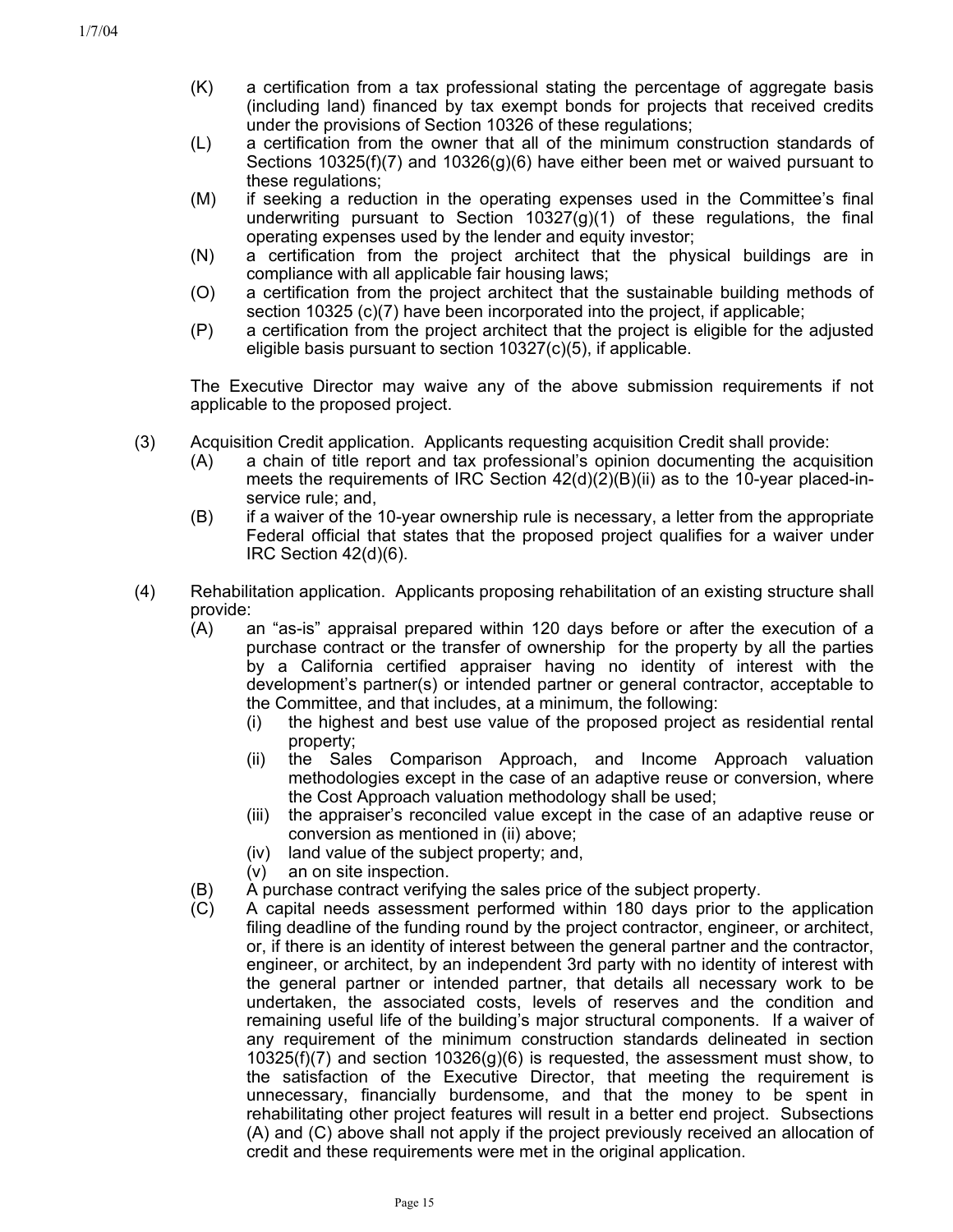- (5) Acquisition of Occupied Housing application. Applicants proposing acquisition of occupied rental residential housing shall provide income, rent and family size information for the current tenant population.
- (6) Tenant relocation plan. Applicants proposing rehabilitation of occupied housing shall provide an explanation of the relocation requirements, a detailed relocation plan including a budget with an identified funding source, and, where applicable, evidence that the relocation plan has been submitted to the appropriate local agency.
- (7) Owner-occupied Housing application. Applicants proposing owner-occupied housing projects of four units or less, involving acquisition or rehabilitation, shall provide evidence from an appropriate official substantiating that the building is part of a development plan of action sponsored by a State or local government or a qualified nonprofit organization (IRC Section 42(i)(3)(E)).
- (8) Nonprofit set-aside application. Applicants requesting Credit from the Nonprofit set-aside, as defined by IRC Section 42(h)(5), shall provide the following documentation with respect to each developer and general partner of the proposed owner:
	- $(A)$  IRS documentation of designation as a 501(c)(3) or 501(c)(4) corporation;
	- (B) proof of designation as a nonprofit corporation under Heath and Safety Code Section 50091;
	- (C) proof that one of the exempt purposes of the corporation is to provide low-income housing;
	- (D) a detailed description of the nonprofit participation in the development and ongoing operations of the proposed project;
	- (E) a third party legal opinion that the nonprofit organization is not affiliated with or controlled by a for-profit organization, and the basis for said determination; and,
	- (F) a third party legal opinion stating that the applicant is eligible for the Nonprofit setaside pursuant to IRC Section 42(h)(5).
- (9) Rural set-aside application. Applicants requesting Credit from the Rural set-aside, as defined by H & S Code Section 50199.21, shall provide verification that the proposed project is located in an eligible rural area. (Evidence that project is located in an area eligible for financing from RHS shall be a letter from RHS.)
- (10) RHS Section 514, 515 or 538 program applications. Rural housing applicants requesting Credit from amounts made available for projects financed by the RHS Section 514, 515 or 538 program shall submit evidence from RHS that such funding has been requested.
- (11) HOME funds match. Applicants requesting state Credit to match HOME funds shall provide a letter from the local jurisdiction stating why matching funds are not being provided.
- (j) Re-application. Re-applications submitted under Section 10326 of these regulations will no longer be required unless there have been substantial changes to the project. Committee staff will adjust the Credit amount for projects requesting credit under Section 10326 at the time the placed in service package is received and reviewed by Committee staff unless the Executive Director deems it necessary to have the Committee take formal action because there have been substantial changes or because there has been an extraordinary increase in credit requested. *Reapplications at placed in service that are requesting additional credit will be required to submit a fee equal to one percent (1%) of the first year's credit amount.* For all other projects, except in unusual, extreme cases such as fire, or act of God, where a waiver of this subsection is permitted by the Executive Director, a re-application for a development that has already received a tax credit reservation or allocation shall be evaluated as an entirely new application, and shall be required to return its previously reserved or allocated credit prior to or simultaneously with its new application. All re-applications shall be subject to negative points under Section 10325(c)(2)(C) if applicable (for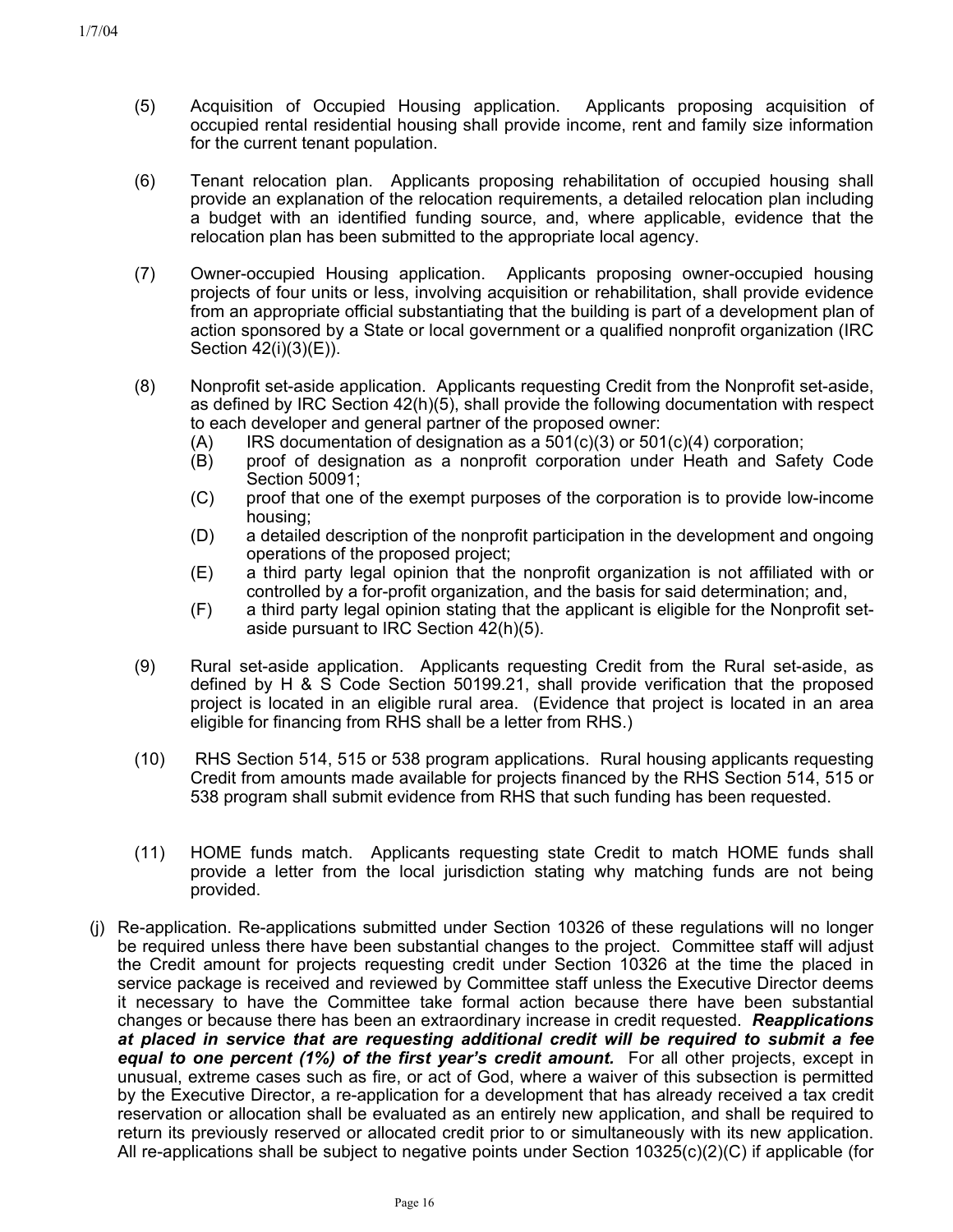example, a project that does not meet the original placed in service deadline would receive negative points hereunder). Re-applications shall be subject to the regulations in effect at the time the reapplication is submitted. *For projects submitted under Section 10326 of these regulations, the basis limits to be used in the final underwriting shall be those in effect during the year the development is placed In service.*

Authority: Section 50199.17, Health & Safety Code. Reference: Sections 12206, 17058, and 23610.5, Revenue & Taxation Code; Sections 50199.4-- 50199.22, Health & Safety Code

## **Section 10325. Application Selection Criteria - Credit Ceiling Applications**

(a) General. All applications not requesting federal Credit under the requirements of IRC Section 42(h)(4) and Section 10326 of these Regulations for buildings financed by tax-exempt bonds shall compete for reservations of Credit ceiling amounts during designated reservation cycles. Further, no project that has a pending application for a private activity bond allocation or that has previously received a private activity bond allocation will be eligible to compete under the credit ceiling competition for federal credit unless it receives a waiver from the Executive Director.

(b) Authority. Selection criteria shall include those required by IRC Section 42(m), H & S Code Section 50199.14, and R & T Code Sections 12206, 17058 and 23610.5.

(c) Credit ceiling application competitions. Applications received in a reservation cycle, and required to compete *ing* for *federal and/or state* Credit pursuant to (a) above, shall be scored and ranked, according to the below-described criteria, *except as modified by Section 10317(g) of these regulations.* The Committee shall reserve the right to determine, on a case by case basis, under the unique circumstances of each funding round, and in consideration of the relative scores and ranking of the proposed projects, that a project's score is too low to warrant a reservation of credit. Further, in the event that the next ranking project to which credit may be reserved pursuant to these regulations has scored substantially lower than the highest scoring unfunded project in the same category, the Committee may either borrow from the subsequent year's state and/or federal credit as necessary to fund the highest scoring project or may move to the next category without making further allocations**.** All point selection categories shall be met in the application submission through a presentation of conclusive, documented evidence to the Executive Director's satisfaction. Point scores shall be determined solely on the application as submitted, with no ability on the applicant's part to provide additional information. Further, points will be based solely on the current year's scoring criteria and submissions, without respect to any prior year's score for the same projects.

## **SCORING**

- (1) Leveraging
	- (A) Cost efficiency. A project application for a new construction or an At-Risk development, or a substantial rehabilitation development where the hard costs of rehabilitation are at least \$40,000 per unit, whose total eligible basis is below the maximum permitted threshold basis limits, including permitted adjustments, shall receive 1 point for each percent its basis is below the maximum permitted adjusted threshold basis limit.
	- (B) Credit reduction. A project that reduces the amount of credit it is requesting shall receive 1 point for each percent that its qualified basis is reduced. In order to receive points in this category, committed funds must be part of the permanent sources for the development.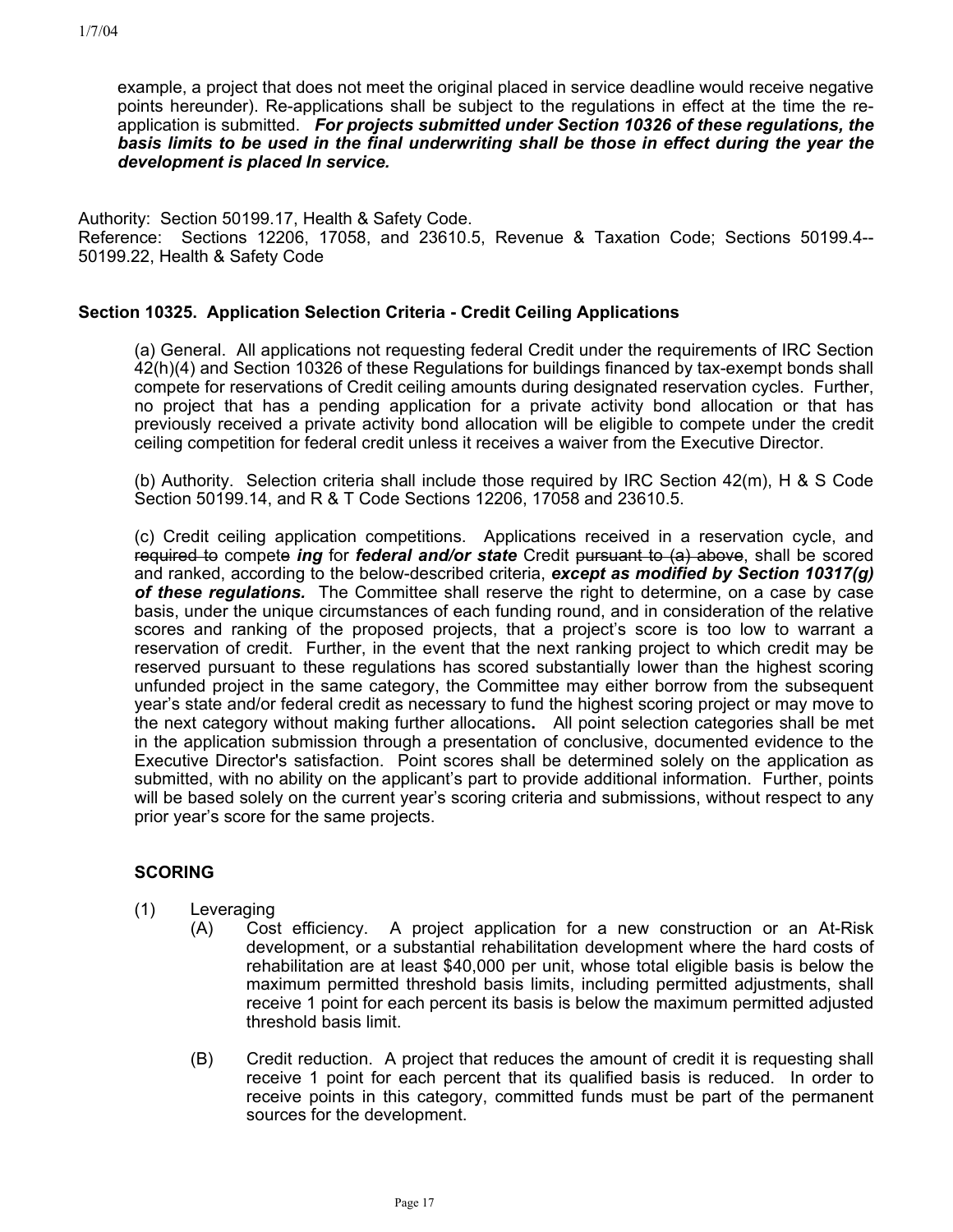(C ) Public funds. Projects that utilize public funds, including federal, state, or local funds, or funds from a local community foundation, funds already awarded under the affordable housing program of the Federal Home Loan Bank (AHP)**,** waivers not required by federal or state law, or the value of land donated or leased by a public entity, or donated as part of an inclusionary housing ordinance which has been in effect for at least one year prior to the application deadline, when supported by an independent, third party appraisal, shall receive 1 point for each 1 percent of the total development cost including the value of any donations or fee waivers. To receive points for loans made under this subsection, loans must be "soft", or residual receipts loans for at least the first fifteen years of their terms. Points for donated or leased land shall be calculated based on the lesser of the purchase price or appraised value, except that points for land owned by the public entity for more than three years prior to the application filing deadline shall be calculated based on its appraised value. Further, for points to be awarded under this subsection, there shall be conclusive evidence presented that the public funds are available, and that there has been no consideration, other than the proposed housing, given by anyone connected to the project, for the funds or the donated or leased land.

A maximum of 20 points shall be available in combining the cost efficiency, credit reduction, and public funds categories. However, in order to score the full 20 points, at least 2 points must be achieved by each applicant in the credit reduction category.

(2) General Partner/Management Company Characteristics.

No one general partner, *party having any fiduciary responsibilities,* or related parties will be awarded more than 15% of the combined federal and state Credit *ceiling* during any calendar year unless imposing this requirement would result in non-allocation of Credit.

(A) General partner experience. To receive points under this subsection for projects in existence for over 3 years, the applicant must submit a certification from a certified public accountant that the projects for which it is requesting points have maintained a positive operating cash flow, *from typical residential income alone (e.g. rents, rental subsidies, late fees, forfeited deposits, etc.)* for the year in which each development's last financial statement has been prepared (which must have been prepared no earlier than one year prior to the application deadline) and have funded reserves in accordance with the partnership agreement and any applicable loan documents. *This certification must list the specific projects for which the points are being requested.* The certification of the certified public accountant may be in the form of an agreed upon procedure report that includes funded reserves as of the report date, which shall be dated within 60 days of the application deadline. Where there is more than 1 general partner, experience points may not be aggregrated; rather, points will be awarded based on the highest points for which 1 general partner is eligible.

| 1-2 projects in service under 3 years       | 1 point/over 3 years    | 2 points |  |
|---------------------------------------------|-------------------------|----------|--|
| 3-6 projects in service under 3 years       | 3 points/over 3 years   | 4 points |  |
| 7 or more projects in service under 3 years | 5 points/over 3 years   | 6 points |  |
| Management Company experience               |                         |          |  |
| 2-5 projects in service under 3 years       | .5 point/over 3 years   | 1 point  |  |
| 6-10 projects in service under 3 years      | 1.5 points/over 3 years | 2 points |  |

11 or more projects in service under 3 years 2.5 points/over 3 years 3 points

Points in subsections (A) and (B) above will be awarded in the highest applicable category and are not cumulative. For points to be awarded in subsection (B), an enforceable management agreement executed by both parties for the subject application must be

(B)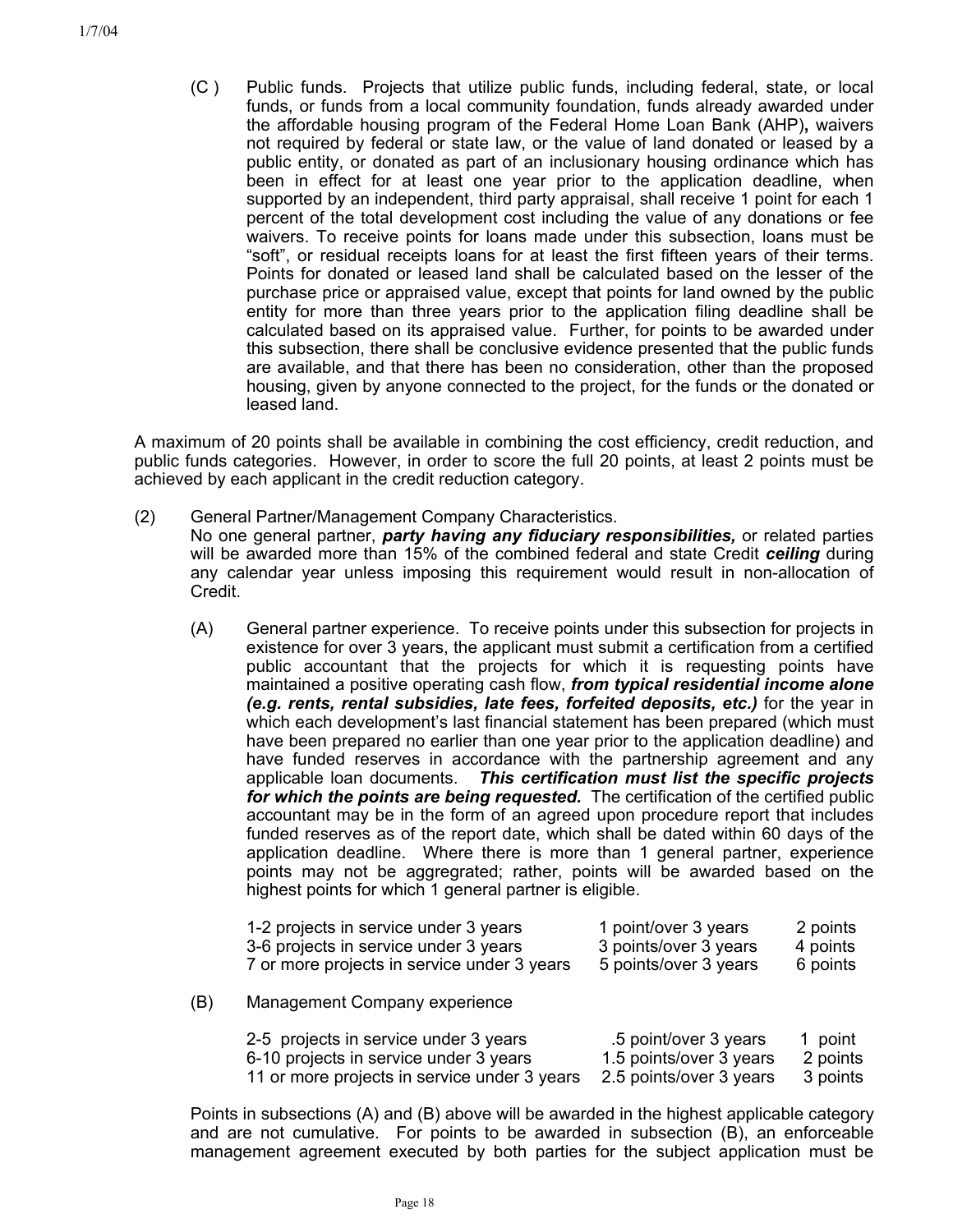submitted at the time of application. "Projects" as used in subsections (A) and (B) means multifamily rental affordable developments of over 10 units that are subject to a recorded regulatory agreement, or, in the case of housing on tribal lands, where federal HUD funds have been utilized in affordable rental developments. General Partner and Management Company experience points may be given based on the experience of the principals involved, or on the experience of municipalities or other nonprofit entities that have experience but have formed single-asset entities for each project in which they have participated, notwithstanding that the entity itself would not otherwise be eligible for such points. Alternatively, a management company that provides evidence that the agent to be assigned to the project (either on-site or with management responsibilities for the site) has been certified prior to the application deadline pursuant to a housing tax credit certification examination of a nationally recognized housing tax credit compliance entity on a list maintained by the Committee, may receive 2 points. These points may substitute for other management company experience but will not be awarded in addition to such points.

(3) Negative points. Negative points, *up to a total of 10* for each project *and/or each violation,* may be given *at the Executive Director's discretion* for general partners, codevelopers, and/or management agents*, consultants, guarantors, or any member or agent of the development team* for items including, but not limited to:

failure to utilize committed public subsidies identified in an application, unless it can be demonstrated to the satisfaction of the Executive Director that the circumstances were entirely outside of the applicant's control entirely outside of the applicant's control

failure to utilize Credit within program time guidelines, including failure to meet the 150 day readiness requirements, unless it can be demonstrated to the satisfaction of the Executive Director that the circumstances were entirely outside of the applicant's control -10 points

for projects receiving an allocation of credit after 1998, failure to request Forms 8609 within 1 year from the project's placed in service date *the last building in the project is placed in service* 10 points

removal or withdrawal under threat of removal as general partner from a housing tax credit partnership -10 points -10 points -10 points -10 points -10 points -10 points -10 points -10 points -10

failure to provide physical amenities or services or any other item for which points were obtained (unless funding for a specific services program promised is no longer available) -10 points

## *material misrepresentation of any fact or requirement in an application*

failure to correct serious noncompliance after notice and cure period within an existing housing tax credit project in California

-10 points

repeated failure to submit required compliance documentation for a housing tax credit project located anywhere  $\sim$  10 points  $\sim$  10 points

failure of a building to continuously meet the terms, conditions, and requirements the building received at its certification as being suitable for occupancy in compliance with state or local law, unless it is demonstrated to the satisfaction of the Executive Director that the circumstances were entirely outside the control of the owner.  $-40$  points

#### *except for tax-exempt bond projects, failure to submit a copy of the owner's completed 8609 showing the first year filing*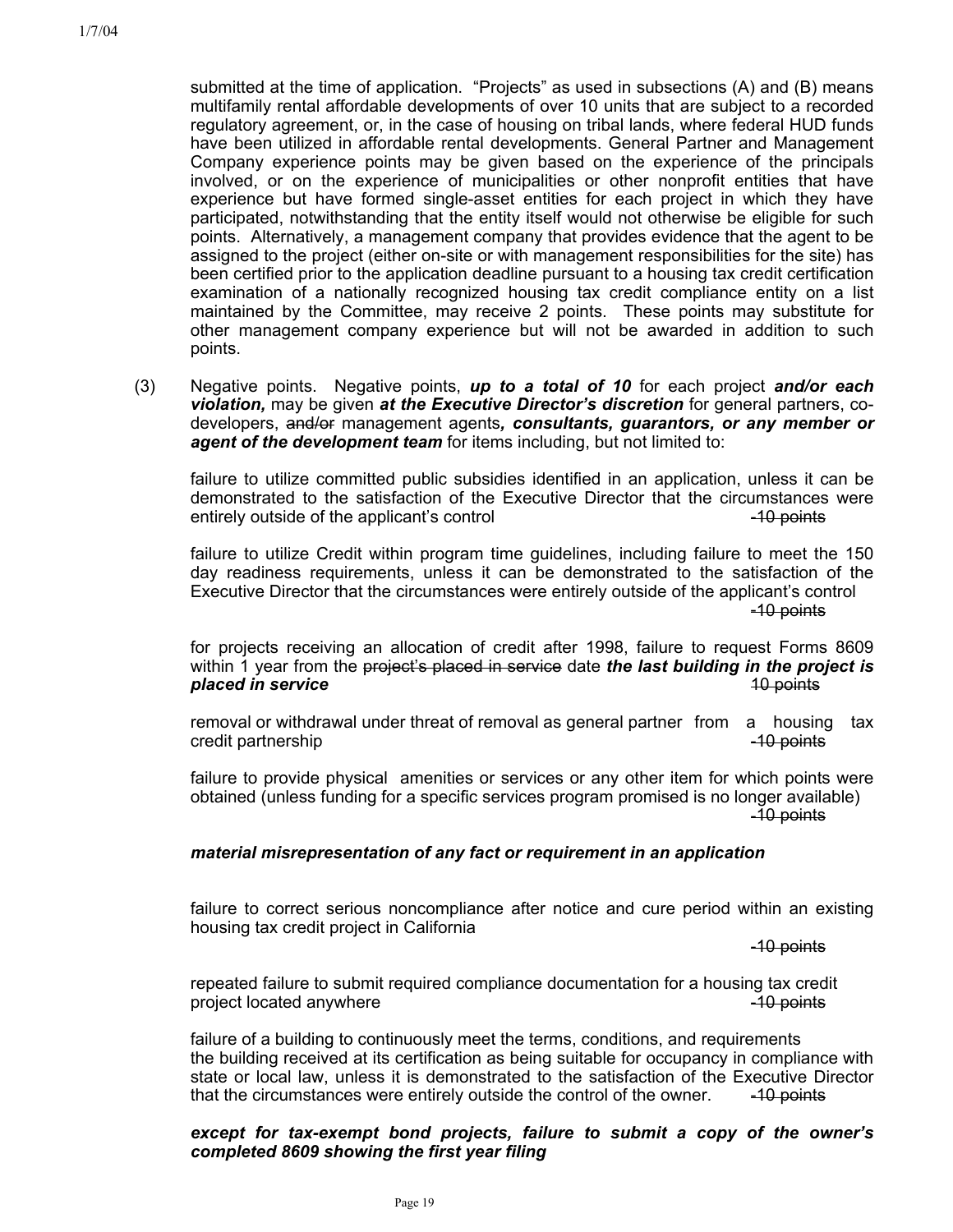Negative points given to either general partners, co-developers, or management agents**,**  *consultants, or any other member or agent of the development team* will *may* remain in effect for *up to* 2 calendar years, *but in no event shall be in effect for less than one* funding round. Additionally, any multiple or repeated violations as described above may result in the Committee *Executive Director* finding the *offending party or parties* general partner or management agent ineligible *to participate in the competitive program* for a period of up to two calendar years*. Such a finding by the Executive Director may be appealed to the Committee.* at the recommendation of the Executive Director-

(4) Housing Needs. *(Points will be awarded only in 1 category listed below)* The category selected hereunder shall also be the project category for purposes of the tie-breaker described in subsection 10325(c)(12) below.

| Large Family Projects          | 10 points |
|--------------------------------|-----------|
| Single Room Occupancy projects | 10 points |
| <b>Special Needs Projects</b>  | 10 points |
| <b>Seniors Projects</b>        | 10 points |
| <b>At-Risk Projects</b>        | 10 points |
|                                |           |

- (5) Amenities beyond those required as additional thresholds Maximum 15 points
	- $(A)$  Site Amenities: must be appropriate to the population to be served  $A\theta$  more than 15 points will be awarded in this category. Distances must be *determined using driving distance and may be measured from the closest property line drivable point of the development's proposed site to the closest property line drivable point of the amenity.* measured using a standardized radius determined by the Committee from the development site but must not include physical barriers. *Applicants must certify to the accuracy of their submissions and will be subject to negative points in the round in which an application is considered if the information submitted is found to be inaccurate.* The Committee may employ third parties to verify distances *or may have staff verify them.* and negative points may be awarded where distances are incorrectly stated. Only one point award will be available in each of the subcategories (1-7) listed below.Amenities may include: but are not limited to;
		- 1. being part of a transit-oriented development strategy where there is a transit station, rail station, commuter rail station, or bus station, or stop within 1/4 mile from the project site with service at least every 20 minutes during the hours of 7-9 a.m and 4-6 p.m., and the project's density will exceed 25 units per acre 7 points

where the project site is within 1/4 mile of a transit station, rail station, commuter rail station or bus station, or bus stop with service at least every 20 minutes during the hours of 7-9 a.m. and 4-6 p.m. 6 points

where the project site is within 1/3 mile of a bus stop with service at least every 20 minutes during the hours of 7-9 a.m. and 4-6 p.m. 5 points

located within 500 feet of a regular bus stop, or rapid transit system stop. (For rural *set-aside* projects, full points may be awarded where van or diala-ride service is provided to tenants, *if costs of obtaining and maintaining the van and its service are included in the budget and the operating schedule is either on demand by tenants or a regular schedule is provided* ) 4 points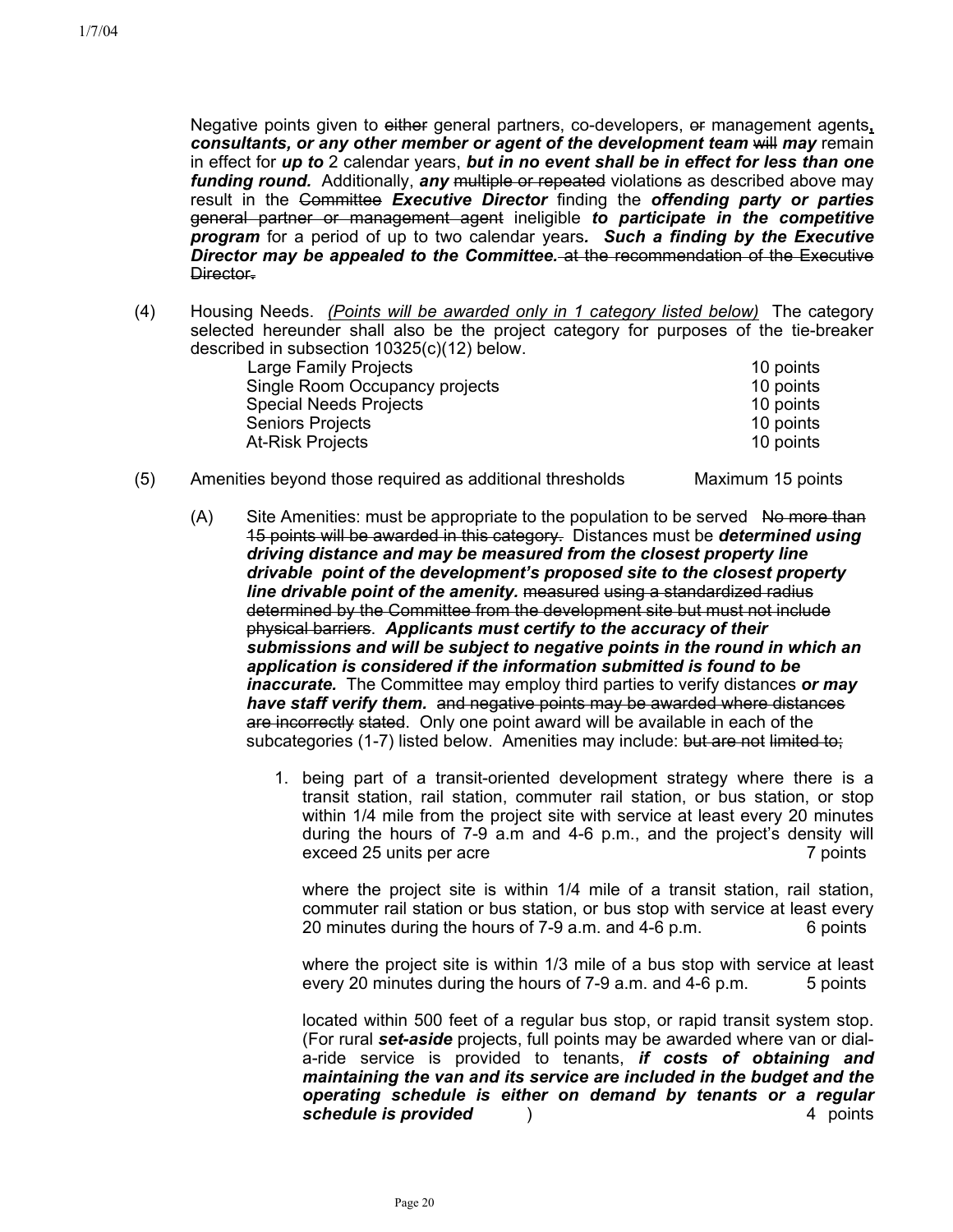being located within 1,500 feet of a regular bus stop or rapid transit system stop 3 points

## *Multiple bus lines may not be aggregated for the above points*

- 2. the site is within 1/4 mile of a public park (1/2 mile for Rural set-aside projects) (not including school grounds unless there is a bona fide, formal joint use agreement between the jurisdiction responsible for the parks/recreational facilities and the school district providing availability to the general public of the school grounds and/or facilities) or a community center accessible to the general public 3 points 3 points within 1/2 mile (1 mile for Rural set-aside projects) 2 points
- 3. the site is within 1/4 mile of a public library (1/2 mile for Rural set-aside projects) 3 points within 1/2 mile (1 mile for Rural set-aside projects) 2 points
- 4. the site is within 1/4 mile of a full scale grocery store/supermarket where staples, fresh meat, and fresh produce are sold (1/2 mile for Rural setaside projects or projects located in inner cities) 4 points within 1/2 mile (1 mile for Rural set-aside projects or projects located in inner cities) 3 points the site is within 1/4 mile of a convenience market where staples are sold 2 points
	- 5. for a Large Family development, the site is within 1/4 mile of public elementary, middle, or high school that children living in the development may attend (1/2 mile for Rural set-aside projects)3 points within 1/2 mile (1 mile for Rural set-aside projects) 2 points
	- 6. for a Senior Development, the site is within 1/4 mile of a daily operated senior center or a facility offering daily services specifically designed for seniors (not on the development site) (1/2 mile for Rural set-aside projects) 3 points within 1/2 mile (1 mile for Rural set-aside projects) 2 points
	- 7. for a Special Needs or SRO development, the site is located within 1/2 mile of a facility that operates to serve the population living in the development. 3 points

within 1 mile 2 points 2 points 2 points 2 points 2 points 2 points 2 points 2 points 2 points 2 points 2 points 2 points 2 points 2 points 2 points 2 points 2 points 2 points 2 points 2 points 2 points 2 points 2 points 2

- 8. the site is within 1/2 mile (for Rural set-aside projects, 1 mile) of a medical clinic, or hospital (not merely a private doctor's office) 3 points the site is within 1 mile (for Rural set-aside projects1.5 miles) of a medical clinic or hospital 2 points
- 9. the site is within 1/4 mile of a pharmacy (for Rural projects, 1/2 mile). 2 points within 1/2 mile (1 mile for Rural projects) 1 point

To receive points in this category, the amenity must be already existing, except in the case of a project receiving points under the Balanced Communities subsection, where the funds for the amenity are committed, and the amenity is planned, or, in the case of a bus stop, where it is shown that the bus provider and municipality have agreed on and approved the site for the stop and it will be in existence no later than 2 years after the development is placed in service. A scaled for distance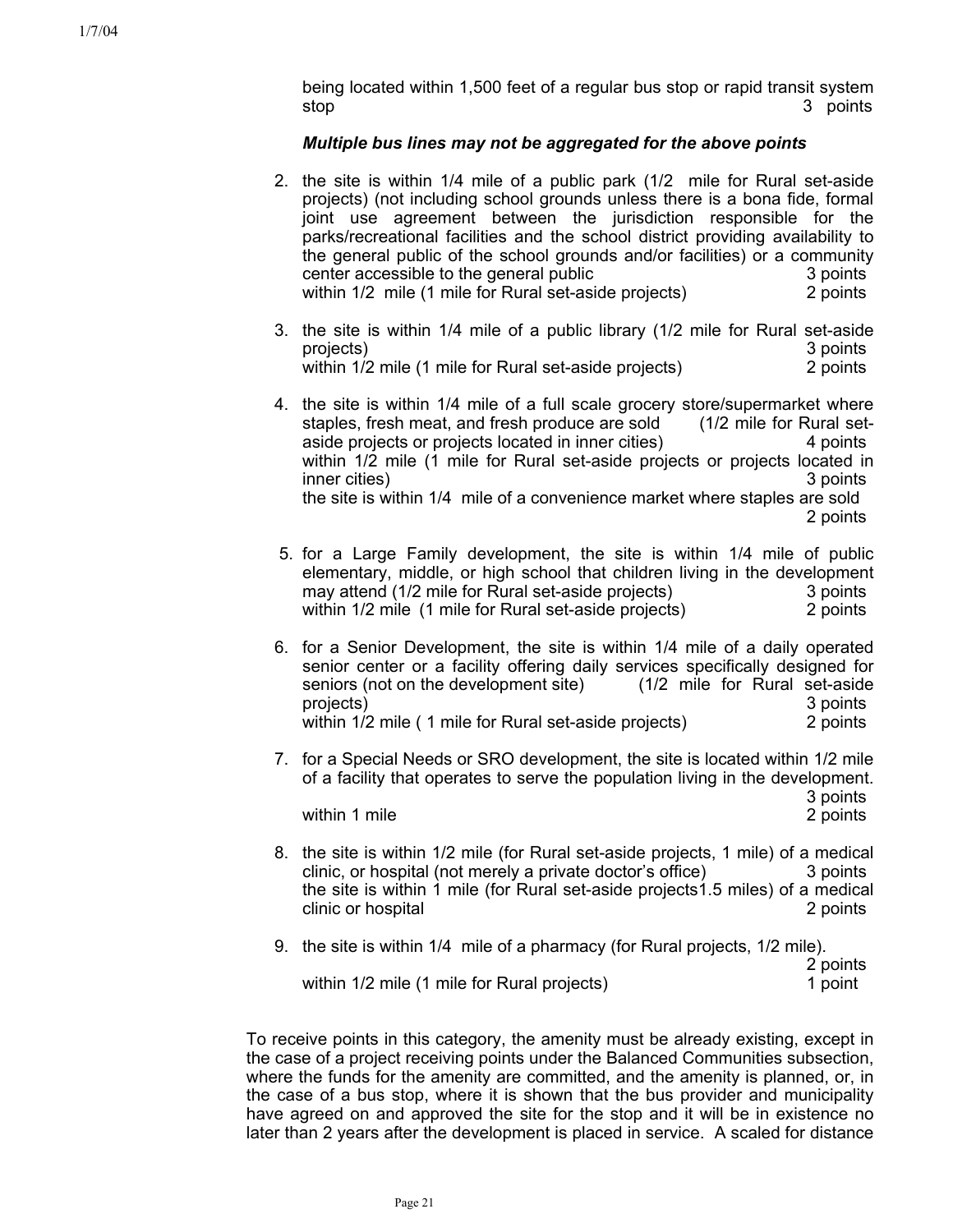map showing the location of the project and the site amenities must be provided in the application.

(B) Service Amenities: must be appropriate to the population to be served and committed for a minimum of 10 years. Physical space for such amenities must be available when the development is placed in service, and the amenities must be available within 6 months of the project's placed in service date. To receive points in this category, programs must be of a regular, ongoing nature and provided to tenant free of charge, except for day care services. Services must be provided onsite except that projects applying as Small Developments, or other projects may use off-site services within 1/4 mile of the development provided that they have a written agreement with the service provider enabling the development's tenants to use the services free of charge (except for day care and any charges required by law) and that demonstrate that provision of on-site services would be duplicative. Referrals *services* will not be eligible for points. Further, *Contracts with service providers, service provider experience,* evidence that physical space will be provided, and a budget reflecting how the services will be paid for must be included in the application. *Having a bona fide service coordinator (not the onsite manager, for example) may count for 5 points in this category, provided that the experience of the coordinator, the duties of the coordinator, and a*  **budget to pay for the coordinator are included in the application.** No more than 10 points will be awarded in this category. Amenities may include, but are not limited to:

> 1. Hard wiring for each residential unit with each unit wired for telephones using CAT5e or better and a second network for television services using coax cable, as certified by the project architect and owner at application and at placed in service. **5** points

#### *1. High speed internet service provided in each unit. 5 points*

2**.** After school programs of an ongoing nature for school age children 5 points

3. Educational classes (such as ESL, computer training, etc.) but which are not the same as in 2 above. 5 points

4**.** Licensed child care providing 20 hours or more per week (Monday through Friday) to residents of the development 5 points

5. Contracts for services, such as assistance with activities of daily living, or provision of senior counseling services*, where a contract is in place at the time of application* **5 5** points **5** points

(6) Neighborhood Revitalization. These points will not be available to projects applying under the Rural set-aside.

A development to be located in a Neighborhood Revitalization area, as defined in Section 10302(x) of these regulations where demonstrable evidence, satisfactory to the Executive Director, is submitted showing that a neighborhood revitalization plan has been adopted and specific efforts towards achieving the plan's goals have occurred. Plans should be specific to the neighborhood, and efforts undertaken may include, but are not limited to, existing partnership coalitions with public entities, private sector enterprises, nonprofit community organization; financing commitments for work to be done in the neighborhood; commencement of a specific neighborhood project. Each application for neighborhood revitalization points must include a drawn-to-scale *and scaled for distance* map identifying the project and neighborhood revitalization efforts already undertaken as well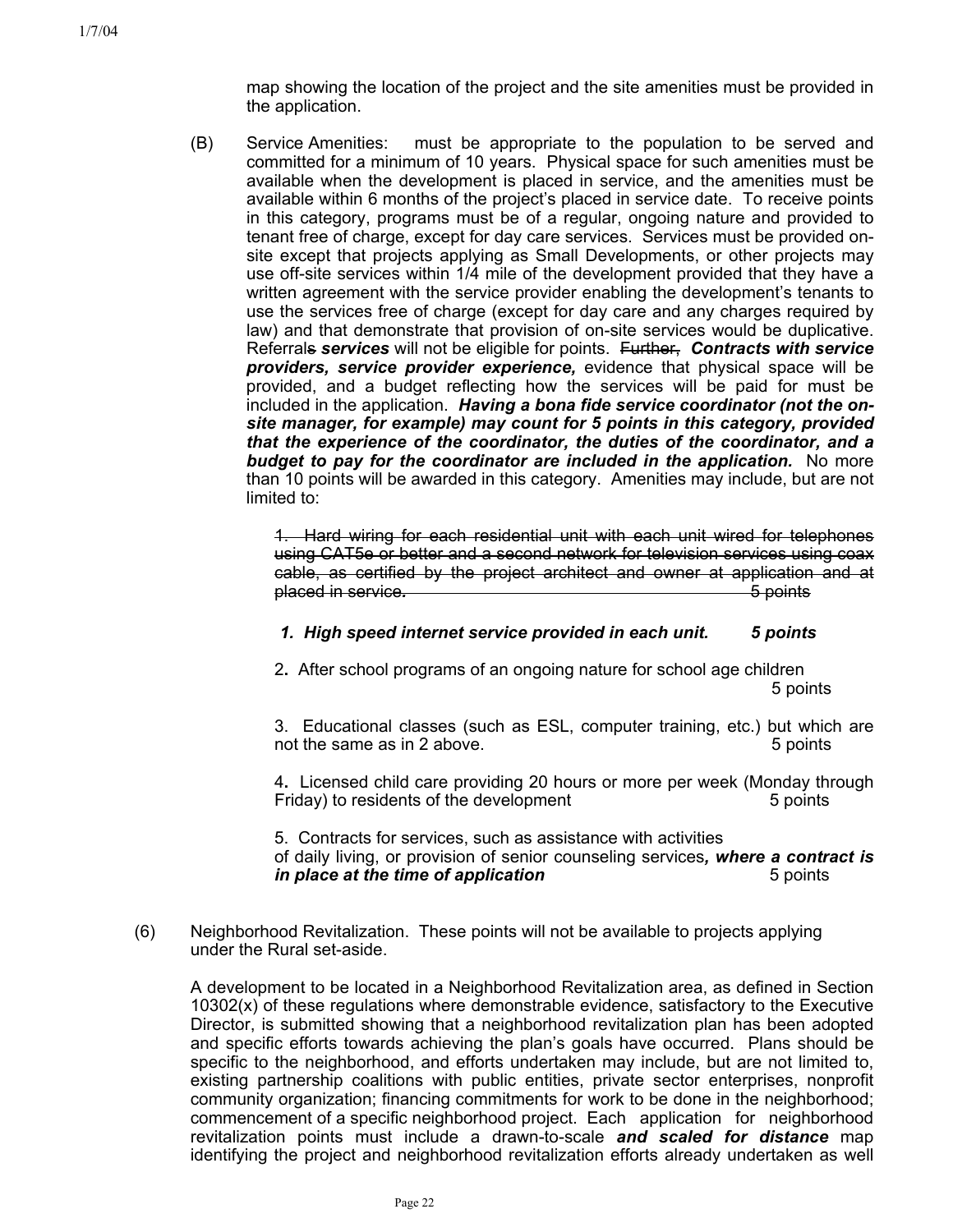as those planned. Applications that have received HOPE awards from the U.S. Department of Housing and Urban Development, are located in federally designated Renewal Communities, Empowerment Zones, or Enterprise Communities*,* or are planned base re-use projects, or are for projects located on tribal lands will automatically be granted the full maximum points in this category. Base re-use, as used in this subsection, refers to projects that are located on a military base. Generally, such projects will involve, at least in part, the rehabilitation of already existing buildings on such a base. A project requesting neighborhood revitalization points will not be eligible to receive points in the balanced communities section below.

Points for neighborhood revitalization will be awarded as follows, to a maximum of 9 points:

Location in a locally designated revitalization area as evidenced by submission of a plan adopted by the jurisdiction, including evidence that the plan for neighborhood revitalization is still in effect. The plan should include findings of need or identification of problems requiring revitalization efforts. 2 points

for 3rd party letters from governmental entities or non-profit organizations**,** documenting and substantiating funds committed or expended within the past five years in the neighborhood, as they specifically relate to the revitalization of the neighborhood where the project will be located. Up to 2 points

A narrative explaining precisely the nature and extent of the neighborhood's revitalization efforts, how the applicant's project will fit into that framework, and how the proposed project is critical to the neighborhood's revitalization. 2 points

A letter from an official in the jurisdiction that delineates the various neighborhood revitalization efforts in the immediate vicinity of the proposed development, both already undertaken and planned, and the funds that have been committed and expended for projects within that immediate neighborhood. Up to 3 points

(7) Balanced communities. These points will not be available to projects applying under the Rural set-aside.

To the extent that a development does not request neighborhood revitalization points, and meets the requirement of this subsection, it may request points for balanced communities if it is other than an elderly project and to the extent that the local government is providing funds equal to at least 5% of total project costs for the project. Points will be awarded, to a maximum of 8, as follows:

Submission of evidence from the local government that it has formally adopted initiatives to encourage the creation of affordable rental housing in new growth and/or high income areas and that the project is consistent with those locally adopted initiatives. Such initiatives may include inclusionary zoning ordinances, fair share requirements, as examples, but must include more than adoption of a housing element. 3 points

Evidence that the project will actually be built adjacent to housing owned and occupied by upper income families to be shown by either the specific plan demonstrating the proximity of land uses and comparable sales data within 1/2 mile radius demonstrating that average sales prices are above 100% of area sales prices, or census data demonstrating that the average income of that census tract is at or above 100% of area median.

Up to 2 points

The project will reserve at least 10% of its units for tenants with incomes not exceeding 30% of area median income. 2 points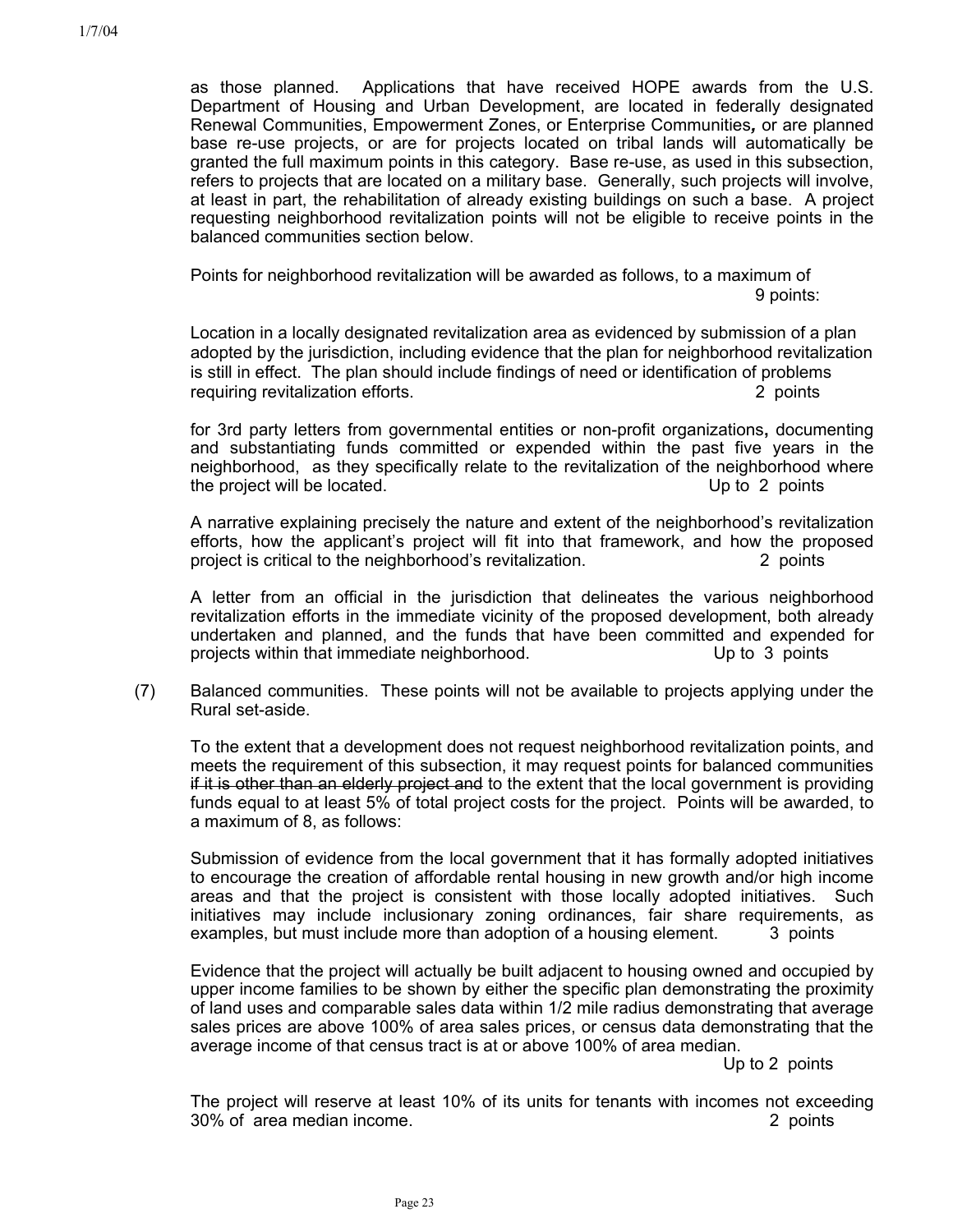The project will reserve at least 20% of its units for tenants with incomes not exceeding 30% of area median income 3 points

(8) Sustainable building methods.Maximum 8 points

A project application that utilizes materials that will increase energy efficiency by at least 15% above the Title 24 energy standards, or a rehabilitation project that will increase its existing energy efficiency by at least 25% will receive 5 points.

A certification at project completion that this standard has been met or exceeded shall be required of the project's architect or mechanical engineer. Projects receiving points under this category that fail to meet the requirement will be subject to negative points under Section 10325(c)(3)(C) above.

Projects that incorporate items from the following list may receive an additional 1 point for each, to a maximum of 3 points:

Use of energy efficient appliances with the energy star rating (or equivalent) for all appliances, including refrigerators, dishwashers, washers and dryers (whether in units or in community laundry facilities), and for all heating and cooling systems, including furnaces, and air conditioners that will be used in the development;

Use of natural gas for cooking and space heating;

Use of occupancy sensors to turn off lights for all bathrooms, garages, and storage spaces;

Use of fluorescent light fixtures for at least 75% of light fixtures or comparable energy-lighting for the project's total lighting *(including community rooms and any common space)* throughout the compliance period

Use of simple, low water landscape or irrigation design that reduces water use by a minimum of 10% over conventional irrigation designs

Use of formaldehyde free or fully sealed particleboard or fiberboard for all cabinets, countertops and shelving

To receive these points, the applicant and the project architect must certify, in the application, which of the items will be included in the project's design and specifications, and further must certify at the project's placed in service that the items have been included.

(9) Lowest Income in accordance with the table below Maximum 52 points

(a) The "Percent of Area-Median Income" category may be used only once. For instance, 50% of Income Targeted Units to Total Tax Credit Units at 50% of Area Median Income cannot be used twice for 100% at 50% and receive 50 points, nor can 50% of Income Targeted Units to Total Tax Credit Units at 50% of Area Median Income for 25 points and 40% of Income Targeted Units to Total Units at 50% of Area Median Income be used for an additional 20 points. However, the "Percent of Income Targeted Units" may be used multiple times. For example, 50% of Targeted Units at 50% of Area Median Income for 25 points may be combined with another 50% of Targeted Units at 45% of Area Median Income to achieve the maximum points. All projects must score at least 45 points in this category to be eligible for 9% tax credit.

 Only projects qualifying *competing in* for the Rural set aside may use the 55% of Area median income column

> **Percent of Area Median Income**   *55 50 45 40 35 30*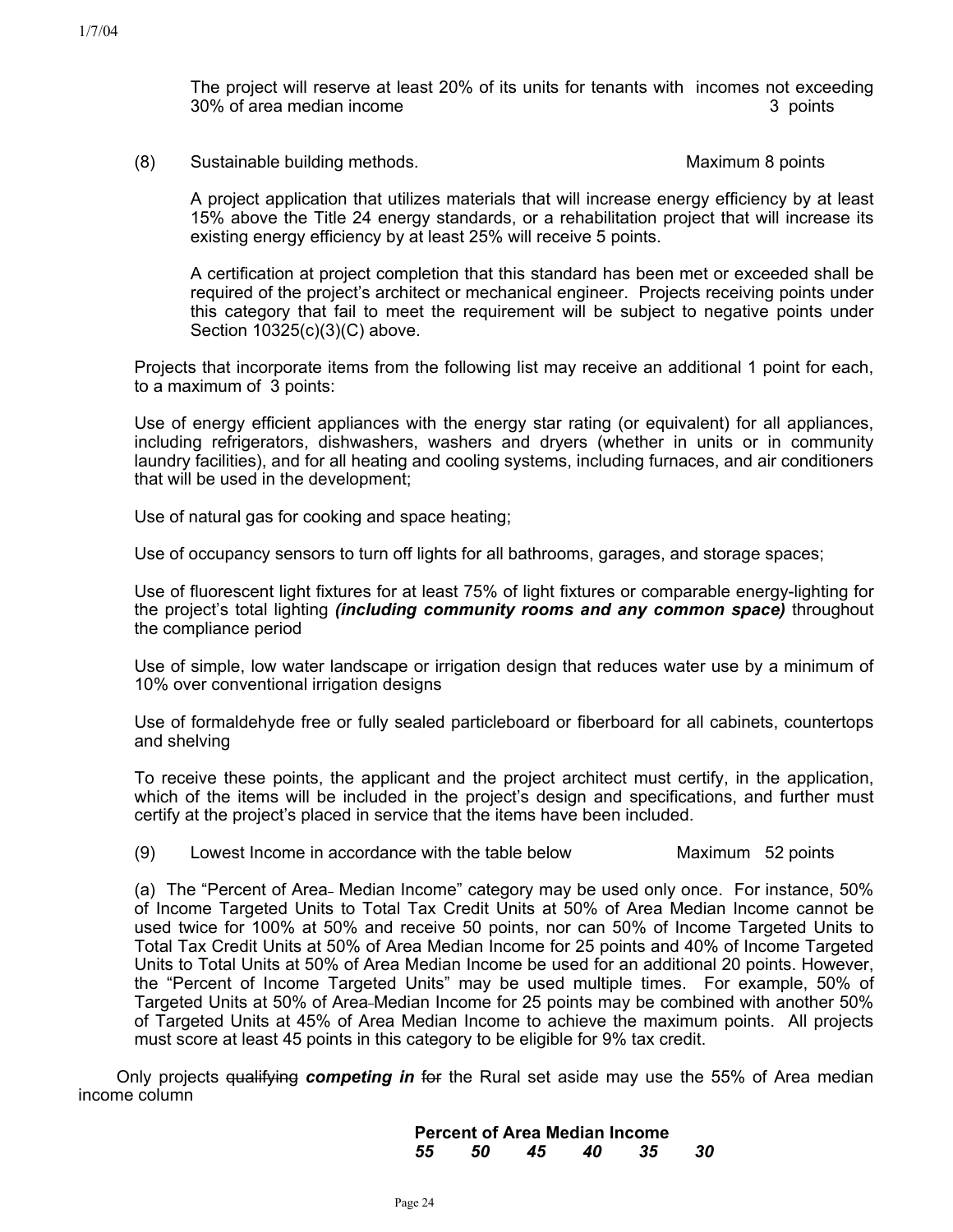|                               | 50 | 22.5 | 25   | 27.5 | 30   | 32.5 | 35   | points |
|-------------------------------|----|------|------|------|------|------|------|--------|
|                               | 45 | 20   | 22.5 | 25   | 27.5 | 30   | 32.5 | points |
|                               | 40 | 17.5 | 20   | 22.5 | 25   | 27.5 | 30   | points |
| Percent of                    | 35 | 15   | 17.5 | 20   | 22.5 | 25   | 27.5 | points |
| Income                        | 30 | 12.5 | 15   | 17.5 | 20   | 22.5 | 25   | points |
| Targeted                      | 25 | 10   | 12.5 | 15   | 17.5 | 20   | 22.5 | points |
| Units To                      | 20 | 7.5  | 10   | 12.5 | 15   | 17.5 | 20   | points |
| <b>Total Tax Credit Units</b> | 15 | 5    | 7.5  | 10   | 12.5 | 15   | 17.5 | points |
| (exclusive of mgr.'s units)   | 10 | 2.5  | 5    | 7.5  | 10   | 12.5 | 15   | points |

(b) A project that agrees to have at least ten percent (10%) of its units *of each bedroom size* available for tenants with incomes no greater than thirty percent (30%) of area median, and to restrict the rents on those units accordingly, will receive two points in addition to other points received under this subsection. (These points may be obtained by using the 30% section of the matrix.)

All projects, except those applying under section 10326 of these regulations, will be subject to the minimum low income percentages chosen for a period of 55 years, unless they receive federal housing tax credit only and are intended for eventual tenant homeownership, in which case they must submit, at application, evidence of a financially feasible program, incorporating, among other items, an exit strategy, home ownership counseling, funds to be set aside to assist tenants in the purchase of units, and a plan for conversion of the facility to home ownership at the end of the initial 15 year compliance period. In such a case, the regulatory agreement will contain provisions for the enforcement of such covenants.

- (10) Readiness to Proceed. 20 points will be available to projects that meet ALL of the following, and are able to begin construction within 150 days of the Credit Reservation, as evidenced by submission, within that time of, recorded deeds of trust for all construction financing, except for AHP and MHP funds, payment of all construction lender fees, issuance of building permits (a grading permit does not suffice to meet this requirement) and notice to proceed delivered to the contractor. If no construction lender is involved, evidence must be submitted within 150 days after the Reservation is made that the equity partner has been admitted to the ownership entity, and that an initial disbursement of funds has occurred. Failure to meet this timeline will result in rescission of the Credit Reservation.
	- (A) enforceable commitment for all construction financing, as evidenced by executed commitment and payment of commitment fee;
	- (B) evidence, as verified by the appropriate officials, of site plan approval and that all environmental review clearance (CEQA and NEPA) necessary to begin construction are either finally approved or unnecessary;
	- (C) all necessary public approvals except building permits;
	- (D) design review approval

In the event that less than all of the above criteria have been met, 5 points may be awarded for each of the above, to a maximum of 15 points. In such cases, the 150-day requirements shall not apply.

- (11) State credit substitution. For applicants that agree that the Committee may exchange federal credit for state credit in an amount that will yield an equivalent of equity as if only federal credit were awarded 2 points and 2 points are not a set of the set of the set of the set of the set of the set of the set of the set of the set of the set of the set of the set of the set of the set of the set of the set of the s
- (12) Tie Breakers

Should multiple applications receive the same score, the following tie breakers shall be employed: first, to the extent that the housing type goals have not been met *in any funding round*, to meet those housing type goals in the order in which they are listed in section 10315(e) above; second, an application for a project located in a qualified census tract or a federally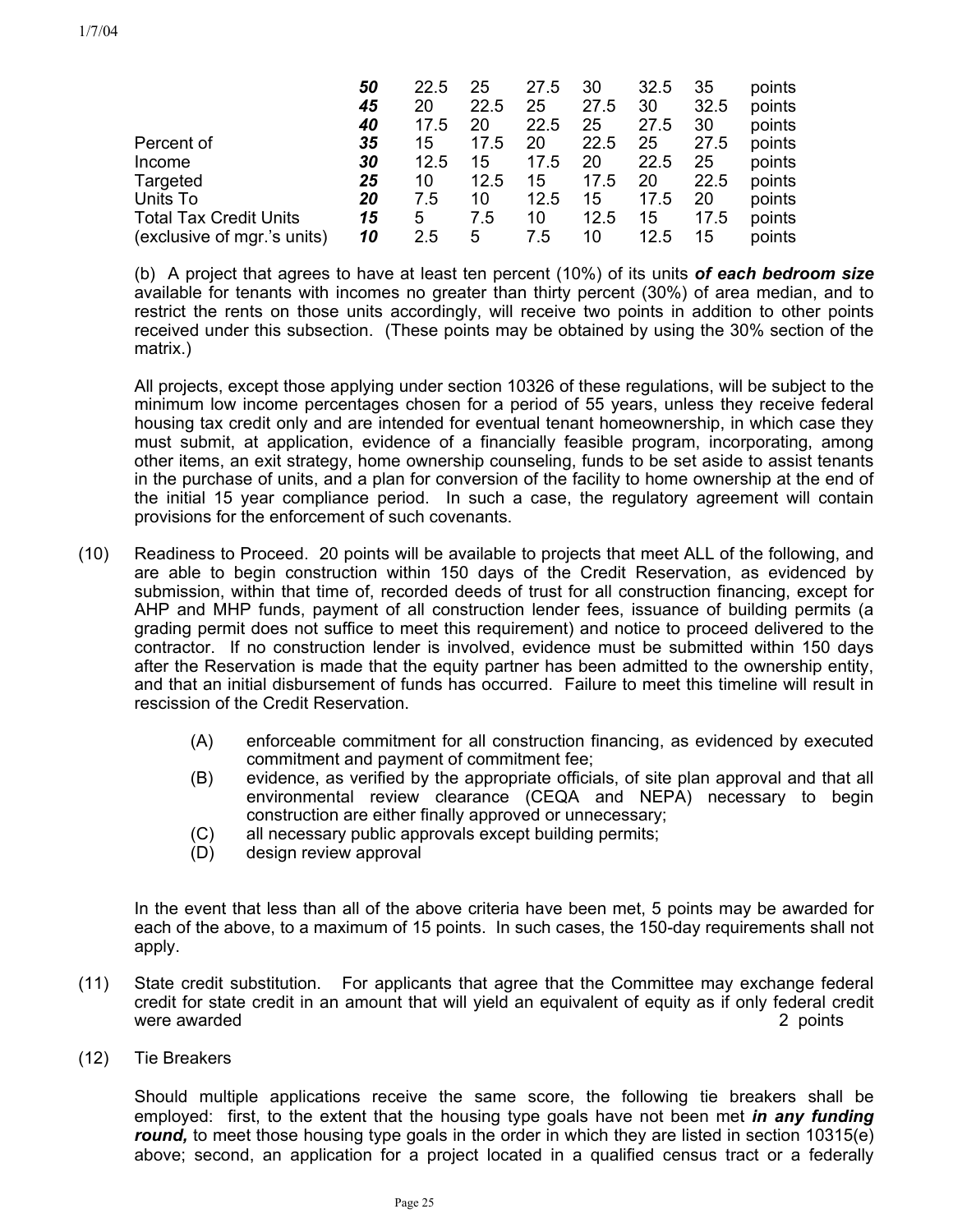designated Renewal Community, Empowerment Zone, or Enterprise Community that has demonstrated that it will contribute to a concerted neighborhood revitalization plan, as evidenced by a score of at least eight (8) points, or a project not located in such an area that has received nine (9) points under section 10325(c)(6) of these regulations, or, in the case of a project in the Rural set-aside, one which is located in a qualified census tract, federally designated Renewal Community, Empowerment Zone, *or* Enterprise Community, or HUB Zone shall be selected over an application not meeting this criterion; third, the application *with the lowest ratio of credit requested to total project costs, excluding deferred developer fee and general partner equity.* requesting the lowest requested eligible basis per bedroom prior to calculating any boost in basis attributable to being located in a qualified census tract or difficult to develop area shall be selected.

- (d) Application selection for evaluation. Following the scoring and ranking of project applications in accordance with the above criteria, subject to conditions described in these regulations, reservations of Credit shall be made for those applications of highest rank in the following manner.
	- (1) Set-aside application selection. Beginning with the top-ranked application from the Nonprofit set-aside (including the homeless assistance apportionment), followed by the Rural set-aside (including the RHS program apportionment), the Small Development setaside, the At Risk set-aside, and the Special Needs/SRO set-aside, the highest scoring applications will have Credit reserved. No more than one project in a market area as determined by the Committee will be funded in the Rural set-aside during any funding round. Credit amounts to be reserved in the set-asides will be established at the exact percentages set forth in section 10315. To the extent that there is more credit reserved to the last project in a set-aside than has been established for that set-aside, such overages in the first funding round will be subtracted from that set-aside in determining the amount available in the set-aside for the second funding round. To the extent that more credit is reserved to the last project in a set-aside than is available in that set-aside during the second funding round, the overage will be taken from the three percent holdback to the extent there are sufficient funds in the holdback, or, to the extent there are no such funds remaining, will be counted against the amounts available from the geographic area in which the project is located. *Credit reserved in the general non-profit set-aside (but not in the non-profit homeless assistance portion of that set-aside), in the small development set-aside, and in the at-risk set-aside shall count within the geographic areas in which the projects funded therein are located.* Except for those amounts described in the preceding sentence, credit amounts reserved in the set-asides shall not be counted within the geographic allotments. Credit reserved in all set-asides shall be counted within the housing type goals.
		- (A) For an application to receive a reservation within a statutory set-aside, there shall be at least one dollar of Credit not yet reserved in the set-aside.
		- (B) If there is a zero or negative amount of Credit in either the federal or state credit categories requested by the applicant, the application shall be by-passed in favor of the next highest-ranking application.
		- (C) Except for projects competing in the rural set-aside, which shall not be eligible to compete in geographic areas, after a set-aside is fully reserved, all remaining applications competing within the set-aside shall compete in the geographic areas.
	- (2) Geographic Areas selection. Credit remaining following reservations to all set-asides shall be reserved to projects within the geographic areas, beginning with the geographic area having the smallest apportionment, and proceeding upward according to size in the first funding round and in reverse order in the second funding round, filling each geographic area's apportionment and assuring that each geographic area receives funding for at least one project in each funding round *to the extent that by funding a project in a geographic area, that area will not have exceeded 125% of the amount available in*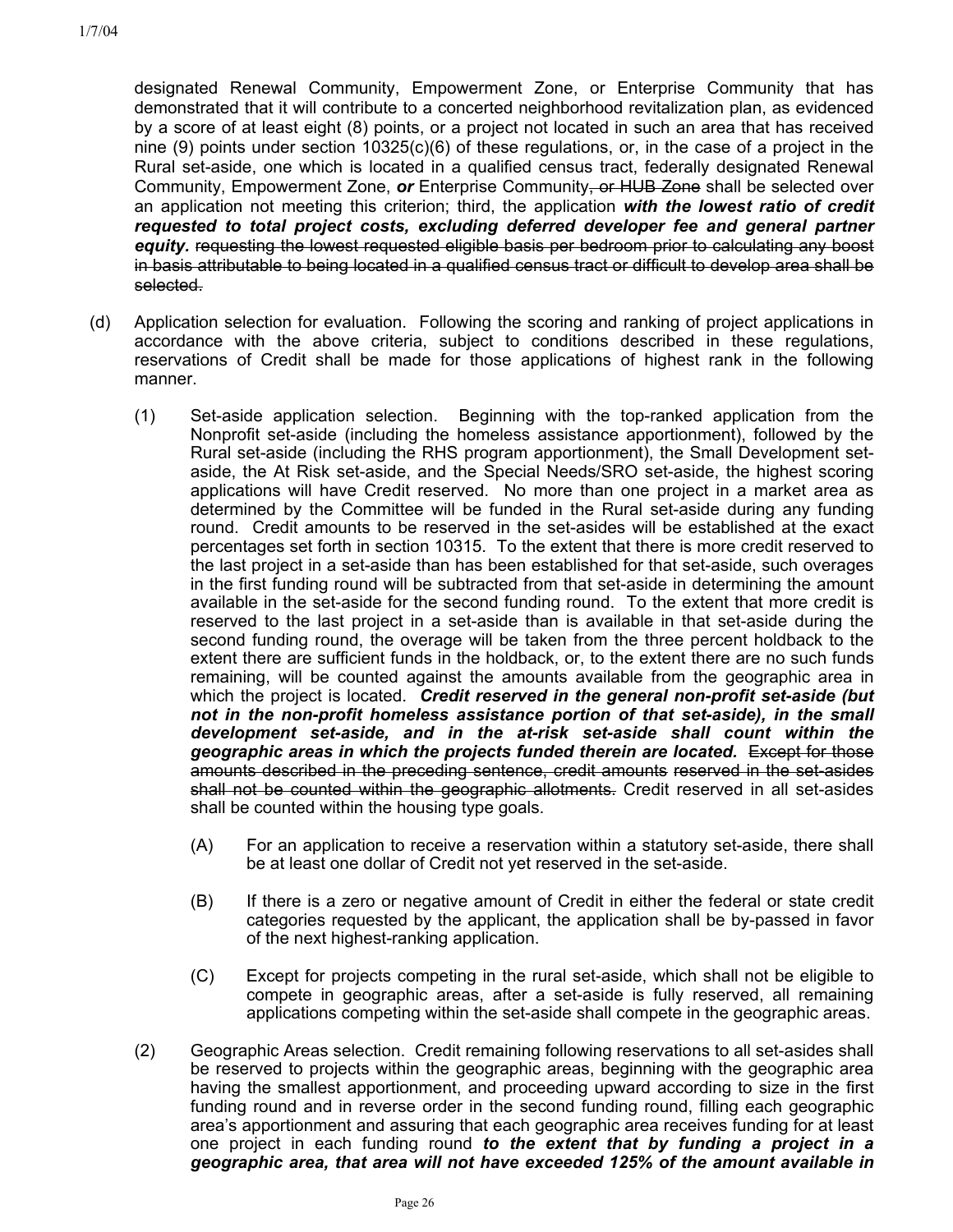*that funding round for the geographic area. Subsequent projects will be funded in order of their rank so long as at least 50% of the credit requested is available in the geographic area in the first funding round, and 75% of the credit requested is available in the second funding round (or, to the extent there is only one funding*  round in a year, in the only funding round). **- to the extent that no more than the** amounts below are requested, or that the project is a large acquisition/rehabilitation project that has received a waiver under Section 10325(e)(9) of these regulations. The amount of funds that can be applied for and reserved shall be determined by multiplying the amount of federal credit available after funding of the set-asides, first by ten, then by twice the percentage ascribed to the geographic area in the regulations (2.5 times for those geographic areas having less than 3% apportionment), and finally, adding to that figure the percent of state credit available that is ascribed to the geographic area in the regulations. In the first funding round of 2003, for projects eligible to apply for state credit because of their location, (for example, those not in DDAs or QCTs) the limitation shall be calculated solely on the federal credit available to the geographic area and shall not take into consideration the state credit amount requested. In the second funding round, the limitation for all applications shall be calculated as though the preceding sentence did not exist.

(A) In each funding round, the highest scoring project will be awarded a reservation, provided that it has applied for no more credit than is described in the above paragraph. Should less than 50% (or 40%) in the case of counties mentioned above) of the sum of the ten year federal credit and state credit for which the next project is eligible remain available in the geographic area, no further awards will be made in the geographic area. The Committee will not fund a lower ranking project in this case. Any overages that occur in a geographic region in a funding round may be taken from the three percent holdback of funds to the extent they are available, or may, at the discretion of the Executive Director, reduce, by that overage amount, the credit available to that geographic region in the next funding round.

The Committee may determine that, under the unique circumstances of the funding round and in consideration of the relative scores and ranking of the proposed projects, that all applicants scores are too low to warrant a reservation of credit pursuant to section 10325(c ) of these regulations.

- (B) To the extent that there is a positive balance remaining in a geographic area after the first *a* funding round, such amount will be added to the amount available in that geographic area in the second *subsequent funding* round. *Similarly, to the extent that there is a deficit in a geographic area after a funding round, such amount will be subtracted from the funds available for reservation in the next funding round.* Further, to the extent that, at the close of the second funding round there are still funds available in any geographic apportionment, such Credit will be added together from all geographic areas and will then be awarded to the highest scoring project in the geographic area having the greatest disparity between the percentage goals for the areas, and the actual percentage reserved for that area.
- (e) Application evaluation. To receive a reservation of Credit, applications selected pursuant to subsection (d) of this Section, shall be evaluated, pursuant to IRC Section 42, H & S Code Sections 50199.4 through 50199.22, R & T Code Sections 12206, 17058, and 23610.5, and these regulations to determine if; eligible, by meeting all program eligibility requirements; complete, which includes meeting all basic threshold and additional threshold requirements; and financially feasible. *In scoring and evaluating project applications, the Executive Director shall have the discretion to interpret the intent of these regulations and to score and evaluate applications accordingly. Applicants understand that there is no "right" to receive credit under these regulations.* The Committee shall make available to the general public a written explanation for any allocation of credit that is not made in accordance with the established priorities and selection criteria of these Regulations.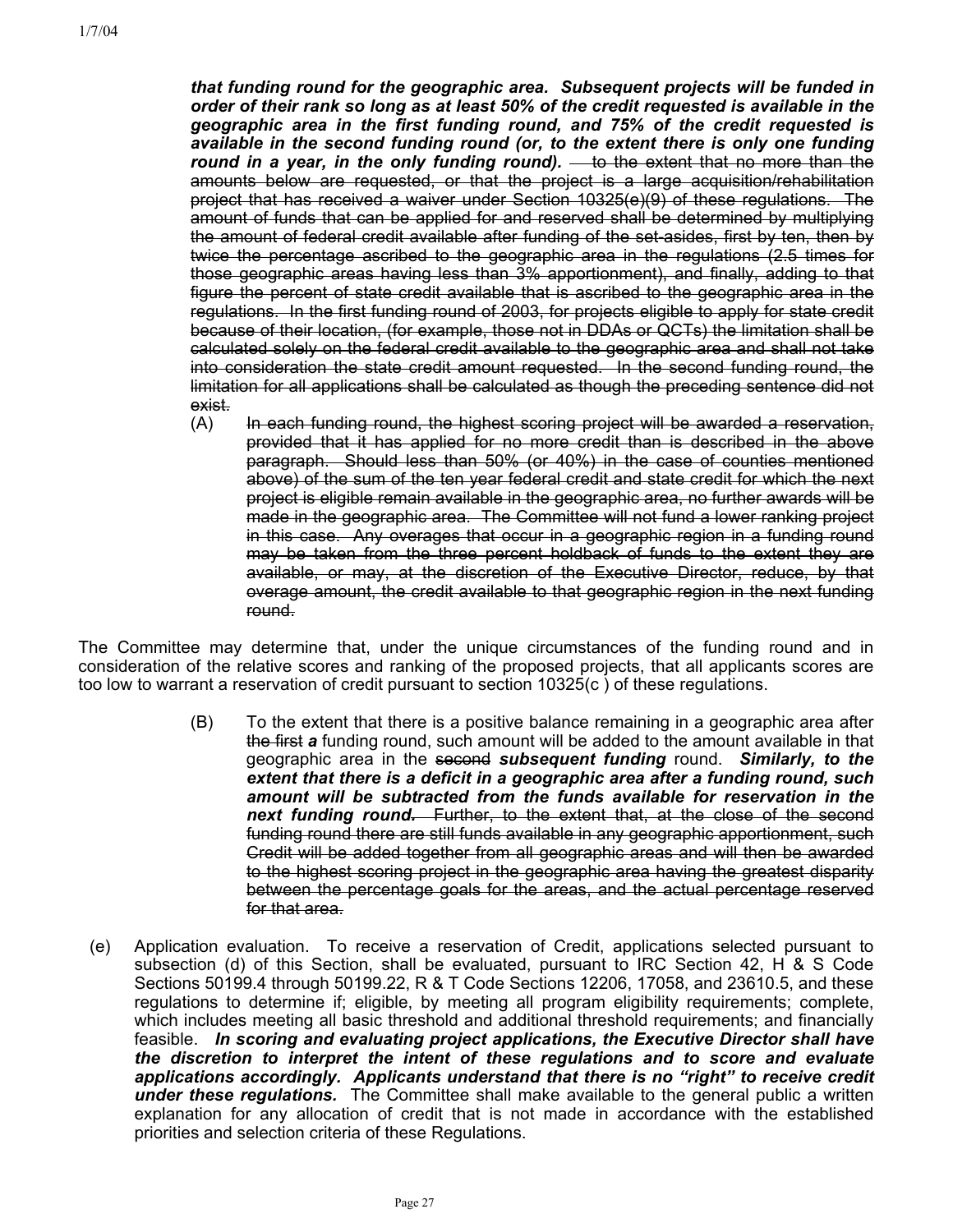- (f) Basic thresholds. An application shall be determined to be complete by demonstration of meeting the following basic threshold requirements. All basic thresholds shall be met at the time the application is filed through a presentation of conclusive, documented evidence to the Executive Director's satisfaction.
	- (1) Housing need and demand. Applicants shall provide evidence that the type of housing proposed, including proposed rent levels, is needed and affordable to the targeted population within the community in which it is located. Evidence shall be conclusive, and include the most recent documentation available (prepared within 1 year and updated, if necessary). Evidence of housing need and demand shall include:
		- (A) evidence of public housing waiting lists, by bedroom size and tenant type, if available, from the local housing authority; and
		- $(B)$  a market study as described in Section 10322(h)(10) of these regulations.
	- (2) Demonstrated site control. Applicants shall provide evidence that the subject property is within the control of the applicant.
		- (A) Site control may be evidenced by:
			- (i) a current title report (within 90 days of application) showing the applicant holds fee title;
			- (ii) an executed lease agreement or lease option for the length of time the project will be regulated under this program between the applicant and the owner of the subject property;
			- (iii) an executed disposition and development agreement between the applicant and a public agency; or,
			- (iv) a valid, current, enforceable contingent purchase and sale agreement or option agreement between the applicant and the owner of the subject property. Evidence that all extensions necessary to keep the agreement current through the application filing deadline have been executed and must be included in the application.
		- (B) A current title report (within 90 days of application) shall be submitted with all applications for purposes of this threshold requirement.
		- (C) The Executive Director may determine, in her/his sole discretion, that site control has been demonstrated where a local agency has demonstrated its intention to acquire the site, or portion of the site, through eminent domain proceedings.
	- (3) Enforceable financing commitment. Applicants shall provide evidence of enforceable financing commitments for at least fifty percent (50%) of the construction financing, or at least fifty percent (50%) of the permanent financing, of the proposed project's estimated total construction or total permanent financing requirements. An "enforceable financing commitment" shall meet the following conditions, except that the submission of a multifamily accelerated processing invitation letter from the U.S. Department of Housing and Urban Development, together with the submission of a multifamily accelerated processing firm commitment application will suffice to satisfy the requirements of this enforceable financing commitment requirement:
		- (A) be in writing, state the rate and terms and may be in the form of a loan or grant;
		- (B) subject only to conditions within the control of the applicant, but for obtaining other financing sources including an award of Credit;
		- (C) if permanent financing, shall have a term of at least fifteen (15) years;
		- (D) if a variable or adjustable interest rate permanent loan is proposed, shall demonstrate feasibility for fifteen (15) years at the ceiling interest rate; and,
		- (E) shall be from a lender other than a mortgage broker, the applicant, or an identity of interest of the applicant, unless the applicant is a lending institution actively and regularly engaged in residential lending.
		- (F) Substitution of such funds may be permitted only when the source of funding is similar to the original funding, for example, bank loan to substitute for bank loan, public funds for public funds.
		- (G) be accepted in writing by the proposed mortgagor or grantee, if private financing.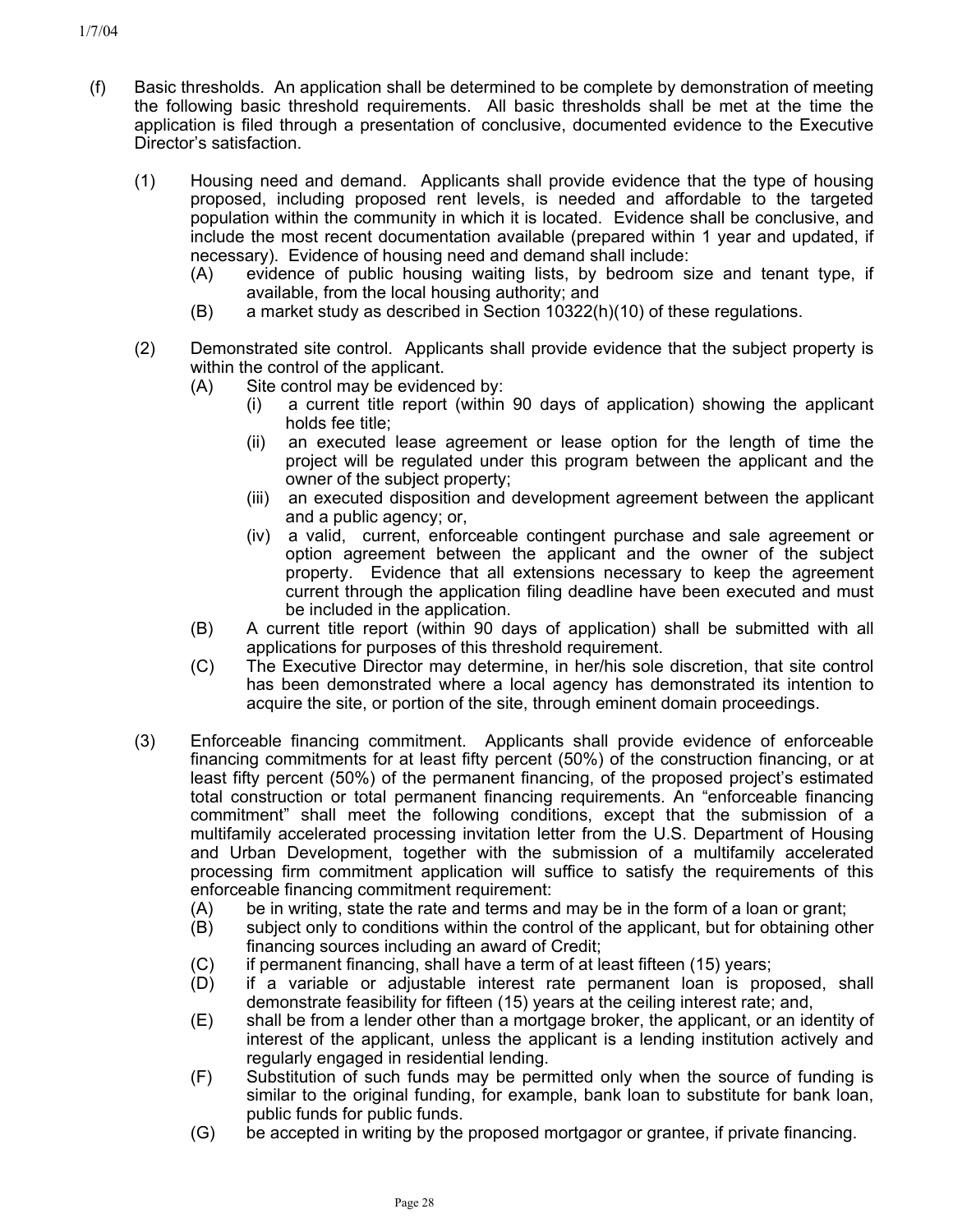- (4) Local approvals and Zoning. Applicants shall provide evidence, at the time the application is filed, that the project, as proposed is zoned for the intended use, and has obtained all applicable local land use approvals which allow the discretion of local elected officials to be applied. Examples of such approvals include, but are not limited to, general plan amendments, rezonings, conditional use permits. Notwithstanding the first sentence of this subsection, local land use approvals not required to be obtained at the time of application include, design review, initial environmental study assessments, variances, and development agreements. The Committee may require, as evidence to meet this requirement, submission of a Committee-provided form letter to be signed by an appropriate local government planning official of the applicable local jurisdiction.
- (5) Financial feasibility. Applicants shall provide the financing plan for the proposed project, and shall demonstrate the proposed project is financially feasible and viable as a qualified low income housing project throughout the extended use period. A fifteen-year pro forma of all revenue and expense projections is required. The financial feasibility analysis shall use all underwriting criteria specified in Section 10327 of these regulations.
- (6) Sponsor characteristics. Applicants shall provide evidence that as a team, proposed project participants possess the knowledge, skills, experience and financial capacity to successfully develop, own and operate the proposed project. The Committee may conduct an investigation into an applicant's background that it deems necessary, in its sole discretion, and may determine if any of the evidence provided shall disqualify the applicant from participating in the Credit programs, or if additional team members need be added to appropriately perform all program requirements. The following documentation is required to be submitted at the time of application:
	- (A) current financial statement(s) for the general partner(s), principal owner(s), and developer(s);
	- (B) for all participants, a description of other Credit and all other affordable, multifamily rental project involvement in California or other states, on forms provided by the Committee together with a release form permitting inquiry into the status of such developments;
	- (C) for each of the following participants, a copy of a contract to provide services related to the proposed project:
		- (i) Attorney(s) and or Tax Professional(s)
		- (ii) Architect
		- (iii) Property Management Agent
		- (iv) Consultant
		- (v) Market Analyst
	- (D) for the applicant and all general partners of the project, a description of any circumstances that would require negative points to be assessed by the Committee and any defaults or foreclosures on residential rental properties, or a signed statement affirming that no such defaults or foreclosures occurred.
- (7) Minimum construction standards. Applicants shall provide a statement of their intent to utilize landscaping and construction materials which are compatible with the neighborhood in which the proposed project is to be located, and that the architectural design and construction materials will provide for low maintenance and durability, as well as be suited to the environmental conditions to which the project will be subjected. Additionally, the statement of intent shall note that the following minimum specifications will be incorporated into the project design for all new construction projects:
	- (A) Landscaping. A variety of plant and tree species shall be provided in sufficient quantities based on landscaping practices in the general market area and low maintenance needs.
	- (B) Roofs. Shingle roofing shall carry a three-year subcontractor guarantee and a 20 year manufacturer's warranty.
	- (C) Exterior doors. Solid core, flush, paint or stain grade exterior doors shall be made of metal clad or hardwood faces, with a standard one-year guarantee and all six sides factory primed.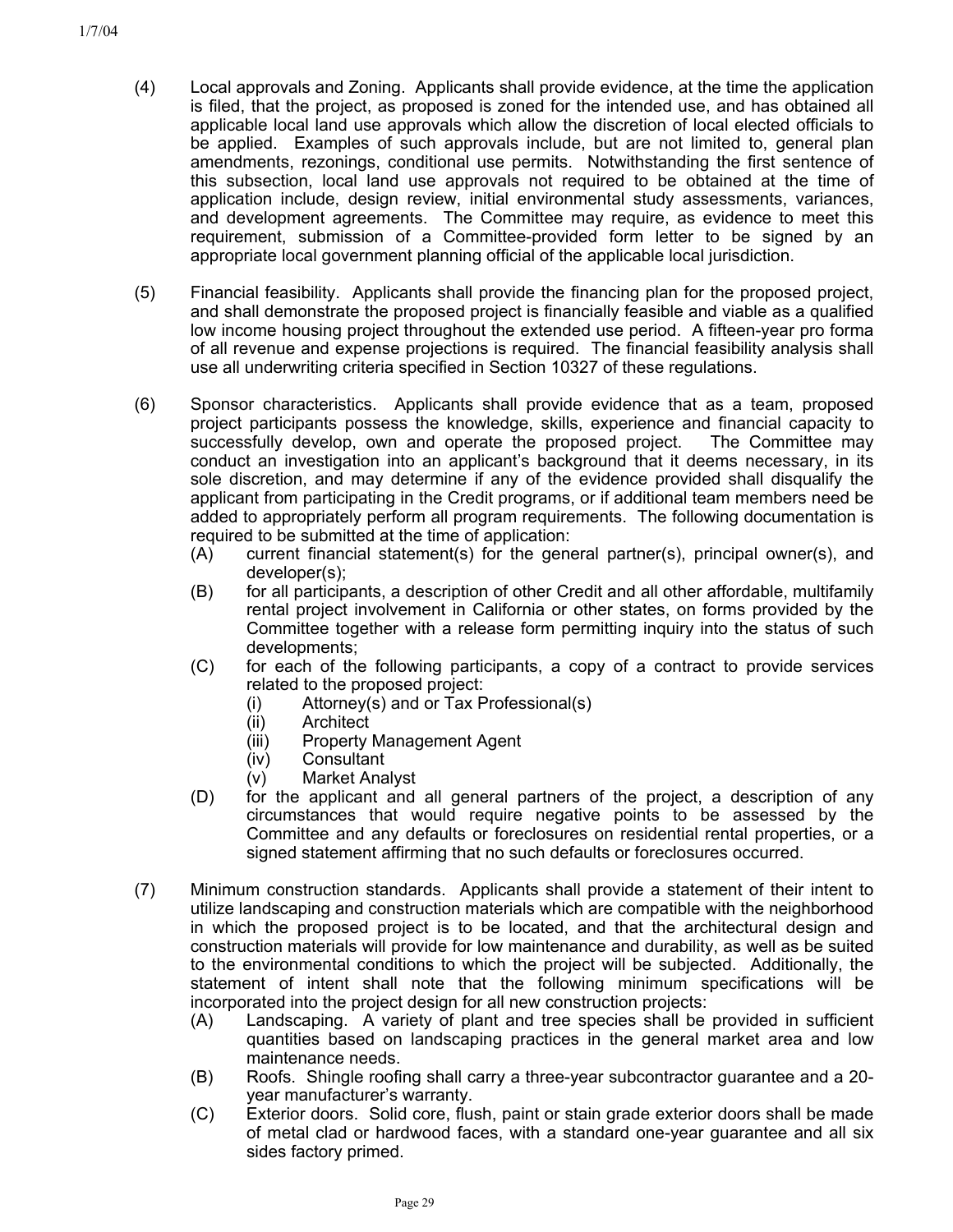- (D) Appliances. Energy efficient appliances, including frost-free refrigerators shall be provided unless waived by the Executive Director.
- (E) Window coverings. Window coverings shall be provided and may include fire retardant drapes or blinds.
- (F) Water heater. For units with individual water heaters, minimum capacities are to be 30 gallons for one- and two-bedroom units and 40 gallons for three-bedroom units or larger. All individual water heaters shall be gas fired and equipped with pressure and temperature relief valves unless waived by the Executive Director.
- (G) Floor coverings. For light and medium traffic areas vinyl or linoleum shall be at least 3/32" thick; for heavy traffic areas it shall be a minimum 1/8" thick. A hard, waterproof, cleanable surface shall be required for all kitchen and bath areas. Carpet complying with U.S. Department of Housing and Urban Development/Federal Housing Administration UM 44C, or alternatively, cork, bamboo, linoleum, or hardwood floors shall be provided in all other floor spaces unless this requirement is specifically waived by the Executive Director.
- (H) Use of Low VOC paints and stains for all interior surfaces where paints and stains are applied.

## *(I) Smoke detectors in each bedroom.*

A project proposing rehabilitation of existing structures shall be exempt from the provisions of subsection (D) and (F) above. To the extent it does not propose to meet the other requirements of this subsection, its capital needs assessment must show that the standards not proposed to be met are either unnecessary or excessively expensive.

- (8) Deferred-payment financing, grants and subsidies. Applicants shall provide evidence that all deferred-payment financing, grants and subsidies shown in the application are "committed" at the time of application, except as permitted in subsection (E) and (F) below.
	- (A) Evidence provided shall signify the form of the commitment, the loan, grant or subsidy amount, the length of the commitment, conditions of participation, and express authorization from the governing body, or an official expressly authorized to act on behalf of said governing body, committing the funds, as well as the applicant's acceptance in the case of privately committed loans.
	- (B) Commitments shall be final and not preliminary, and only subject to conditions within the control of the applicant, with one exception, the attainment of other financing sources including an award of Credit.
	- (C) Fund commitments shall be from funds within the control of the entity providing the commitment at the time of application.
	- (D) Substantiating evidence of the value of local fee waivers, exemptions or land writedowns is required.
	- (E) Substitution or an increase of such funds may be permitted only when the source of funding is similar to the original funding, for example, private loan to substitute for private loan, public funds for public funds. Funds may be increased only in an amount necessary to achieve project feasibility. This provision shall include projects that have already received a reservation or allocation of credit in prior years.
	- (F) Funds anticipated but not yet awarded under the following programs shall be exempt from the provisions of this subsection: the Affordable Housing Program (AHP) provided pursuant to a program of the Federal Home Loan Bank; RHS Section 514, 515 or 538 programs; California Housing Finance Agency's Proposition 1A school facility fee reimbursement program; the Department of Housing and Urban Development's Supportive Housing Program (SHP); the California Department of Mental Health's Supportive Housing Initiative Act Program; projects that have received a Reservation of HOME funds from the applicable Participating Jurisdiction, or to projects receiving housing tax credit in 1999 and thereafter and funding under the Department of Housing and Community Development's Multifamily Housing Program.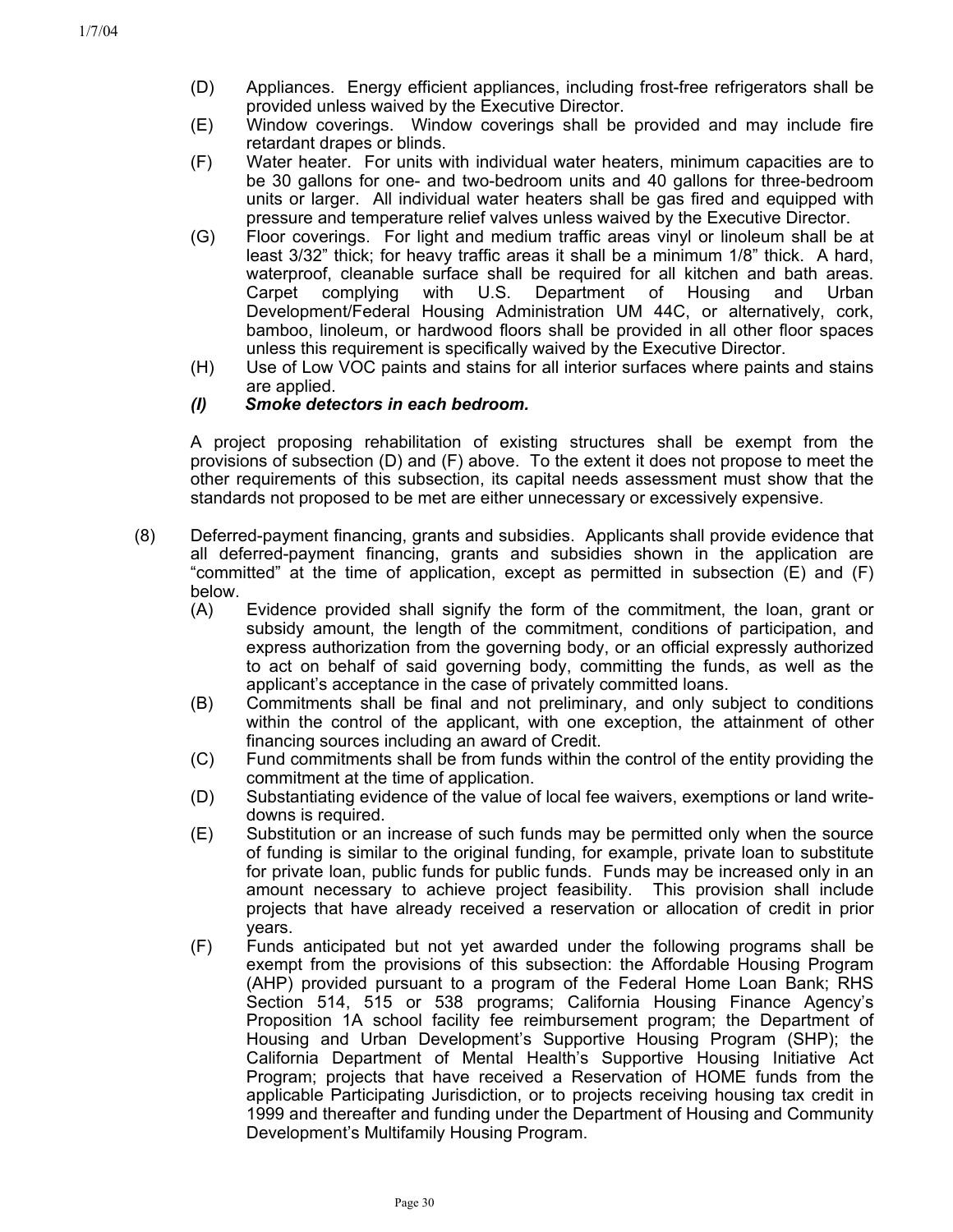- (9) Project size and credit amount limitations. Project size limitations shall apply to all applications filed, pursuant to this Section.
	- (A) Unit number limits are as follows:
		- i. Rural set-aside applications *Sixty (60) units maximum, except for projects that received all discretionary approvals (including site plan approval) prior to January 1, 2003 based on a number of up to 80 units, and that have applied to the Committee under Section 10325 prior to July 15, 2003.* eighty (80) for the first funding round of 2003. Beginning in the second funding round of 2003, except for projects that received all discretionary approvals (including site plan approval) prior to January 1, 2003, based on a number of units up to 80 and have applied to the Committee for competitive credit for up to 80 units prior to the second funding round of 2003, sixty (60) units maximum
		- ii. Other than rural set-aside applications *One hundred fifty (150) units maximum,* two-hundred (200) for the first funding round of 2003. Beginning in the second funding round of 2003, except for projects that received all discretionary local approvals (including site plan approval) prior to January 1, 2003 based on a number of units up to 200, and have applied to the Committee for competitive credit of up to 200 units prior to the second funding round of 2003 one hundred fifty (150) units maximum Also, with the exception of *except for* rehabilitation proposals, HOPE VI or large neighborhood redevelopment proposals pursuant to a specific neighborhood plan where the size limitation is waived by the Executive Director, after making a determination that the project cannot feasibly be phased or completed as a tax-exempt project.
	- (B) Units, for purposes of this subsection, shall:
		- i. include low-income units;
		- ii. not include market rate units or manager's units.
	- (C) The total "units" in one or more separate applications, filed by Related Parties, proposing projects within one-fourth (1/4) mile of one another, filed at any time within a twelve (12) month period, shall, for purposes of this subsection be subject to the above project size limitations, except when specifically waived by the Executive Director in unusual circumstances such as HOPE VI or large neighborhood redevelopment proposals pursuant to a specific neighborhood plan. HOPE VI and other large projects will generally be directed towards the taxexempt bond program.
	- (D) *The maximum credit available for award to any one project in any funding round shall not exceed Two Million (\$2,000,000) Dollars.*
- (10) Projects applying for competitive credit and involving rehabilitation of existing buildings shall be required to complete a minimum of \$15,000 hard construction costs per unit (except for those projects defined as "at risk" pursuant to these regulations, which must complete a minimum of \$7,500 in hard construction costs per unit.
- (g) Additional threshold requirements. To qualify for Credit as a housing type, as described in Section 10315(e), or to receive points as a housing type, the application shall meet the following additional threshold requirements:
	- (1) Large Family projects. To be considered large family housing, the application shall meet the following additional threshold requirements.
		- (A) At least thirty percent (30%) of the tax Credit units in the project shall be threebedroom or larger units, with the remaining units configured based on the demand established in the basic threshold requirements *except that for projects proposing rehabilitation of existing structures, the Executive Director may grant a waiver from this requirement if the applicant shows that it would be cost prohibitive to comply.*
		- (B) *One bedroom units shall include at least 650 square feet of living space, two bedroom units shall include at least 900 square feet of living space,*  $\pm$  *three*bedroom units shall include at least 1,000 square feet of living space and four-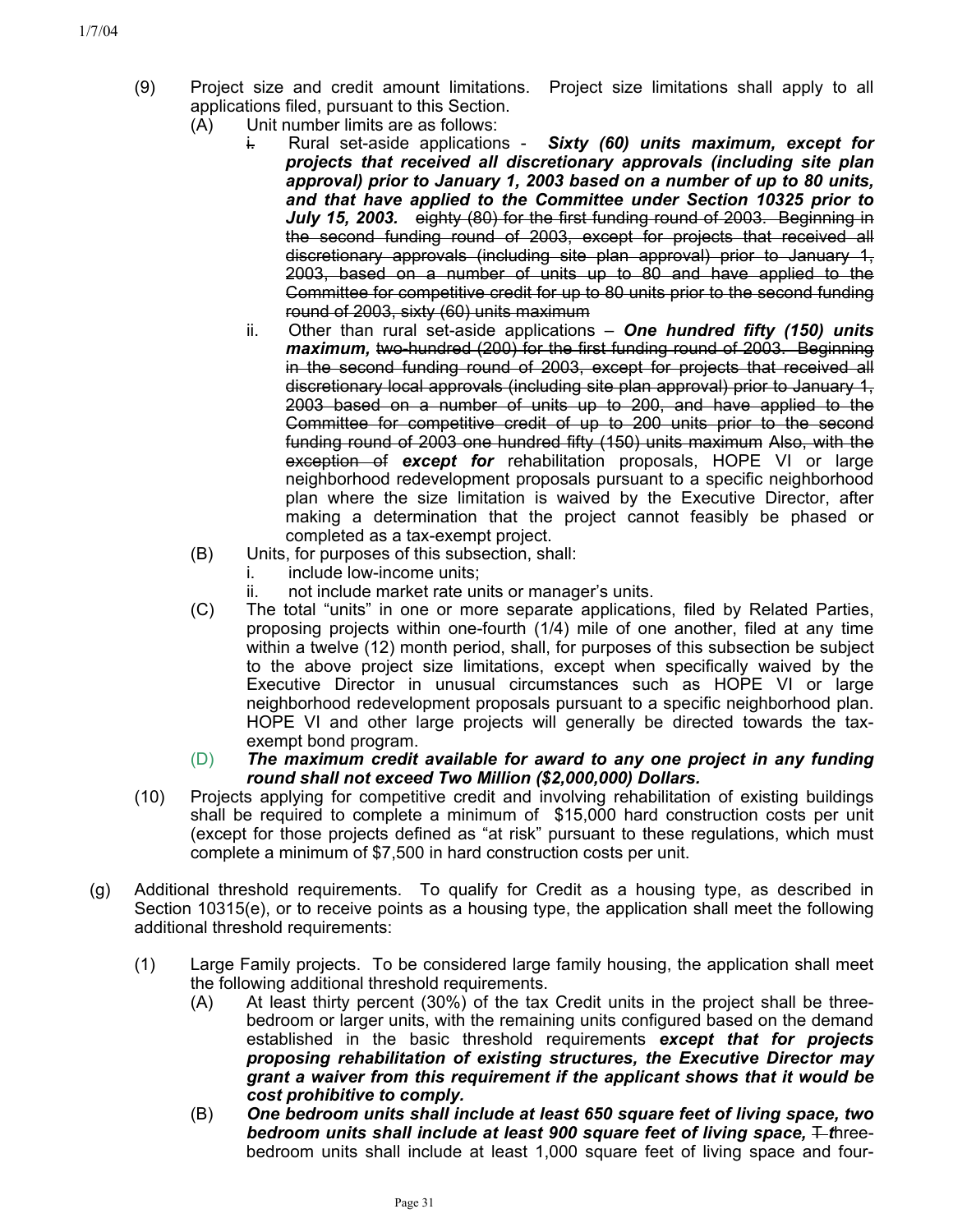bedroom units shall include at least 1,200 square feet of living space, unless these restrictions conflict with the requirements of another governmental agency to which the project is subject to approval (bedrooms shall be large enough to accommodate two persons each and living areas shall be adequately sized to accommodate families based on two persons per bedroom);

- (C) Four-bedroom and larger units shall have a minimum of two full bathrooms;
- (D) The project shall provide outdoor play/recreational facilities suitable and available to all tenants, for children of all ages, except for small developments as defined in Section 10315(c). The Executive Director, in her/his sole discretion may waive this requirement upon demonstration of nearby, readily accessible, recreational facilities.
- (E) The project shall provide an appropriately sized common area(s). For purposes of this part, common areas shall include all interior common areas, such as the rental office and meeting rooms, but shall not include laundry rooms or manager living units, and shall meet the following size requirement: projects comprised of 30 or less total units, at least 600 square feet; projects from 31 to 60 total units, at least 1000 square feet; projects from 61 to 100 total units, at least 1400 square feet; projects over 100 total units, at least 1800 square feet. Small developments, defined in Section 10315(d), are exempt from this requirement;
- (F) A public agency shall provide direct or indirect long-term financial support for at least fifteen percent (15%) of the total project development costs, or the owner's equity (includes syndication proceeds) shall constitute at least thirty percent (30%) of the total project development costs;
- (G) Adequate laundry facilities shall be available on the project premises, with no fewer than one washer/dryer per 10 units. To the extent that tenants will be charged for the use of central laundry facilities, washers and dryers must be excluded from eligible basis. If no centralized laundry facilities are provided, washers and dryers shall be provided in each unit, subject to the further provision that gas connections for dryers shall be provided where gas is otherwise available at the property. Dishwashers shall be provided in all units unless a waiver is granted by the Executive Director because of planning or financial impracticality.
- (H) Projects are subject to a minimum low-income use period of 55 years.
- (2) Senior projects. To be considered senior housing, the application shall meet the following additional threshold requirements:
	- (A) All units shall be restricted to households eligible under the provisions of California Civil Code 51.3 (except for projects utilizing federal funds whose programs have differing definitions for senior projects), and further be subject to state and federal fair housing laws with respect to senior housing;
	- (B) The project shall be on a suitable site. Access to basic services shall be available by other than resident-owned transportation;
	- (C) Projects over two stories shall have an elevator;
	- (D) No more than twenty percent (20%) of the low-income units in the project shall be larger than one-bedroom units, unless waived by the Executive Director, when supported by a full market study. *One bedroom units shall include at least 550 square feet of living space two bedroom units must include at least 750 feet of living space, and three bedroom units must include at least 850 square feet of living space.* One larger unit may be included for use as a manager's unit without a waiver.
	- (E) For projects receiving credit after 2000, emergency call systems shall only be required in units intended for occupancy by frail elderly populations requiring assistance with activities of daily living, and/or applying as special needs units. When required, they shall provide 24-hour monitoring, unless an alternative monitoring systems is approved by the Executive Director;
	- (F) Common area(s) shall be provided on site, or within approximately one-half mile of the subject property. For purposes of this part, common areas shall be allowed to include all interior common areas, such as the rental office and meeting rooms, but shall not include laundry rooms or manager living units, and shall meet the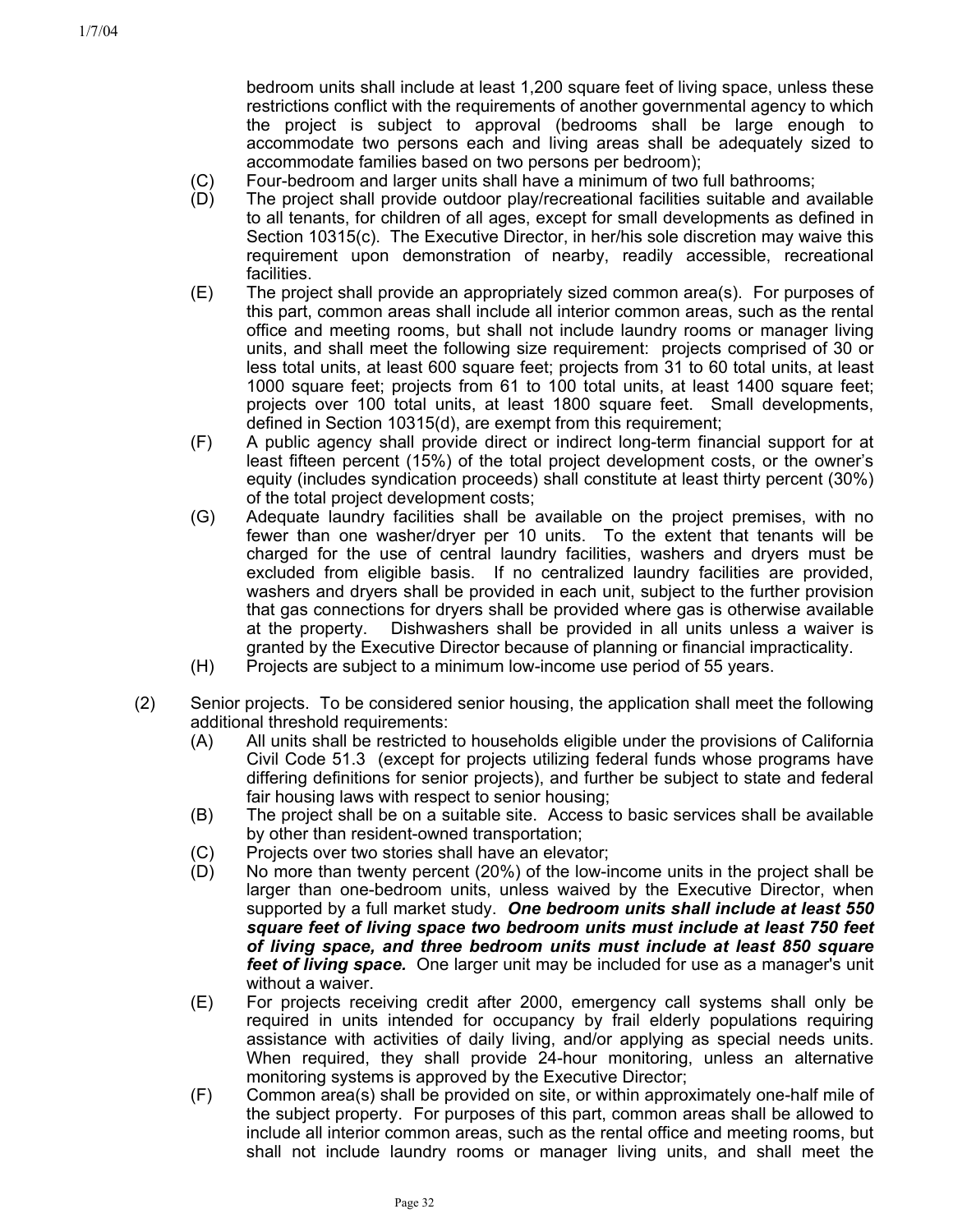following size requirement: projects comprised of 30 or less total units, at least 600 square feet; projects from 31 to 60 total units, at least 1,000 square feet; projects from 61 to 100 total units, at least 1,400 square feet; projects over 100 total units, at least 1,800 square feet. Small developments, defined in Section 10315(d), are exempt from this requirement;

- (G) A public agency shall provide direct or indirect long-term financial support for at least fifteen percent (15%) of the total project development costs, or the owner's equity (includes syndication proceeds) shall constitute at least thirty percent (30%) of the total project development costs;
- (H) Adequate laundry facilities shall be available on the project premises, with no fewer than one washer/dryer per 15 units. To the extent that tenants will be charged for the use of central laundry facilities, washers and dryers must be excluded from eligible basis. If no centralized laundry facilities are provided, washers and dryers shall be provided in each of the units subject to the further provision that gas connections for dryers shall be provided where gas is otherwise available at the property.
- (I) Projects are subject to a minimum low-income use period of 55 years.
- (3) SRO projects. To be considered Single Room Occupancy (SRO) housing, the application shall meet the following additional threshold requirements:
	- (A) Average income is no more than forty percent (40%) of the area median income;
	- (B) SRO units are efficiency units that may include a complete private bath and kitchen but generally do not have a separate bedroom, unless the configuration of an already existing building being proposed to be used for an SRO dictates otherwise. The maximum size for an SRO unit shall be 500 square feet. At least 90% of the units in the project must meet these requirements;
	- (C) At least one bath shall be provided for every eight units;
	- (D) If the project does not have a rental subsidy committed, the applicant shall demonstrate that the target population can pay the proposed rents. For instance, if the target population will rely on General Assistance, the applicant shall show that those receiving General Assistance are willing to pay rent at the level proposed;
	- (E) The project configuration, including community space and kitchen facilities, shall meet the needs of the population;
	- (F) A public agency shall provide direct or indirect long-term financial support for at least fifteen percent (15%) of the total project development costs, or the owner's equity (includes syndication proceeds) shall constitute at least thirty percent (30%) of the total project development cost;
	- (G) Adequate laundry facilities shall be available on the project premises, with no fewer than one washer/dryer per 15 units;
	- (H) Projects are subject to a minimum low-income use period of 55 years;
	- (I) A ten percent (10%) vacancy rate shall be used unless otherwise approved by the Executive Director. Justification of a lower rate shall be included;
	- (J) A signed contract or memorandum of understanding between the developer and the service provider, together with the resolution of the service provider, must accompany the tax credit application;
	- (K) A summary of the experience of the developer and the service provider in providing for the population to be service must accompany the tax credit application; and,
	- (L) New construction projects for seniors shall not qualify as Single Room Occupancy housing.
- (4) Special Needs projects. To be considered Special Needs housing, at least 50% of the tax credit units in the project shall serve populations who meet one of the following: are developmentally disabled, are survivors of physical abuse, are homeless, have chronic illness, including HIV and mental illness, are displaced teenage parents (or expectant teenage parents) or another specific group determined by the Executive Director to meet the intent of this housing type. The Executive Director shall have sole discretion in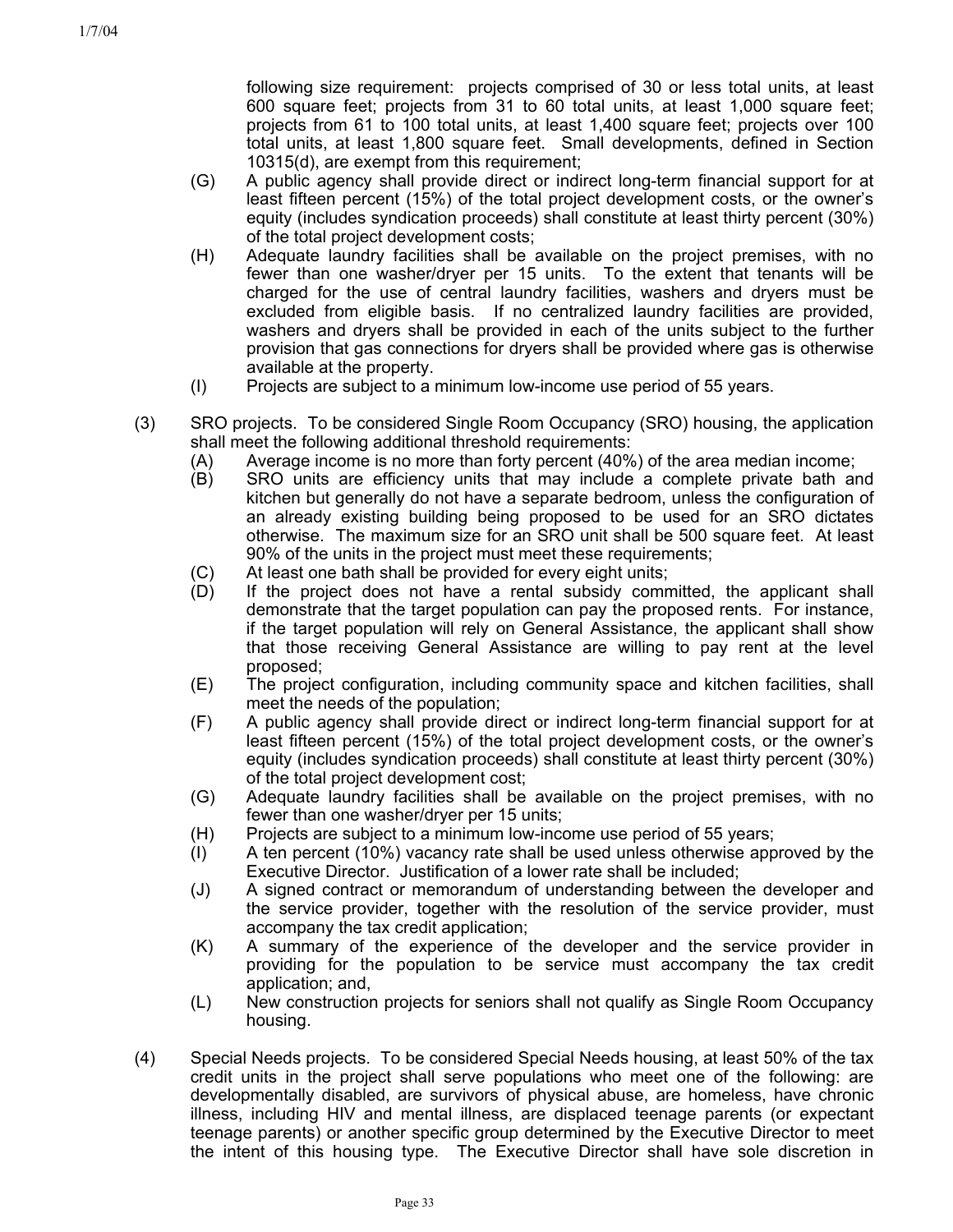determining whether or not an application meets these requirements. In the case of a development that is less than 75% special needs, the non-special needs units must meet another housing type (for example, large family), although the project will be considered as a special needs project for purposes of Section 10325**.** The application shall meet the following additional threshold requirements:

- (A) Average income for the special needs units is no more than forty percent (40%) of the area median income;
- (B) Third party verification from a federal, state or local agency of the availability of services appropriate to the targeted population;
- (C) The units/building configurations (including community space) shall meet the specific needs of the population;
- (D) If the project does not have a rental subsidy committed, the applicant shall demonstrate that the target population can pay the proposed rents. For instance, if the target population will rely on General Assistance, the applicant shall show that those receiving such assistance are willing to pay rent at the level proposed;
- (E) A public agency shall provide direct or indirect long-term financial support for at least fifteen percent (15%) of the total project development costs, or the owner's equity (includes syndication proceeds) shall constitute at least thirty percent (30%) of the total project development costs;
- (F) Adequate laundry facilities shall be available on the project premises, with no fewer than one washer/dryer per 15 units;
- (G) Projects are subject to a minimum low-income use period of 55 years;
- (H) A ten percent (10%) vacancy rate shall be used for pro-forma purposes unless otherwise approved by the Executive Director. Justification of a lower rate shall be included;
- (I) Where services are required as a condition of occupancy, special attention shall be paid to the assessment of service costs as related to maximum allowable Credit rents. A tax professional's opinion as to compliance with IRC Section 42 may be required by the Executive Director;
- (J) A signed contract or memorandum of understanding between the developer and the service provider, together with the resolution of the service provider, must accompany the tax credit application;
- (K) A summary of the experience of the developer and the service provider in providing for special needs populations must accompany the tax credit application; and,
- (L) A preliminary service plan that specifically identifies the services to be provided to the special needs population. The Executive Director shall, in his/her sole discretion, determine whether the plan is adequate to qualify the project as a special needs project.
- (5) At-risk projects. To be considered At-risk housing, the application shall meet the requirements of R & T Code subsection  $17058(c)(4)$ , except as further defined in subsection (B)(i) below, as well as the following additional threshold requirements, and other requirements as outlined in this subsection:
	- (A) Projects are subject to a minimum low-income use period of 55 years; and,
	- (B) Project application eligibility criteria include:
		- (i) before applying for Credit, the project must meet the At-risk eligibility requirements under the terms of applicable federal and state law as verified by a third party legal opinion, except that a project that has been acquired by a qualified nonprofit organization within the past two years of the date of application with interim financing in order to preserve its affordability and that meets all other requirements of this section, shall be eligible to be considered an "at risk" project under these regulations. A project application will not qualify in this category unless it is determined by the Committee that the project is at-risk of converting due to market or other conditions;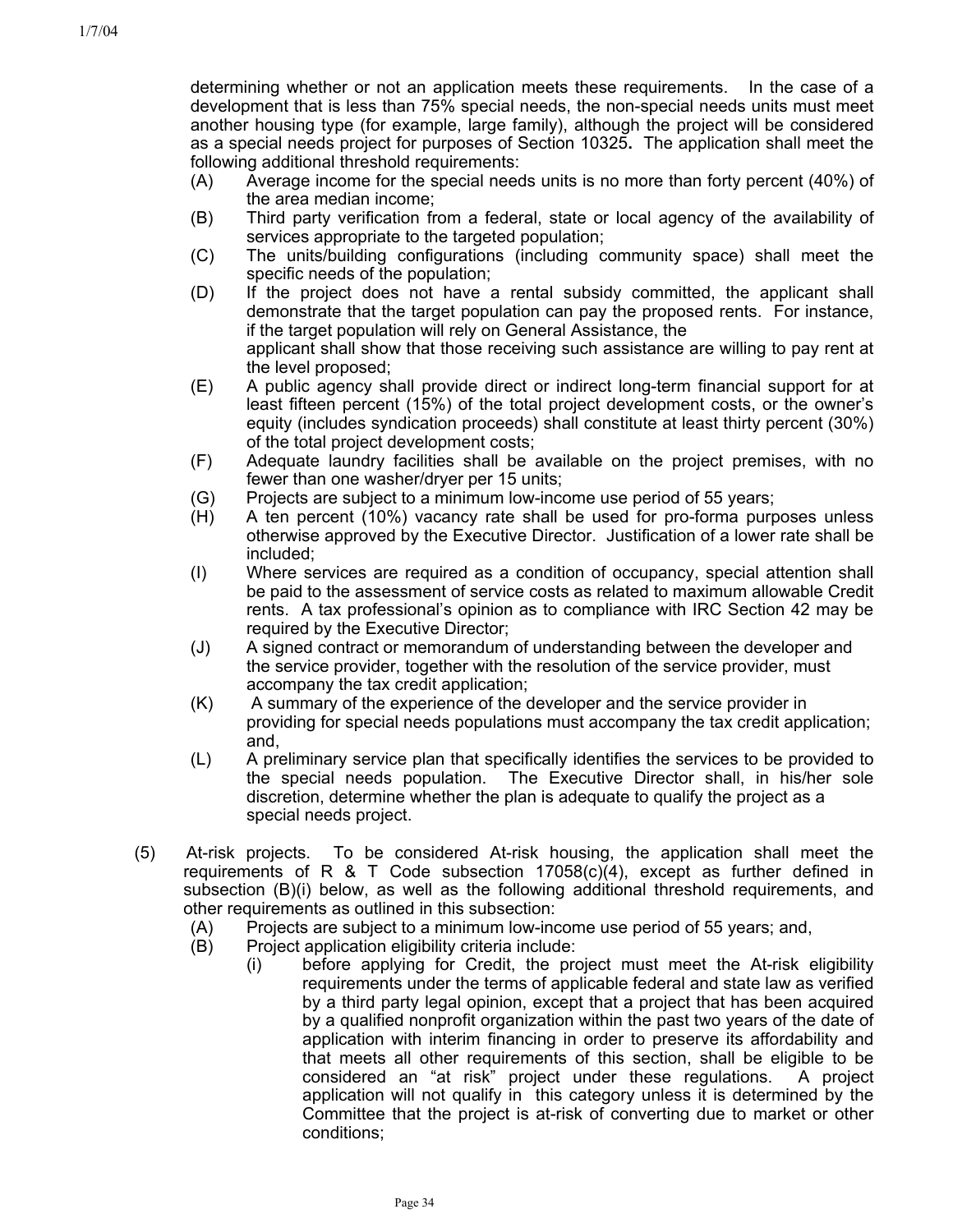- (ii) the project must currently possess or have had within the past two years from the date of application, either federal mortgage insurance, a federal loan guarantee, federal project-based rental assistance, or, have its mortgage held by a federal agency, or be owned by a federal agency orbe currently subject to, or have been subject to, within 2 years preceding the application deadline, federal low income housing tax Credit restrictions whose compliance period is expiring and at least 50% of whose units are not subject to any other rental restrictions beyond the term of the tax Credit restrictions;
- (iii) as of the date of application filing, the applicant shall have sought available federal incentives to continue the project as low-income housing, including, direct loans, loan forgiveness, grants, rental subsidies, renewal of existing rental subsidy contracts, etc.;
- (iv) subsidy contract expiration, mortgage prepayment eligibility, or the expiration of housing tax credit restrictions shall occur no later than two calendar years after the year in which the application is filed;
- (v) the applicant agrees to renew all Section 8 HAP contracts or equivalent project based subsidies for their full term and shall seek additional renewals throughout the project's useful life, if applicable;
- (vi) at least seventy percent (70%) of project tenants shall, at the time of application, have incomes at or below sixty percent (60%) of area median income;
- (vii) the gap between total development costs (excluding developer fee), and all loans and grants to the project (excluding Credit) is greater than fifteen percent (15%) of total development costs; and,
- (viii) a public agency shall provide direct or indirect long-term financial support of at least fifteen percent (15%) of the total project development costs, or the owner's equity (includes syndication proceeds) shall constitute at least thirty percent (30%) of the total project development cost.
- (h) Waiting list. At the conclusion of the last reservation cycle of any calendar year, and at no other time, the Committee may establish a waiting list of pending applications already scored, ranked and evaluated in anticipation of utilizing any Credit which *that* may be returned to the Committee. The waiting list shall expire on the date specified in the Committee's resolution establishing the waiting list. If no date is specified, the waiting list shall expire at midnight on December 31 of the year the list is established.
	- To the extent that the set-asides *or geographic areas* have not been fully utilized or that a reservation or allocation of credit is returned and that there*fore,* is thereby credit *becomes* available both in the *a* set-aside and overall *or geographic area*, applications qualifying hereunder shall be at the top of *placed on* the waiting list in their order of ranking *and in the applicable set-aside and/or geographic area in which they are located.* For developments not in a set-aside, the waiting list shall be comprised of all applicants in their order of ranking without respect to geographic apportionments. In order to receive a reservation from the *a* waiting list, there must be a positive amount of credit *in the set-aside or the geographic area* remaining for the year. (1)
	- (2) In the event federal Credit becomes available for a waiting list application requesting both federal and state Credit, and state Credit is not at that time available, the Committee shall allow said applicants to substitute other funds from any source in an amount equivalent to the amount of funds anticipated from the sale of requested state Credit. In no case shall the tax Credit factor, loan and grant interest rates and terms, or the total project development cost in any way be altered from that in the application for purposes of achieving project feasibility through the option to substitute state Credit

At the earlier of the date upon which a request is made for a carryover allocation or tax forms, the applicant shall evidence the availability of said funds according to application requirements of these regulations pertaining to the type of fund source.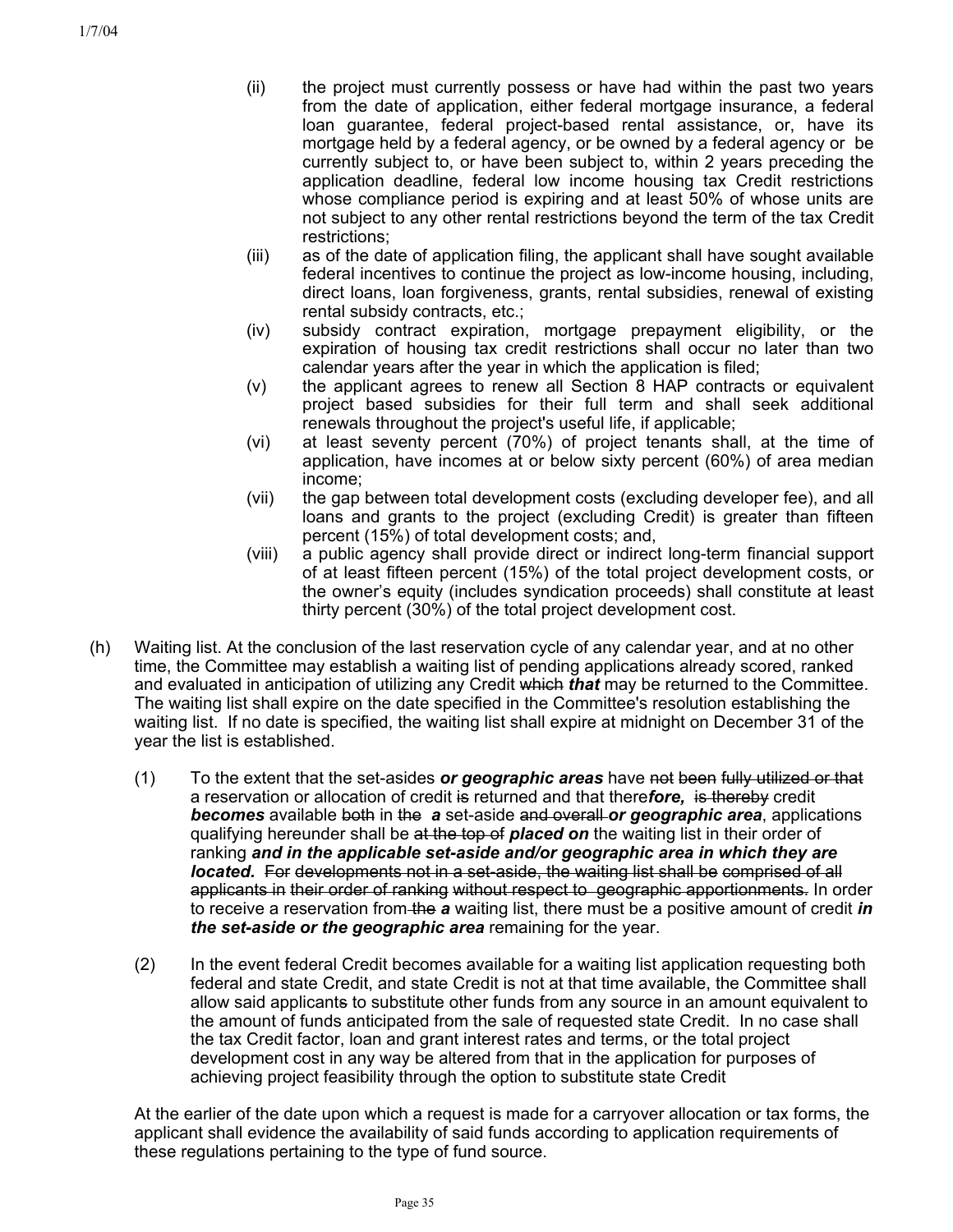The option to substitute state Credit with other funds shall be limited to applications receiving an offer of federal Credit that are returned to the Committee on or before November 1 of the year of the applicable waiting list. For purposes of this subsection, federal credit returned prior to November 1, and offered to, but not accepted by, an applicant may be offered to the next eligible waiting list project after November 1. Any such offer after November 1 shall be limited to only the next eligible waiting list project and the federal credit shall not be available thereafter to other waiting list projects under the option to substitute state credit with other funds. After being offered a reservation of federal Credit, the applicant shall be allowed ten (10) days to provide the Committee with evidence of the availability and willingness of a financing source, that shall not be substituted at a later date with another source, to cover the financing gap remaining due to the absence of state Credit (e.g. a letter of interest). At such time as is required for filing of a carryover allocation, the availability of funds to cover said financing gap shall be evidenced in accordance with subsection 10325(f)(8). Once a reservation of federal Credit has been accepted for an application pursuant to this subsection, the application shall not be eligible for state Credit should additional state Credit become available for waiting list applications.

- (3) Should there not be sufficient returned Credit to fully fund the next ranked application on the waiting list, a reservation of all remaining Credit may be made to that application, and any first recaptured or otherwise available Credit in the following year may be reserved for that application up to the maximum amount previously approved by the Committee.
- (i) Carry forward of Credit. Pursuant to federal and state statutes, the Committee may carry forward any unused Credit or Credit returned to the Committee for allocation in the next calendar year.

Authority: Section 50199.17, Health & Safety Code. Reference: Sections 12206, 17058, and 23610.5, Revenue & Taxation Code; Sections 50199.4-- 50199.22, Health & Safety Code.

## **Section 10326. Application Selection Criteria - Tax-exempt bond applications**

- (a) General. All applications (including reapplications) requesting federal Credit under the requirements of IRC Section 42(h)(4) for buildings and land, the aggregate basis (including land) of which is financed at least fifty percent (50%) by tax-exempt bonds, shall be eligible to apply under this Section for a reservation and allocation of federal Credit. However, those projects requesting state credit will be competitively scored. The competitive scoring system used shall be that delineated in Section 10325(c)(2) through (5) and (8) through (12), except that the only tie breaker shall be the lowest requested eligible basis per bedroom. The highest scoring applications under this scoring system will be recommended for receipt of state tax credit, without regard to any set-asides or geographic areas, provided that they meet the threshold requirements of Section 10326.
- (b) Applicable criteria. Selection criteria for applications reviewed under this Section shall include those required by IRC Section 42(m), this Section, and Sections 10300, 10302, 10305, 10320, 10322, 10327, 10328(e), 10330, 10335, and 10337 of these regulations. Other sections of these regulations shall not apply.
- (c) Application review period. The Committee may require up to forty-five (45) days to review an application, and an additional fifteen (15) days to consider the application for a reservation of Credit.
- (d) Issuer determination of Credit. The issuer of the bonds may determine the federal Credit amount, with said determination verified by the Committee and submitted with the application. The issuer may request the Committee determine the Credit amount by including such request in the application.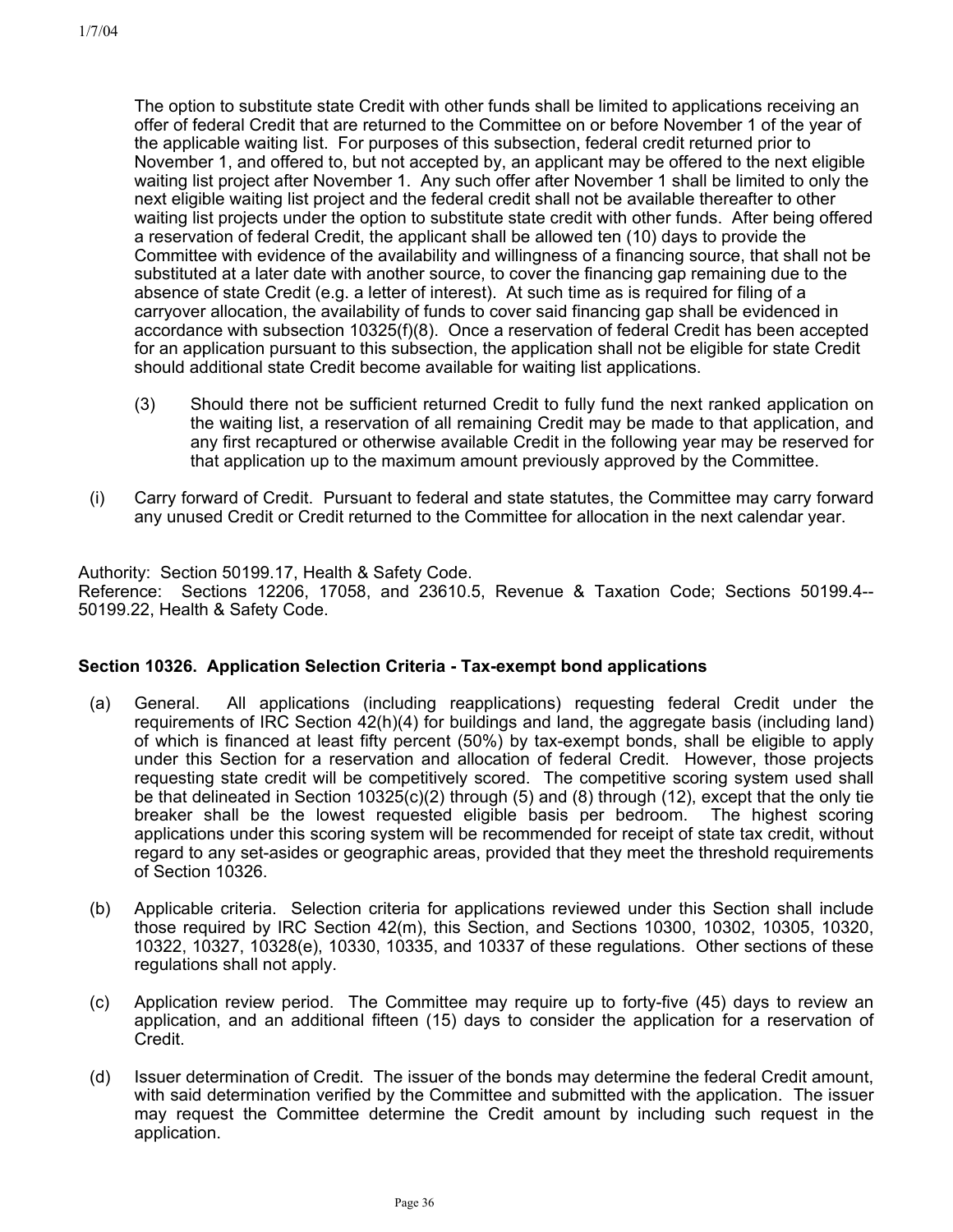- (e) Additional application requirements. Applications submitted pursuant to this Section shall provide the following additional information:
	- (1) the name, phone number and contact person of the bond issuer; and,
	- (2) verification provided by the bond issuer of the availability of the bond financing, the actual or estimated bond issuance date, and the actual or estimated percentage of aggregate basis (including land) financed or to be financed by the bonds, and a certification provided by a tax professional as to the expected or actual aggregate basis (including land) financed by the proceeds of tax exempt bonds;
	- (3) the name, phone number and contact person of any entity providing credit enhancement and the type of enhancement provided.
- (f) Application evaluation. To receive a reservation of Credit, applications submitted under this Section shall be evaluated, pursuant to IRC Section 42, H & S Code Sections 50199.4 through 50199.22, R & T Code Sections 12206, 17058, and 23610.5, and these regulations to determine if: eligible, by meeting all program eligibility requirements; complete, which includes meeting all basic threshold requirements; and financially feasible.
- (g) Basic thresholds. An application shall be determined to be complete by demonstration of meeting the following basic threshold requirements. All basic thresholds shall be met at the time the application is filed through a presentation of conclusive, documented evidence to the Executive Director's satisfaction. Further, in order to be eligible to be considered for credit under these regulations, the general partner(s) and management companies must not have any significant outstanding noncompliance matters relating to the tenant files or physical conditions at any tax credit properties in California, and any application submitted by an applicant with significant outstanding compliance matters will not be considered until the Committee has received evidence satisfactory to it that those matters have been resolved.
	- (1) Housing need and demand. Applicants shall provide evidence that the type of housing proposed, including proposed rent levels, is needed and affordable to the targeted population within the community in which it is located. Evidence shall be conclusive, and include the most recent documentation available (prepared within 1 year). Evidence of housing need and demand shall include;
		- (A) evidence of public housing waiting lists by bedroom size and tenant type, if available, from the local housing authority; and,
		- (B) a market study as described in Section 10322(h)(10) of these regulations.
	- (2) Demonstrated site control. Applicants shall provide evidence that the subject property is, and will remain within the control of the applicant from the time of application submission.
		- (A) Site control may be evidenced by:
			- (i) a current title report (within 90 days of application) showing the applicant holds fee title;
			- (ii) an executed lease agreement or lease option for the length of time the project will be regulated under this program between the applicant and the owner of the subject property;
			- (iii) an executed disposition and development agreement between the applicant and a public agency; or,
			- (iv) a valid, current, enforceable contingent purchase and sale agreement or option agreement between the applicant and the owner of the subject property. Evidence that all extensions necessary to keep agreement current through the application filing deadline have been executed must be included in the application.
		- (B) A current title report (within 90 days of application) shall be submitted with all applications for purposes of this threshold requirement.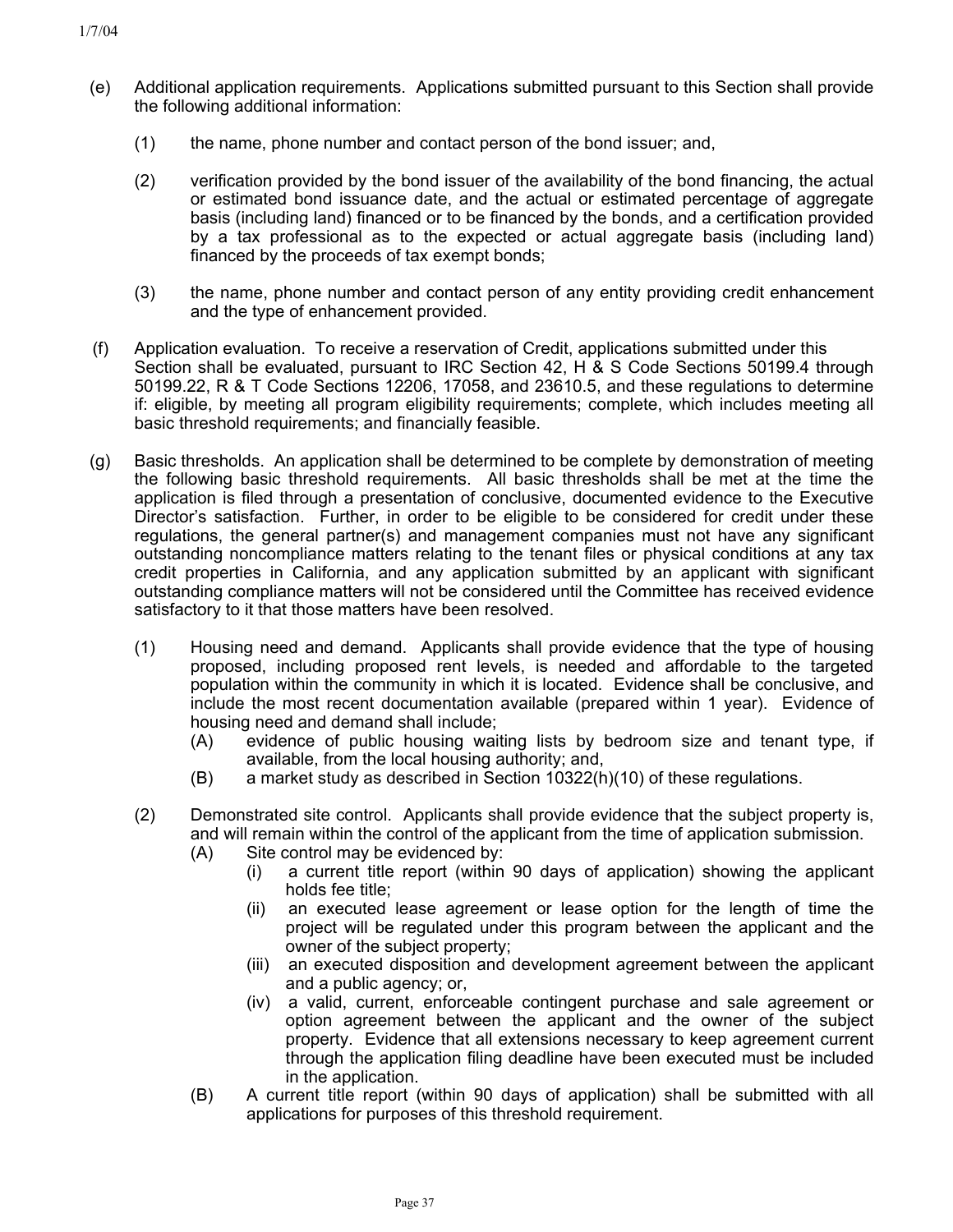- (3) Local approvals and Zoning. Applicants shall provide evidence, at the time the application is filed, that the project, as proposed, is zoned for the intended use, and has obtained all applicable local land use approvals which allow the discretion of local elected officials to be applied. Examples of such approvals include, but are not limited to, general plan amendments, rezonings, conditional use permits. Notwithstanding the first sentence of this subsection, local land use approvals not required to be obtained at the time of application include, design review, initial environmental study assessments, variances, and development agreements. The Committee may require, as evidence to meet this requirement, submission of a Committee-provided form letter to be signed by an appropriate local government planning official of the applicable local jurisdiction.
- (4) Financial feasibility. Applicants shall provide the financing plan for the proposed project, and shall demonstrate the project's financial feasibility and viability as a qualified low income housing project throughout the extended use period. A 15-year pro forma of all revenue and expense projections is required, along with a comparable operating budget from a similar existing occupied project, with detailed information as requested on Committee forms. The financial feasibility analysis shall use all underwriting criteria specified in Section 10327 below.
- (5) Sponsor characteristics. Applicants shall provide evidence that as a team, proposed project participants possess the knowledge, skills, experience and financial capacity to successfully develop, own and operate the proposed project. The Committee shall, in its sole discretion, determine if any of the evidence provided shall disqualify the applicant from participating in the Credit programs, or if additional team members need be added to appropriately perform all program requirements. The following documentation is required to be submitted at the time of application:
	- (A) current financial statement(s) for the general partner(s), principal owner(s), and developer(s);
	- (B) for all participants, a description of other Credit project involvement in California or other states, on forms provided by the Committee or by providing a firm resume;
	- (C) for each of the following participants, a copy of a contract to provide services related to the proposed project:
		- (i) Attorney(s) and or Tax Professional(s)
		- (ii) Architect
		- (iii) Property Management Agent
		- (iv) Consultant
		- (v) Market Analyst
	- (D) for the applicant and all general partners of the project, a description of any defaults or foreclosures on residential rental properties, or a signed statement affirming that no such defaults or foreclosures occurred.
- (6) Minimum construction standards. Applicants shall provide a statement of their intent to utilize landscaping and construction materials which are compatible with the neighborhood in which the proposed project is to be located, and that the architectural design and construction materials will provide for low maintenance and durability, as well as be suited to the environmental conditions to which the project will be subjected. Additionally, the statement of intent shall note that the following minimum specifications will be incorporated into the project design of new construction projects:
	- (A) Landscaping. A variety of plant and tree species shall be provided in sufficient quantities based on landscaping practices in the general market area and low maintenance needs.
	- (B) Roofs. Shingle roofing shall carry a three-year subcontractor guarantee and a 20 year manufacturer's warranty.
	- (C) Exterior doors. Solid core, flush, paint or stain grade exterior doors shall be made of metal clad or hardwood faces, with a standard one year guarantee and all six sides factory primed.
	- (D) Appliances. Energy efficient appliances, including frost-free refrigerators shall be provided unless waived by the Executive Director.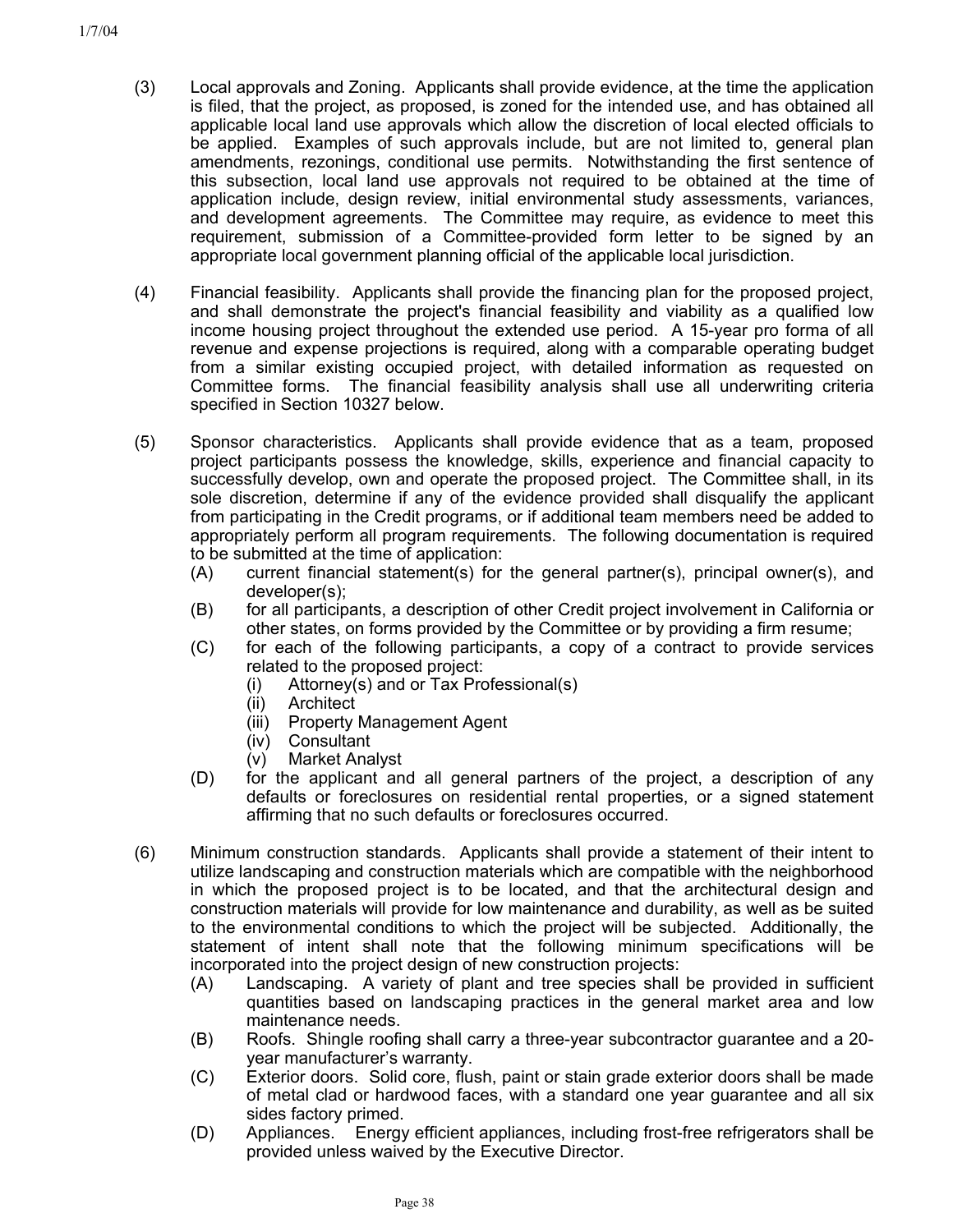- (E) Window coverings. Window coverings shall be provided and may include fire retardant drapes or blinds.
- (F) Water heater. For units with individual water heaters, minimum capacities are to be 30 gallons for 1 and 2 bedroom units and 40 gallons for 3 bedroom units or larger. All individual water heaters shall be gas fired and equipped with pressure and temperature relief valve unless waived by the Executive Director.
- (G) Floor coverings. For light and medium traffic areas vinyl or linoleum shall be at least 3/32" thick; for heavy traffic areas it shall be a minimum 1/8" thick. A hard, waterproof, cleanable surface is required for all kitchen and bath areas. Carpet complying with U.S. Department of Housing and Urban Development/Federal Housing Administration UM 44C, or alternatively, cork, bamboo, linoleum, or hardwood floors shall be provided in all other floor spaces unless this requirement is specifically waived by the Executive Director.
- (H) Use of Low VOC paints and stains for all interior surfaces where paints and stains are applied.

# *(I) Smoke detectors in each bedroom.*

 $(H)(J)$ 

Projects involving rehabilitation of existing buildings shall be required to complete a minimum of \$7,500 hard construction costs per unit. except for those projects defined as "at risk" pursuant to section 10325 (h)(5) and for projects under this Section receiving a tax-exempt bond reservation in 1999 or earlier.

A project proposing rehabilitation of existing structures shall be exempt from the provisions of subsections (D) and (F) above, and to the extent it does not propose to meet the other requirements of this subsection, except for subsection (H), which cannot be waived, its capital needs assessment must show that the standards not proposed to be met are either unnecessary or excessively expensive.

- (h) Additional condition on applications. The following additional condition shall apply to applications for Credit pursuant to this Section: If not currently possessing a bond allocation for the proposed project, at the time the application is considered by the Committee, the applicant shall have either applied for a bond allocation at the California Debt Limit Allocation Committee's (CDLAC) next scheduled meeting, or shall have received an initial loan commitment from the California Housing Finance Agency (CalHFA).
- (i) Tax-exempt bond reservations. Reservations of Credit shall be subject to conditions as described in this Section and applicable statutes. Reservations of Credit shall be conditioned upon the Committee's receipt of the reservation fee described in Section 10335 and an executed reservation letter bearing the applicant's signature accepting the reservation within twenty (20) calendar days of the Committee's notice to the applicant of the reservation.
- (j) Additional conditions on reservations. The following additional conditions shall apply to reservations of Credit pursuant to this Section:
	- (1) CDLAC allocation. The applicant shall have received a bond allocation from CDLAC for the proposed project;
	- (2) Bonds issued. Bonds shall be issued within the time limit specified by CDLAC, if applicable; and,
	- (3) Projects receiving an allocation of private activity bonds after 1999 shall maintain at least 10% of the total units at rents affordable to tenants earning 50% or less of the Area Median Income, and shall maintain a minimum 30 year affordability period.
	- (4) Other conditions, including cancellation, disqualification and other sanctions imposed by the Committee in furtherance of the purposes of the Credit programs.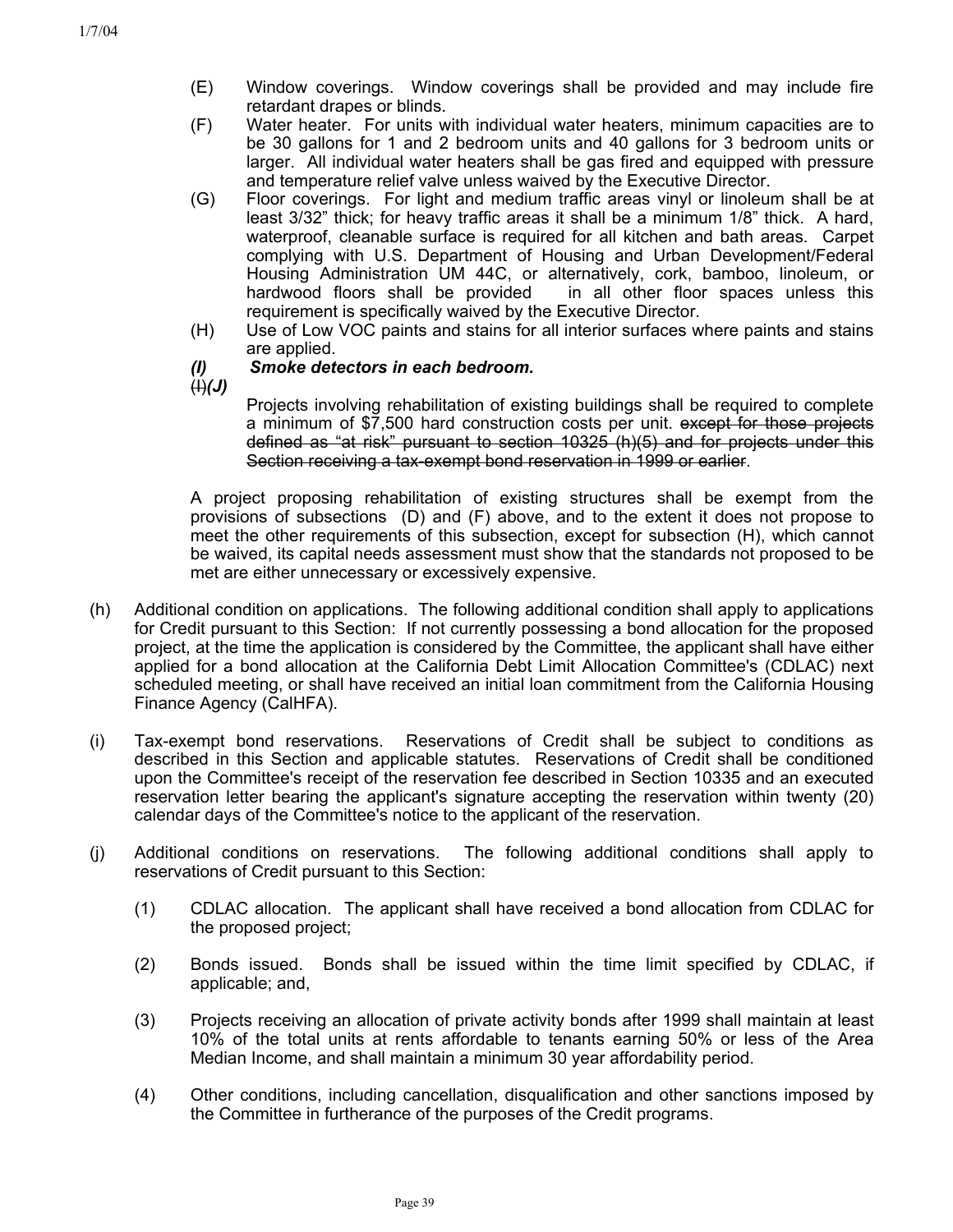(k) Placed-in-service. Upon completion of construction of the proposed project, the applicant shall submit documentation required by the conditions of the tax-exempt bond reservation including an executed regulatory agreement, provided by the Committee, and the compliance monitoring fee required by Section 10335, as well as certification as to the percentage of the project's aggregate basis (including land) financed by tax exempt bonds, provided by a tax professional. The owner may certify that the project has not undergone any material changes from the time of the original application, except for experiencing additional costs as explained in the placed in service application.The Executive Director shall determine if all conditions of the reservation have been satisfied. Changes to the approved application, in particular, changes to the financing plan or costs, need to be explained by the applicant in detail, and may cause the project to be reconsidered by the Committee. If all conditions have been satisfied, tax forms shall be issued reflecting an amount of Credit not to exceed the maximum amount of Credit reserved for the proposed project.

Authority: Section 50199.17, Health & Safety Code.

Reference: Sections 12206, 17058, and 23610.5, Revenue & Taxation Code; Sections 50199.4-- 50199.22, Health & Safety Code.

## **Section 10327. Financial Feasibility and Determination of Credit Amounts**

- (a) General. Applicants shall demonstrate that the proposed project is financially feasible as a qualified low income housing project. Development and operational costs shall be reasonable and within limits established by the Committee, and may be adjusted by the Committee, at any time prior to issuance of tax forms. Approved sources of funds shall be sufficient to cover approved uses of funds. If it is determined that sources of funds are insufficient, an application shall be deemed not to have met basic threshold requirements and shall be considered incomplete. Following its initial and subsequent feasibility determinations, the Committee may determine a lesser amount of Credit for which the proposed project is eligible, pursuant to the requirements herein, and may rescind a reservation or allocation of Credit in the event that the maximum amount of Credit achievable is insufficient for financial feasibility.
- (b) Limitation on determination. A Committee determination of financial feasibility in no way warrants to any applicant, investor, lender or others that the proposed project is, in fact, feasible.
- (c) Reasonable cost determination. IRC Section 42(m) requires that the housing Credit dollar amount allocated to a project not exceed the amount the housing Credit agency determines is necessary for the financial feasibility of the project. The following standards shall apply:
	- (1) Builder overhead, profit and general requirements. An overall cost limitation of fourteen percent (14%) of the cost of construction (site work and structures) shall apply to builder overhead, profit and general requirements, excluding builder's general liability insurance.
	- (2) Developer fee. The maximum developer fee that may be included in project costs for a 9% competitive credit application is the lesser of 15% of the project's eligible basis or two million (\$2,000,000) dollars. A cost limitation on developer fees that may be included in eligible basis, shall be as follows:
		- (A) For 9% competitive applications applying under section 10325 of these regulations, and for applications applying under 10326 of these regulations that also apply for state tax credit, the following limitations shall apply:
			- (i) the maximum developer fee that may be included in total project costs is the lesser of 15% of the project's eligible basis, or two million (\$2,000,000) dollars:
			- (ii) the maximum developer fee that may be included in eligible basis is the lesser of fifteen (15%) percent of unadjusted eligible construction related basis and five (5%) percent of eligible acquisition basis (notwithstanding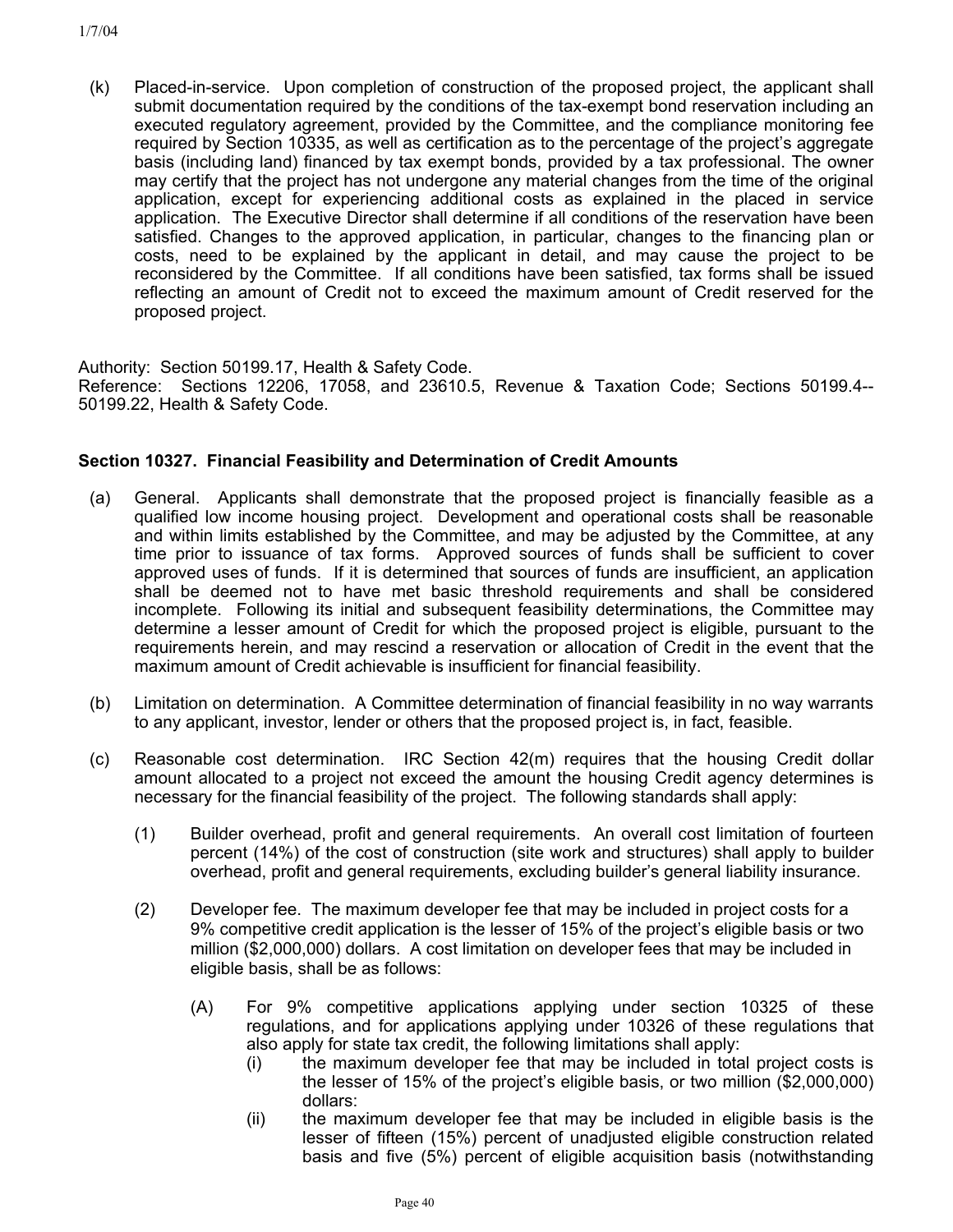the project accountant's final determinations according to generally accepted accounting principles), or one million two hundred *four hundred* thousand (\$1,200,000) *(\$1,400,000)* dollars, except for projects receiving a waiver of project size limitations under section 10325(f)(9)(C) of these regulations, in which case the following amounts shall be substituted for the \$1,200,000 amount listed above: \$1,440,000 *\$1,680,000* for projects having between 201 and 250 units, \$1,500,000 *\$1,750,000* for projects having between 251 and 300 units, and \$1,560,000 *\$1,820,000* for projects having more than 300 units.

- (B) For projects applying under Section 10326 of these regulations that have received a bond allocation and/or a tax credit reservation prior to March 1, 2003, the limitations enumerated in subsection (A) above shall apply. For projects applying under Section 10326 of these regulations that are not applying for state tax credit and that are awarded tax exempt bond allocation by the California Debt Limit Allocation Committee and/or a reservation of tax credit by the California Tax Credit Allocation Committee for the first time after February 2003, the limitation on developer fee that may be included in eligible basis shall be the lesser of fifteen (15%) percent or two million five hundred thousand (\$2,500,000) dollars, *except for acquisition/rehabilitation projects, in which case the limitation shall be the lesser of fifteen !15%) percent of eligible rehabilitation related basis and five (5%) percent of eligible acquisition basis of two million five hundred thousand (\$2,500,000) dollars.* For projects applying under Section 10326 of these regulations, any developer fee greater than the amount limited in qualified basis cannot be paid from permanent sources nor paid prior to permanent closing.
- (C) For purposes of this subsection, the unadjusted eligible basis is determined without consideration of the developer fee. Once established at application, the developer fee cannot be increased, but may be decreased, in the event of a modification in basis.
- (3) Syndication expenses. A cost limitation on syndication expenses, excluding bridge loan costs, shall be twenty percent (20%) of the gross syndication proceeds, if the sale of Credit is through a public offering or private Securities and Commission Regulation D offering, and ten percent (10%) of the gross syndication proceeds, if the sale is through a private offering. The Executive Director may allow exceptions to the above limitation, in amounts not to exceed twenty-four percent (24%) for public offerings and private Securities and Exchange Commission Regulation D offerings, and fifteen percent (15%) for private offerings, should the following circumstances be present: smaller than average project size; complex financing structure due to multiple sources; complex land lease or ownership structure; higher than average investor yield requirements, due to higher than average investor risk; and, little or no anticipated project cash allowing lower-than-market investor returns.
- (4) Net syndication proceeds. The Executive Director shall evaluate the net syndication proceeds to ensure that project sources do not exceed uses and that the sale of Credit generates proceeds equivalent to amounts paid in comparable syndication raises. The Executive Director shall determine the minimum tax credit factor to be used in all applications prior to the beginning of a funding cycle for projects applying under Section 10325. The minimum tax credit factor for applications made under Section 10326 shall be .65.
- (5) Threshold Basis Limits. The Committee shall limit the unadjusted eligible basis amount, used for calculating the maximum amount of Credit to amounts published in its Application Supplement in effect at the time of application, and in accordance with the definition in Section 10302 of these regulations. This limitation shall not apply for purposes of calculating the final Credit amount upon issuance of tax forms, including projects that have already received Reservation or allocations of Credit.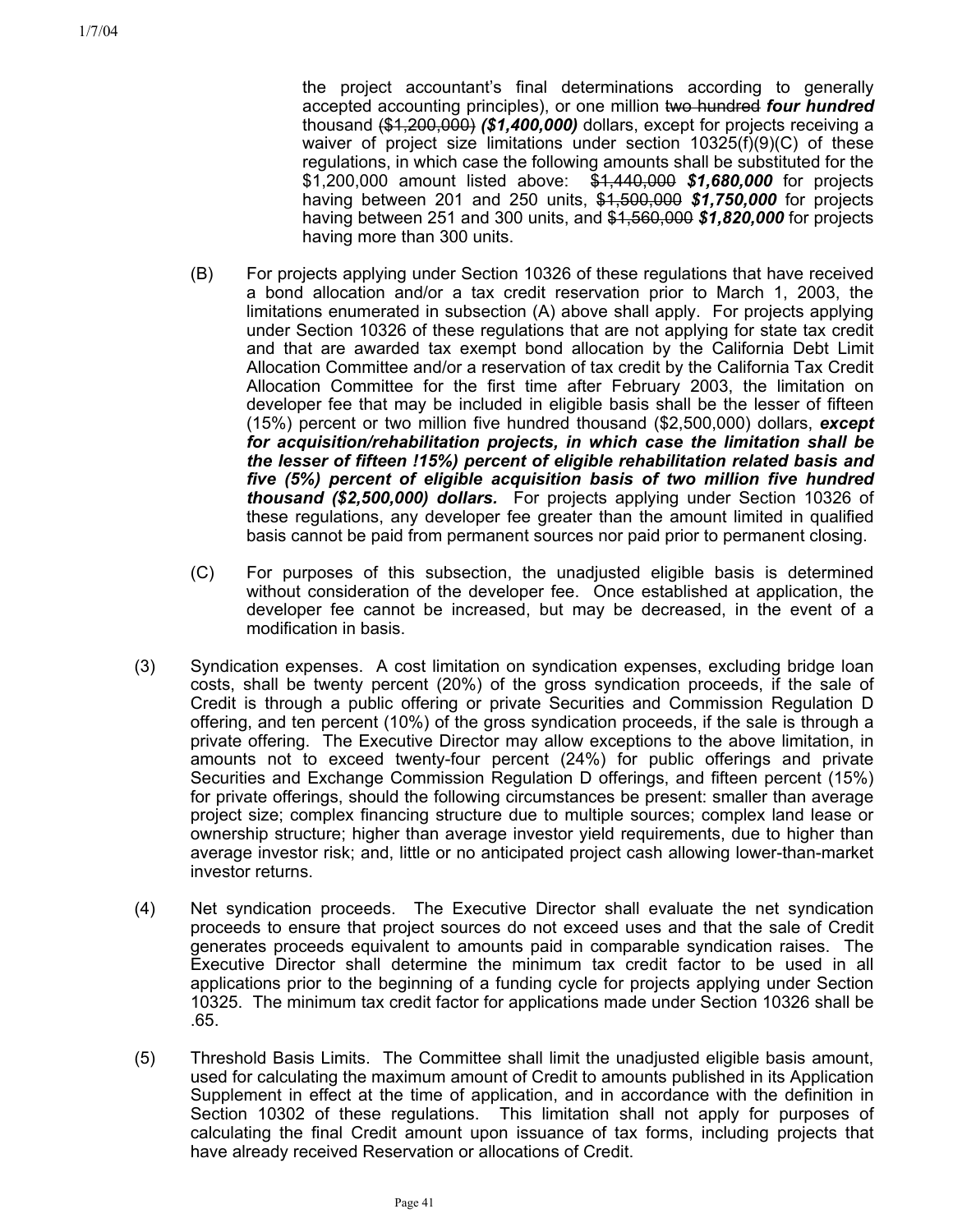Exceptions to limits.

(A). Increases in the Threshold basis limits shall be permitted as follows for both projects applying under Sections 10325 and 10326 of these regulations.

 A twelve percent (12%) *twenty percent (20%)* increase to the unadjusted eligible basis for a development that is required to pay state or federal prevailing wages;

A seven percent (7%) increase to the unadjusted eligible basis for a new construction development where parking is required to be provided beneath the residential units (but not "tuck under" parking);

A two percent (2%) increase to the unadjusted eligible basis where a day care center is part of the development;

A two percent (2%) increase to the unadjusted eligible basis where 100% of the units are for special needs populations

The maximum increase to the unadjusted eligible basis of a development permitted under this subsection shall not exceed twenty percent (20%). *nine percent (29%).* 

(B) A further four percent (4%) increase in the Threshold Basis Limits will be permitted for both projects applying under Section 10325 and Section 10326 of these regulations that include three of the following energy efficiency/resource conservation/indoor air quality items:

- (1) exceed Title 24 standards by at least 20%
- (2) use Energy Star rated refrigerators, dishwashers, clothes washers, furnaces, and air conditioners
- (3) use gas ovens, stoves, and clothes dryers
- (4) use tankless water heaters
- (5) use linoleum or ceramic tile for all kitchens and bathrooms (where low toxic adhesives or backing is also used)
- (6) use natural fiber woven carpet, recycled-content carpet, recycled carpet tiles, cork, bamboo, linoleum, or hardwood floors in living rooms and bathrooms (where low toxic adhesives or backing is also used.)
- (7) use Energy Star rated roof(s)
- (8) provide hard wiring for computers in each unit (as described in Section 10325(c)(5)(B)(1).

(C) Additionally, for projects applying under Section 10326 of these regulations, an increase in the threshold basis limits of up to 40% for projects located in federally designated difficult to develop areas or qualified census tracts and up to 60% for projects not located in federally designated difficult to develop areas or qualified census tracts, in addition to all other adjustments permitted under these regulations, will be permitted, and where more than 50% of the units will be income and rent restricted to tax credit levels, the basis limits can be exceeded by 60% for projects located in federally designated difficult to develop areas or qualified census tracts, and up to 80% for projects not located in federally designated census tracts, in addition to all other adjustments permitted under these regulations. In order to qualify for either of the aforementioned adjustments to the threshold basis limits, the applicant must agree to maintain the affordability period of the project for 55 years.

(D) Projects requiring seismic upgrading of existing structures, and/or projects requiring toxic or other environmental mitigation will be permitted an increase in basis equal to the lesser of the amount of costs associated with the seismic upgrading or environmental mitigation or 15% of the project's unadjusted eligible basis to the extent that the project architect certifies in the application to the costs associated with such work.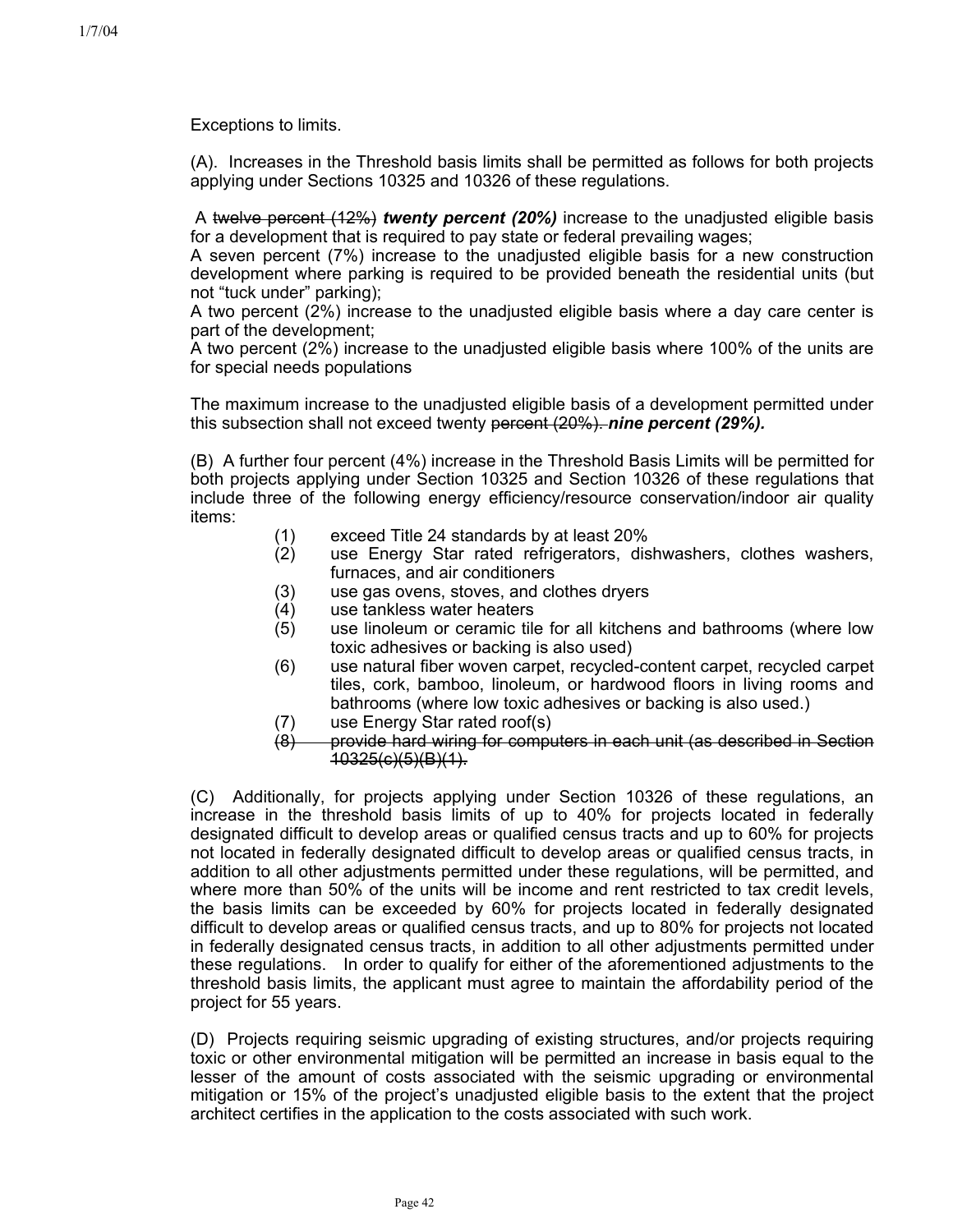(E) Further, the Executive Director, in his/her sole discretion, may permit a further increase in basis limits to a maximum of 5%, where distributive energy technologies such as microturbines and/or renewable energy sources such as solar will be implemented. To obtain this increase, an applicant must submit evidence of the savings to be created through the use of the technology.

- (6) Minimum Debt Service Coverage. An initial debt service coverage ratio equal to at least 1.10 *1:15* to 1 is required, except for RHS projects or projects financed by the California Housing Finance Agency. Additionally, this minimum debt service coverage ratio may not apply to SRO and Special Needs projects without conventional debt.
- (7) Acquisition costs. Applications including acquisition and rehabilitation costs for existing improvements shall be underwritten using the lesser amount of the purchase price or *the "as is"* appraised value of the subject property and its existing improvements without consideration of the future use of the property as rent restricted housing except to the extent that the property already has existing long term rent restrictions that affect the as-is value of the property. The land value shall be determined by the appraisal methodology described in Section 10322(i)(4) of these regulations. If the purchase price is less than the appraised value, the savings shall be proportionally distributed between the land and improvements based on their ratio in the appraisal. The Executive Director may waive this requirement where a local governmental entity is purchasing, or providing funds for the purchase of land for more than its appraised value in a designated revitalization area when the local governmental entity has determined that the higher cost is justified.
- (8) Reserve accounts. All unexpended funds in project reserve accounts shall remain with the project to be used for the benefit of the property and/or its residents, except for amounts designated to be used to pay deferred developer fees, which may be released when available. The Committee shall allow operating reserve amounts in excess of industry norms to be considered "reasonable costs," for purposes of this subsection, only for applications receiving a reservation of Credit from the Nonprofit set-aside homeless assistance apportionment, as described in Section 10315(a)(1), SRO, Special Needs, HOPE VI, or project based Section 8 projects.
- (9) Applicant resources. If the applicant intends to finance part or all of the project from its own resources (other than deferred fees), the applicant shall be required to prove, to the Executive Director's satisfaction, that such resources are available and committed solely for this purpose, including an audited certification from a certified public accountant that applicant has sufficient unencumbered funds to successfully accomplish the financing.
- (d) Determination of eligible and qualified basis. Eligible and qualified basis shall be as defined by the IRC and these regulations. The Committee shall provide forms to assist applicants in determining basis. The Committee shall rely on certification from an independent, qualified Certified Public Accountant for determination of basis; however, the Committee retains the right to disallow any basis it determines ineligible or inappropriate.
	- (1) High Cost Area adjustment to eligible basis. Proposed projects located in a qualified census tract or difficult development area, as defined in IRC Section 42(d)(5), may qualify for a thirty percent (30%) increase to eligible basis, subject to Section 42, applicable California statutes and these regulations.
	- (2) Deferred fees and costs. Deferral of project development costs shall not exceed an amount equal to seven-and-one-half percent (7.5%) of the unadjusted eligible basis of the proposed project prior to addition of the developer fee. Tax-exempt bond projects shall not be subject to this limitation.
- (e) Determination of Credit amounts. The applicant shall determine, and the Committee shall verify, the maximum allowable Credit and the minimum Credit necessary for financial feasibility, subject to all conditions of this Section. For purposes of determining the reservation amount of Credit,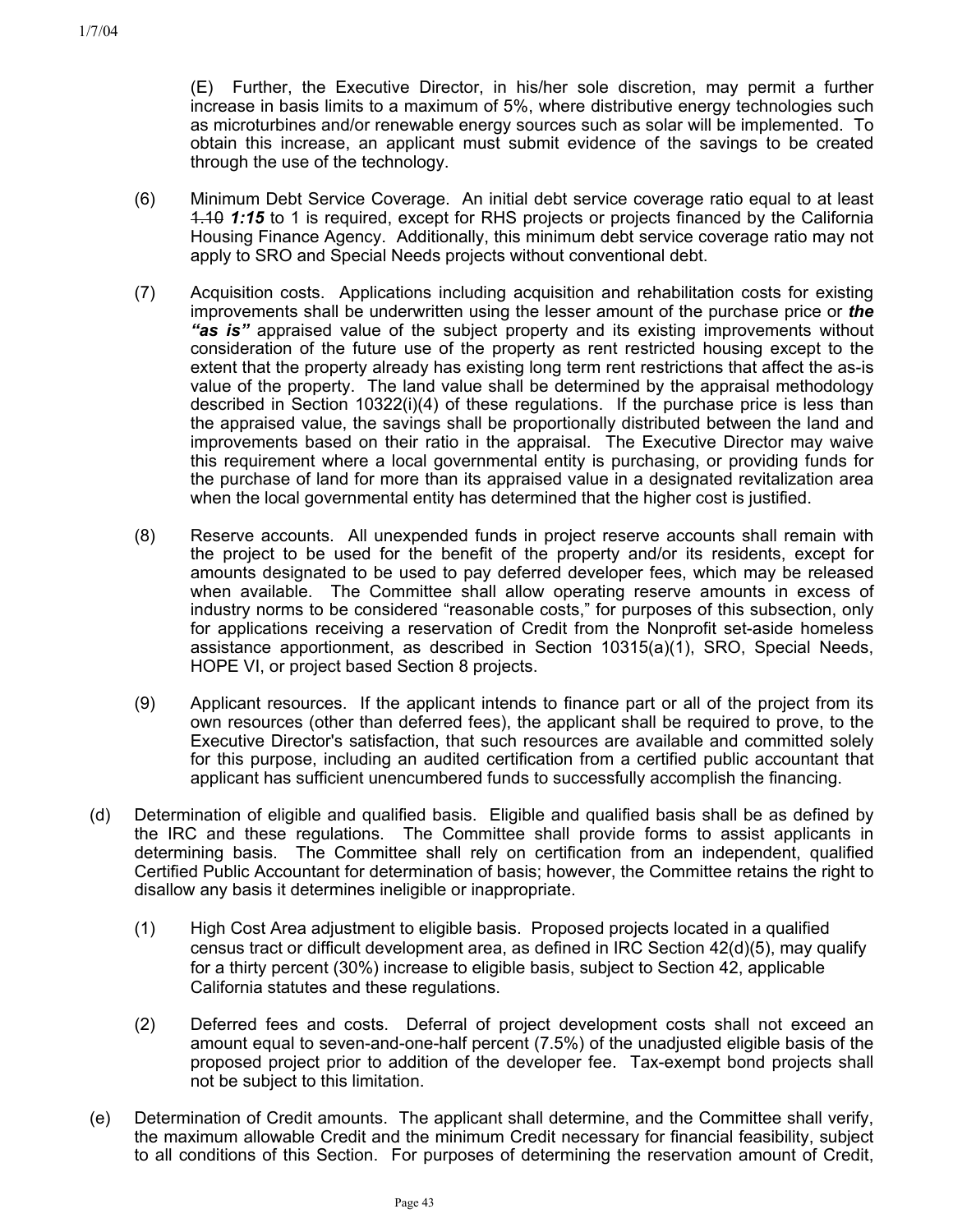the project qualified basis shall be multiplied by an applicable Credit percentage established by the Executive Director, prior to each funding cycle. The percentage shall be determined taking into account recently published monthly Credit percentages.

- (f) Determination of feasibility. To be considered feasible, a proposed project shall exhibit positive cash flow after debt service for a 15-year minimum term. "Cash flow after debt service" is gross income minus vacancy and collection loss, operating expenses, property taxes, replacement reserves and debt service. For applications that qualify for a reservation of Credit from the Nonprofit set-aside homeless assistance apportionment, as described in subsection 10315(a)(1), operating reserves may be added to gross income for purposes of determining "cash flow after debt service."
- (g) Underwriting criteria. The following underwriting criteria shall be employed by the Committee in a proforma analysis of proposed project cash flow to determine the minimum Credit necessary for financial feasibility and the maximum allowable Credit:
	- (1) Minimum operating expenses shall include all manager units and market rate units and equal at least the following operating expense minimums pertaining to the proposed project, except that at the Committee's final underwriting, and to the extent that the permanent lender(s) and equity investor are in place and present evidence to the Committee that they have agreed to lesser operating expenses, the operating expenses required by this subsection may be reduced by up to 15%. This subsection shall be retroactively effective to credit awards made prior to 2000. The Executive Director may, in his/her sole discretion, utilize operating expenses up to 15% less than required in this subsection for underwriting applications submitted under Section 10326 of these regulations, when the credit enhancer and the permanent lender provide evidence that they have agreed to such lesser operating expenses. These minimum operating expenses may not include property taxes, replacement reserves, or the costs of any service amenities.

|                              | <b>SRO/SPN</b> | <b>FAMILY</b> | <b>SENIOR</b> | <b>AT RISK</b> |
|------------------------------|----------------|---------------|---------------|----------------|
| <b>High Density Projects</b> |                |               |               |                |
| 50 or Less Units             | \$3,500        | \$3,400       | \$3,000       | \$3,200        |
| 51 to 100 Units              | \$3,500        | \$3,200       | \$2,800       | \$3,000        |
| More Than 100 Units          | \$3,400        | \$3,000       | \$2,600       | \$2,800        |
| <b>Other Projects</b>        |                |               |               |                |
| 50 or Less Units             | \$3,400        | \$3,000       | \$2,600       | \$2,800        |
| 51 to 100 Units              | \$3,400        | \$2,800       | \$2,400       | \$2,600        |
| More Than 100 Units          | \$3,300        | \$2,600       | \$2,200       | \$2,400        |
| <b>Rural Projects</b>        |                |               |               |                |
| 50 or Less Units             | \$3,400        | \$2,500       | \$2,100       | \$2,300        |
| 51 to 100 Units              | \$3,400        | \$2,400       | \$2,000       | \$2,200        |
| More Than 100 Units          | \$3,300        | \$2,300       | \$1,900       | \$2,100        |

- (A) High density projects. For purposes of this subsection, "high density projects" shall be those:
	- (i) located in census tracts wherein fifteen (15) or more persons per acre reside, as determined by the most recent U.S. Census; or,
	- (ii) projects designed primarily for families that propose twenty-five (25) or more units per acre, projects designed exclusively for seniors that propose thirtyfive (35) or more units per acre, and projects designed primarily for special needs or other populations that propose thirty (30) or more units per acre.
- (B) Rural projects. For purposes of this subsection, "rural projects" shall be projects located in rural areas as defined in H & S Code Section 50199.21.
- (C) At risk projects that do not meet the criteria of being either family or senior projects shall use the at risk column for operating expenses.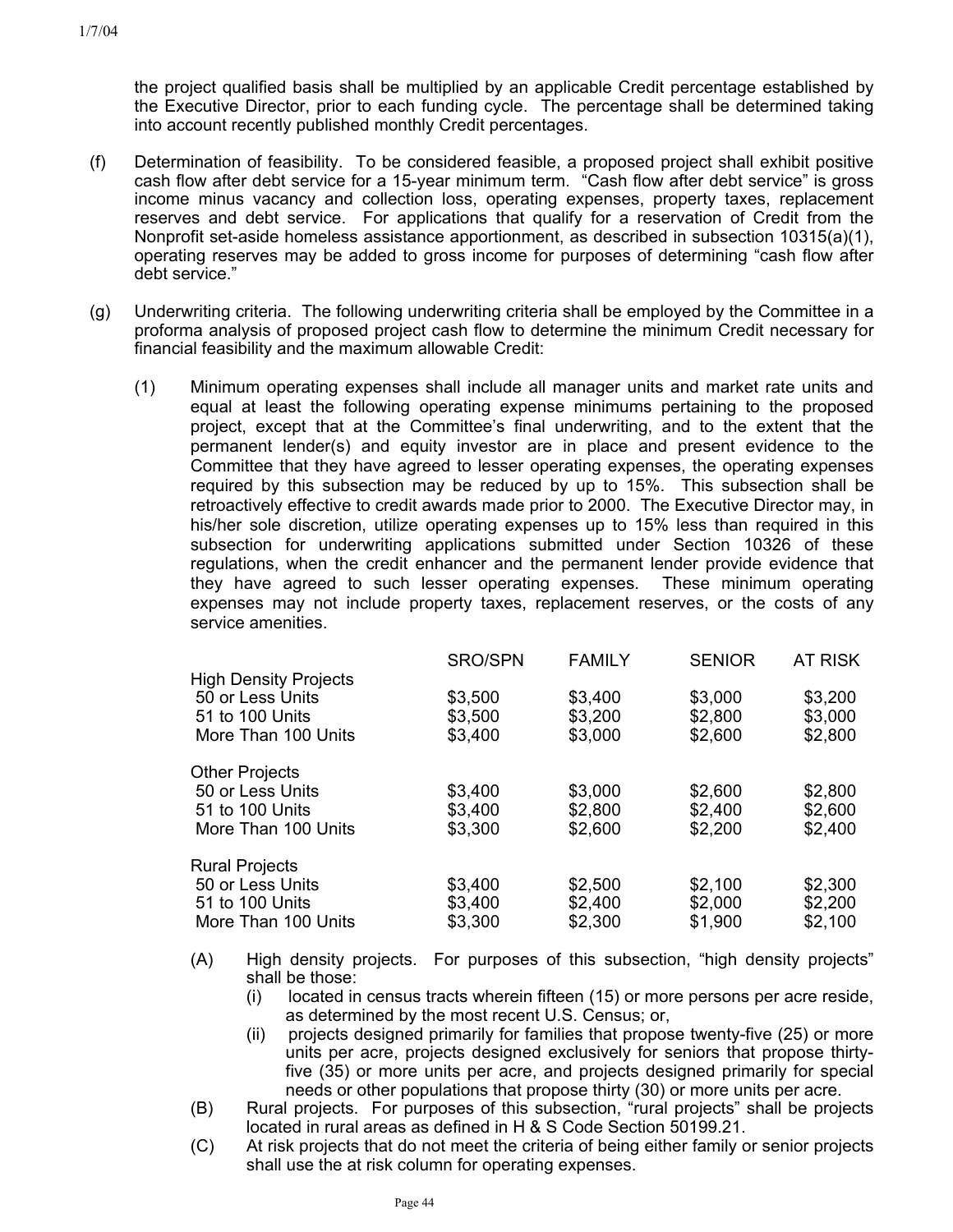- (D) Special needs projects that are less than 100% special needs shall prorate the operating expense minimums, using the special needs operating expenses for the special needs units, and the other applicable operating expense minimums for the remainder of the units.
- Replacement reserve minimums for *all* rehabilitation projects, *with the exception of new construction senior projects* shall be three hundred dollars (\$300) per unit per year, and for new construction senior projects, two hundred fifty dollars (\$250) per unit *per year* unless a smaller amount is *approved by the Executive Director for good cause shown.* substantiated by the capital needs assessment. However, in no event shall the required amount be less than \$200 per unit per year. For new construction projects replacement reserve minimums shall be \$200 per unit per year. (2)
- (3) Out-year calculations shall be a two-and-one-half percent (2.5%) increase in gross income, a three-and-one-half percent (3.5%) increase in operating expenses (not including taxes and replacement reserves), and a two percent (2%) increase in property taxes.
- (4) Property tax expense minimums shall be one percent (1%) of total replacement cost, unless:
	- (A) the verified tax rate is higher or lower; or,
	- $(B)$  the proposed sponsorship of the applicant includes an identified  $501(c)(3)$ corporate general partner which will pursue a property tax exemption.
- (5) Vacancy and collection loss minimums shall be five percent (5%) for family, seniors, and at-risk proposals, and ten percent (10%) for special needs and SRO proposals, unless waived by the Executive Director based on vacancy data in the market area for the population to be served.
- (6) Loan terms, including interest rate, length of term, and debt service coverage, shall be evidenced as achievable and supported in the application, or applicant shall be subject to the prevailing loan terms of a lender selected by the Committee.
- (7) Variable interest rate permanent loans shall be considered at the ceiling interest rate, or, alternatively, at the permanent lender's underwriting rate upon submission of a letter from the lender indicating the rate used by it to underwrite the loan.
- (8) "Cash flow after debt service," shall be limited to the higher of twenty-five percent (25%) of the anticipated annual debt service payment or eight percent (8%) of gross income, during any one of the first three years of project operation, subject to reduction in Credit amounts commensurate with said limit.
- (9) The income from the residential portion of a project shall not be used to support any negative cash flow of a commercial portion. Alternatively, the commercial income shall not support the residential portion, without evidence that adequate security will be provided to substitute for commercial income deficits that may arise.

Authority: Section 50199.17, Health & Safety Code. Reference: Sections 12206, 17058, and 23610.5, Revenue & Taxation Code; Sections 50199.4-- 50199.22, Health & Safety Code.

Section 10328. Conditions on Credit Reservations

(a) General. All reservations of Credit shall be conditioned upon: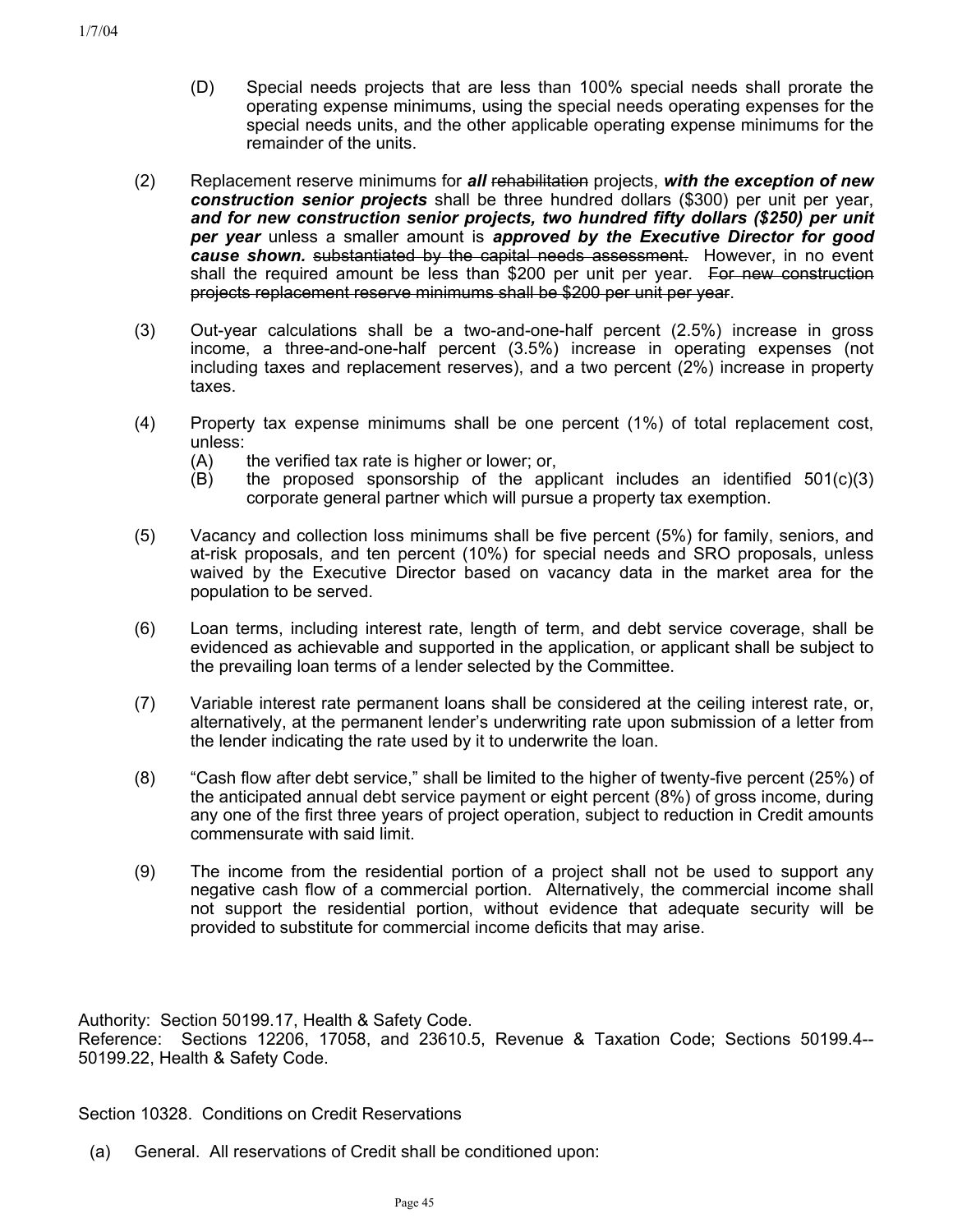- (1) timely project completion;
- (2) receipt of amounts of Credit no greater than necessary for financial feasibility and viability as a qualified low-income housing project throughout the extended use period;
- (3) income targets as proposed in the application; and,
- (b) Preliminary reservations. Preliminary reservations of Credit shall be subject to conditions as described in this subsection and applicable statutes. Reservations of Credit shall be conditioned upon the Committee's receipt of the performance deposit described in Section 10335 and an executed reservation letter bearing the applicant's signature accepting the reservation within twenty (20) calendar days of the Committee's notice to the applicant of the preliminary reservation. However, should the 20-day period for returning the executed reservation letter continue past December 15 of any year, an applicant may be required to execute and return the reservation letter in less than twenty (20) days in order that the reservation be effective. Failure to comply with any shortened period would invalidate the reservation offer and permit the Committee to offer a reservation to the next eligible project.
- (c) Final Reservations. No later than February 1 of the year that the building(s) must be placed in service pursuant to Section 42(h)(E)(i) of the Internal Revenue Code of 1986, as amended, the applicant shall provide the Committee a Final Reservation application providing the documentation for the project set forth in Section 10322(i)(1) of these regulations. Failure to provide the documentation at the time required may result in rescission of the Credit reservation and cancellation of a carryover allocation.

Upon receipt of the Final Reservation application and supporting documentation, the Committee shall conduct a financial feasibility and cost reasonableness analysis for the proposed project, and determine if all conditions of the preliminary reservation have been satisfied. Substantive changes to the approved application, in particular, changes to the financing plan or costs, need to be explained by the applicant in detail, and may cause the project to be reconsidered by the Committee. If all conditions have been satisfied, a final reservation of Credit shall be made in an amount not to exceed the maximum dollar amount of Credit stated in the Preliminary Reservation. The Committee shall detail in the final reservation letter additional submission requirements necessary to receive tax forms for claiming Credit.

- (d) Carryover Allocations. Except for those applying under section 10326 of these regulations, applicants receiving a Credit reservation shall satisfy either the Placed-in-service requirements pursuant to subsection 10322(i)(2) or carryover allocation requirements in the year the reservation is made, pursuant to IRC Section  $42(h)(1)(E)$  and these regulations, as detailed below. An application for a carryover allocation must be submitted by October 31 of the year of the reservation, together with the applicable allocation fee, and all required documentation, except that the time for meeting the "10%" test and submitting related documentation, and owning the land, will be no later than six (6) months after the date of the carryover allocation.
	- (1) Additional documentation and analysis. The Executive Director may request, and the holder of a Credit reservation shall provide, additional documentation required for processing a carryover allocation. Following submission of carryover allocation documents, the Executive Director shall conduct a financial feasibility and cost reasonableness analysis. Substantive changes to the approved application, in particular, changes to the financing plan or costs must be explained by the applicant in detail, and may cause the project to be reconsidered by the Committee. Once the analysis is satisfactorily concluded, a carryover allocation of Credit shall be made in an amount not to exceed the maximum dollar amount of Credit stated in the Preliminary Reservation.
	- (2) In addition to the requirements of the IRC, to receive a carryover allocation an applicant shall provide evidence that applicant has maintained site control from the time of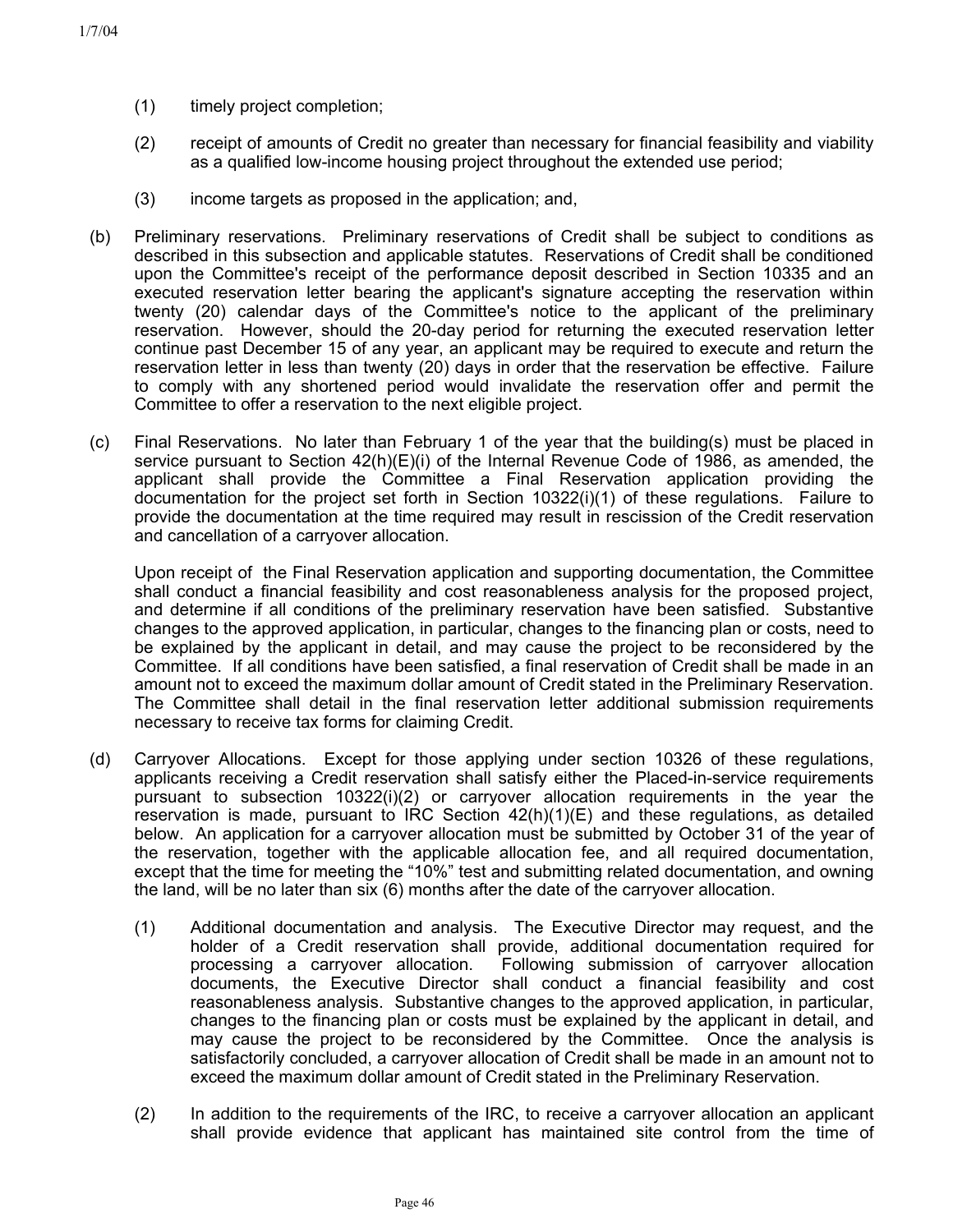application and, if the land is not already owned, will continue to maintain site control until the time for submitting evidence of the land's purchase.

- (3) Certification. The Committee shall require a certification from an applicant, which has received a reservation, that the facts in the application continue to be true before an allocation is made.
- (e) Placed-in-service. Upon completion of construction of the proposed project, the applicant shall submit documentation required by the conditions of the final reservation and carryover allocation, if applicable, including an executed regulatory agreement, provided by the Committee, and the compliance monitoring fee required by Section 10335. Additionally, the applicant shall provide a signed certification that all applicable minimum construction standards of Section 10325(f)(7) or  $10326(q)(6)$  have been incorporated into the project or that a waiver has been granted. The Executive Director shall determine if all conditions of the final reservation and carryover allocation have been satisfied. Substantive changes to the approved application, in particular, changes to the financing plan or costs, need to be explained by the applicant in detail, and may cause the project to be reconsidered by the Committee. If all conditions have been satisfied, tax forms shall be issued reflecting an amount of Credit not to exceed the maximum amount of Credit stated in the Preliminary Reservation.
- (f) Additional Conditions to Reservations and Allocations of Credit. Additional conditions, including cancellation, disqualification and other sanctions may be imposed by the Committee in furtherance of the purposes of the Credit programs.

Authority: Section 50199.17, Health & Safety Code. Reference: Sections 12206, 17058, and 23610.5, Revenue & Taxation Code; Sections 50199.4-- 50199.22, Health & Safety Code.

## Section 10330. Appeals

- (a) Availability. An applicant may file an appeal of a Committee staff evaluation, limited to: determination of the application score, *or disqualification from participation in the program* pursuant to subsection 10325(c); qualification for "additional threshold requirements," pursuant to subsection 10325(g); and, determination of the Credit amount, pursuant to Section 10327. No applicant may appeal the Committee staff evaluation of another applicant's application.
- (b) Timing. The appeal shall be submitted in writing and be received by the Committee not later than seven (7) calendar days following the transmittal date of the Committee staff 's point report. The appeal shall identify specifically, based upon existing documentation, the applicant's grounds for the appeal.
- (c) Review. The Executive Director shall respond in writing to the appeal letter, and, if the applicant is not satisfied with that response, the applicant shall be permitted to appeal in writing to the Committee, provided that the appeal is received at least seven (7) calendar days before the Committee meeting at which funding decisions are expected to be made, or, if the determination of the appeal to the Executive Director is made less than seven (7) days prior to the Committee meeting, at least three (3) calendar days before the Committee meeting. The appeal review shall be based upon the existing documentation submitted by the applicant when the application was filed. The Committee staff shall prepare a brief statement of findings as a result of the appeal review. The statement will either uphold the original Committee staff report or will explain the modification recommended. The statement will be made available to the applicant at or before the Committee meeting.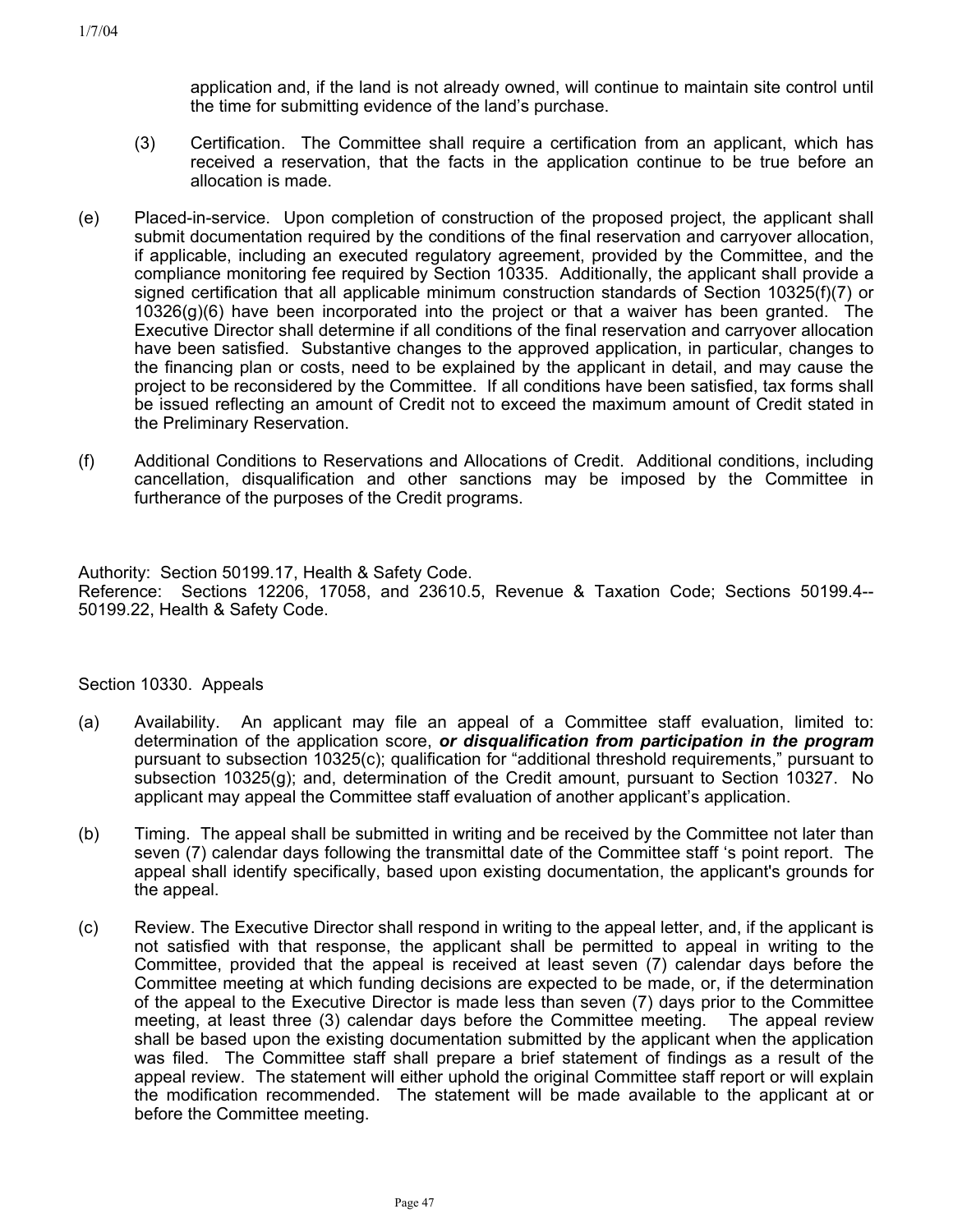Authority: Section 50199.17, Health & Safety Code. Reference: Sections 12206, 17058, and 23610.5, Revenue & Taxation Code; Sections 50199.4-- 50199.22, Health & Safety Code.

Section 10335. Fees and Performance Deposit

- (a) Application fee. Every applicant, including tax-exempt bond project applicants, shall be required to pay an application filing fee of \$2,000. This fee shall be paid in a cashier's check payable to the Committee and shall be submitted with the application. This fee is not refundable. Applicants reapplying in the same calendar year for an essentially similar project on the same project site, shall be required to pay an additional \$1,000 filing fee to be considered in a subsequent funding round, regardless of whether any amendments are made to the re-filed application. At the request of the applicant and upon payment of the applicable fee by the application filing deadline, applications remaining on file will be considered as is, or as amended, as of the date of a reservation cycle deadline. It is the sole responsibility of the applicant to amend its application prior to the reservation cycle deadline to meet all application requirements of these regulations, and to submit a "complete" application in accordance with Section 10322.
	- (1) Local Reviewing Agency. One-half of the initial application filing fee shall be provided to an official Local Reviewing Agency (LRA) which completes a project evaluation for the Committee. The Local Reviewing Agency may waive its portion of the application filing fee. Such waiver shall be evidenced by written confirmation from the LRA, included with the application. An application that includes such written confirmation from an LRA may remit an application filing fee of \$1,000
- (b) Allocation fee. Every applicant who receives a reservation of Credit, except tax-exempt bond project applicants, shall be required to pay an allocation fee equal to four percent (4%) of the dollar amount of the first year's federal Credit amount reserved. Reservations of Credit shall be conditioned upon the Committee's receipt of the required fee paid by cashier's check made payable to the Committee prior to execution of a carryover allocation or issuance of tax forms, whichever comes first. This fee is not refundable.
- (c) Reservation fee. Tax-exempt bond project applicants receiving Credit reservations shall be required to pay a reservation fee equal to one percent (1%) of the annual federal Credit amount reserved. Reservations of Credit shall be conditioned upon the Committee's receipt of the required fee within twenty (20) days of issuance of a tax-exempt bond reservation or prior to the issuance of tax forms, whichever is first.
- (d) Performance deposit. Each applicant receiving a preliminary reservation of federal, or federal and state, Credit shall submit a performance deposit equal to four percent (4%) of the first year's federal Credit amount reserved. Notwithstanding the other provisions of this subsection, an applicant requesting federal Credit not subject to the federal housing Credit ceiling and requesting state Credit, shall be required to submit a performance deposit in an amount equal to four percent (4%) of the first year's state Credit amount reserved for the project. Notwithstanding the other provisions of this Section, an applicant requesting only federal Credit not subject to the federal housing Credit ceiling, shall not be required to submit a performance deposit.
	- (1) Timing and form of payment. The performance deposit shall be submitted in a cashier's check payable to the Committee within twenty (20) calendar days of the Committee's notice to the applicant of a preliminary reservation.
	- (2) Returned Credit. If Credit is returned after a reservation has been accepted, the performance deposit is not refundable, with the following exceptions. Projects unable to proceed due to a natural disaster, a law suit, or similar extraordinary circumstance that prohibits project development may be eligible for a refund. Requests to refund a deposit shall be submitted in writing for Committee consideration. Amounts not refunded are forfeited to the Committee. All forfeited funds shall be deposited in the occupancy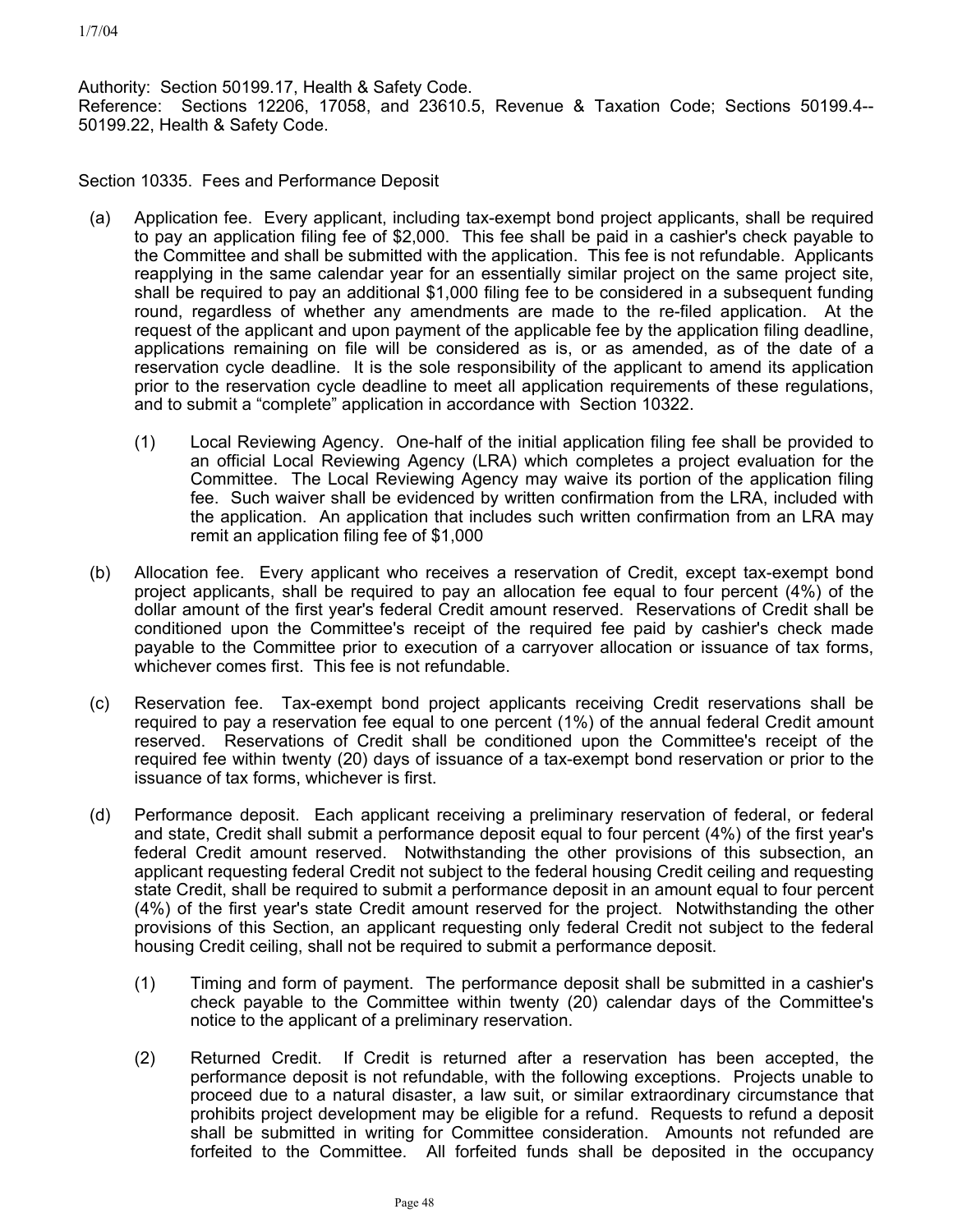compliance monitoring account to be used to help cover the costs of performing the responsibilities described in Section 10337.

(3) Refund or forfeiture. To receive a full refund of the performance deposit, the applicant shall do all of the following: place the project in service under the time limits permitted by law; qualify the project as a low-income housing project as described in Section 42; meet all the conditions under which the reservation of Credit was made; certify to the Committee that the Credit allocated will be claimed; and, execute a regulatory agreement for the project.

If the Committee cancels a Credit because of misrepresentation by the applicant either before or after an allocation is made, the performance deposit is not refundable. If the project is completed, but does not become a qualified low-income housing project, the performance deposit is not refundable.

- (4) Appeals. An applicant may appeal the forfeiture of a performance deposit, by submitting in writing, a statement as to why the deposit should be refunded. The appeal shall be received by the Committee not later than seven (7) calendar days after the date of mailing by the Committee of the action from which the appeal is to be taken. The Executive Director shall review the appeal, make a recommendation to the Committee, and submit the appeal to the Committee for a decision.
- (e) Compliance monitoring fee. The Committee shall charge a \$410 per unit fee to cover the costs associated with compliance monitoring throughout the extended-use period. Generally, payment of the fee shall be made prior to the issuance of federal and/or state tax forms. Assessment of a lesser fee, and any alternative timing for payment of the fee, may be approved at the sole discretion of the Executive Director and shall only be considered where convincing proof of financial hardship to the owner is provided. Nothing in this subsection shall preclude the Committee from charging an additional fee to cover the costs of any compliance monitoring required, but an additional fee shall not be required prior to the end of the initial 15 year compliance period.

Authority: Section 50199.17, Health & Safety Code. Reference: Sections 12206, 17058, and 23610.5, Revenue & Taxation Code; Sections 50199.4-- 50199.22, Health & Safety Code.

Section 10337. Compliance

- (a) Regulatory Contracts. All recipients of Credit, whether federal only, or both federal and state, are required to execute a regulatory contract, as a condition to the Committee's making an allocation, which will be recorded against the property for which the Credit is allocated, and, if applicable, will reflect all scoring criteria proposed by the applicant in the competition for federal and/or state housing Credit ceiling.
- (b) Responsibility of owner. All compliance requirements monitored by the Committee shall be the responsibility of the project owner. Any failure by the owner to respond to compliance reports and certification requirements will be considered an act of noncompliance and shall be reported to the IRS if reasonable attempts by the Committee to obtain the information are unsuccessful.
- (c) Compliance monitoring procedure. As required by Section 42(m), allocating agencies are to follow a compliance monitoring procedure to monitor all Credit projects for compliance with provisions of Section 42. Compliance with Section 42 is the sole responsibility of the owner of the building for which the Credit is allowable. The Committee's obligation to monitor projects for compliance with the requirements of Section 42 does not place liability on the Committee for any owner's noncompliance, nor does it relieve the owner of its responsibility to comply with Section 42.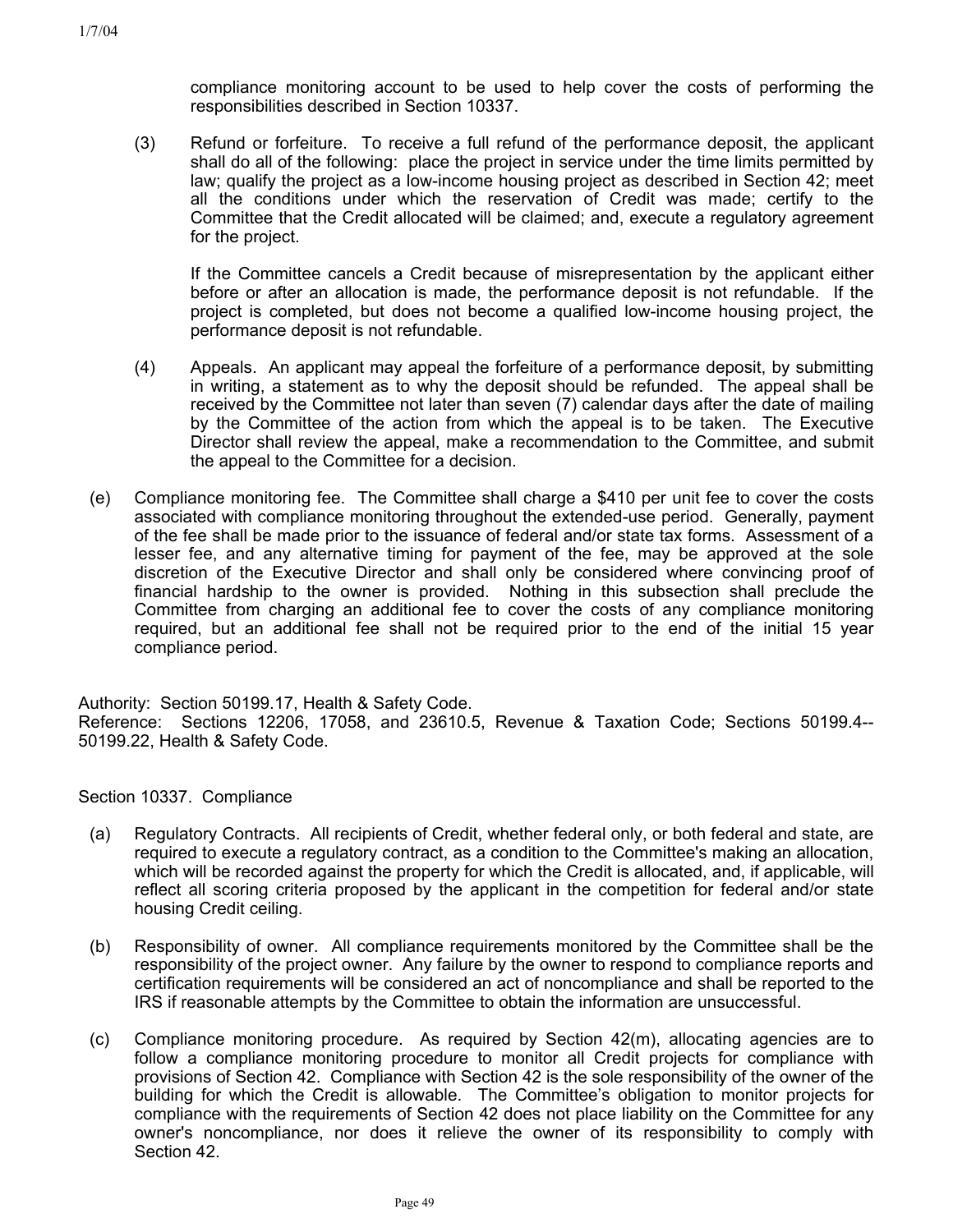- (1) Record keeping. The owner of a Credit project is required to retain records for each qualified low income building in the project for each year in the compliance period showing: the total number of residential rental units in the building (including the number of bedrooms, and unit size in square feet); the percentage of residential rental units in the building that are low-income units; the rent charged for each unit (including utility allowance); the number of household members in each unit; notation of any vacant units; move-in dates for all units; tenant's (i.e., household) income; documentation to support each household's income certification; the eligible basis and qualified basis of the building at the end of the first year of the Credit period; and, the character and use of any nonresidential portion of the building included in the building's eligible basis.
- (2) Record Retention. For each qualified low-income building in the project, and for each year of the compliance period, owners and the Committee are required to retain records of the information described above in "record keeping requirements."
	- (A) Owners shall retain documents according to the following schedule:
		- (i) for at least six years following the due date (with extensions) for filing the federal income tax return for that year (for each year except the first year of the Credit period); and,
		- (ii) for the first year of the Credit period, at least six years following the due date (with extensions) for filing the federal income tax return for the last year of the compliance period of the building.
		- (iii) for local health, safety, or building code violation reports or notices issued by a state or local governmental entity, until the Committee has inspected the reports or notices and completes the tenant file and unit inspections and the violation has been corrected. This subsection shall take effect beginning January 1, 2001.
	- (B) The Committee shall retain records of noncompliance, or failure to certify, for at least six years beyond the Committee's filing of the respective IRS noncompliance Form 8823. Should the Committee require submission of copies of tenant certifications and records, it shall retain them for three years from the end of the calendar year it receives them. Should it instead review tenant files at the management office of the subject project, it shall retain its review notes and any other pertinent information for the same three-year period. The Committee shall retain all other project documentation for the same three-year period.
- (3) Certification requirements. Under penalty of perjury, a Credit project owner is required to annually, during each year of the compliance period, meet the certification requirements of U.S. Treasury Regulations 26 CFR 1.42-5(c), (which beginning January 1, 2001, shall include certifications that no finding of discrimination under the Fair Housing Act, 42 USC 3601 occurred for the project, that the buildings and low income units in the project were suitable for occupancy taking into account local health, safety, and building codes , that no violation reports were issued for any building or low income unit in the property by the responsible state or local government unit, that the owner did not refuse to lease a unit to an applicant because the applicant had a section 8 voucher or certificate, and that except for transitional or single room occupancy housing, all low income units in the project were used on a nontransient basis. The following must also be certified to by the owner:
	- (A) the project met all terms and conditions recorded in its Regulatory Agreement, if applicable;
	- $(B)$  the applicable fraction (as defined in IRC Section 42(c)(1)(B)) met all requirements of the Credit allocation as specified on IRS Form(s) 8609 (Low-Income Housing Credit Allocation Certification.);
	- (C) no change in ownership of the project has occurred during the reporting period;
	- (D) the project has not been notified by the IRS that it is no longer a "qualified lowincome housing project" within the meaning of Section 42 of the IRC;
	- (E) no additional tax-exempt bond funds or other Federal grants or loans with interest rates below the applicable federal rate have been used in the Project since it was placed in service; and,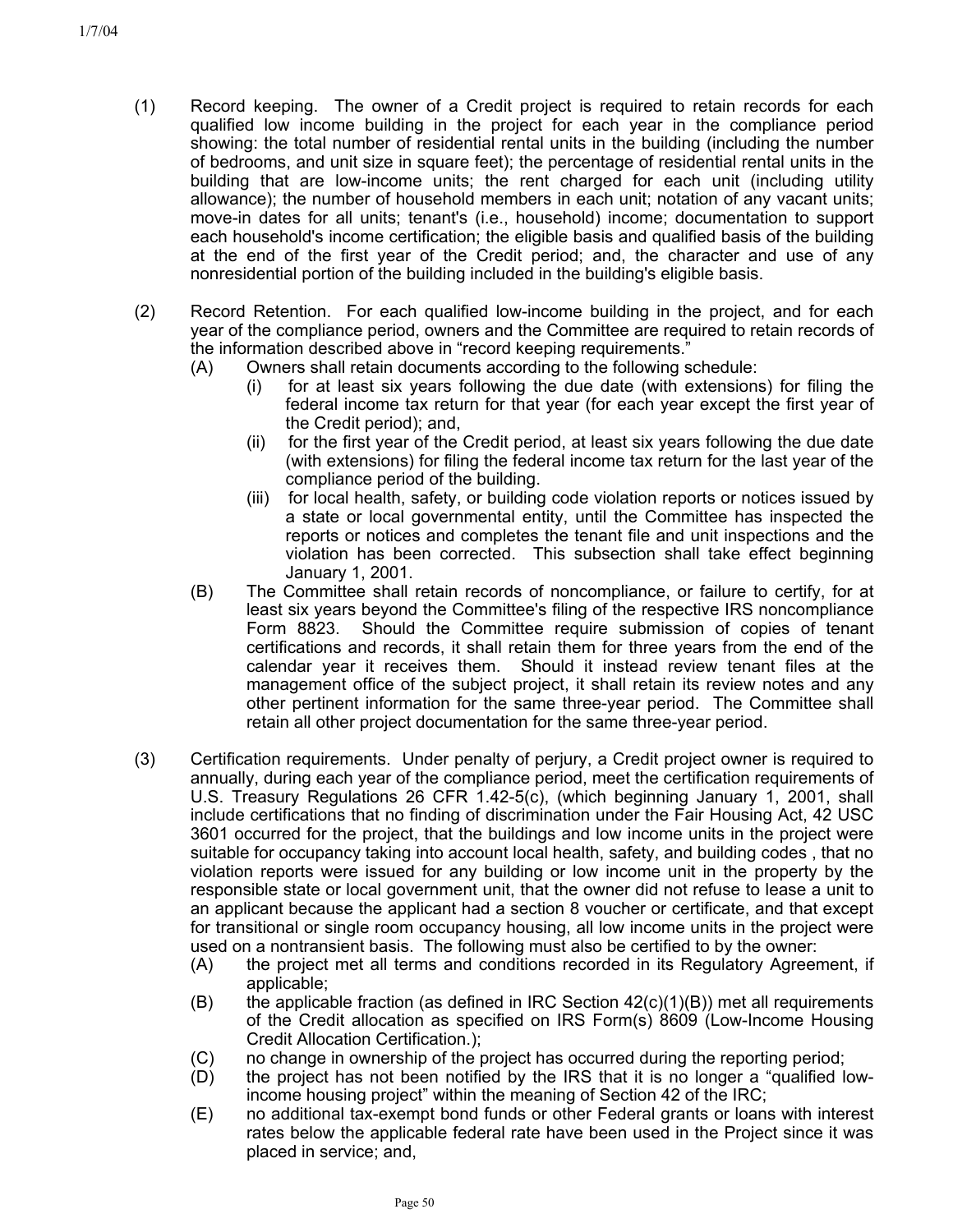- (F) report the number of units that were occupied by Credit eligible households during the reporting period.
- (4) Status report, file and on site physical inspection. Beginning in 2001, the Committee or its agent will conduct file and on site physical inspections for all projects no later than the end of the second calendar year following the year the last building in the project is placed in service, and once every three years thereafter. These physical inspections will be conducted for all buildings and common areas in each project, and for at least 20% of the low-income units in each project. The tenant file reviews will also be for at least 20% of the low-income units in each project, but may be conducted on site or off site. Each year the Committee shall select projects for which site inspections will be conducted. The projects shall be selected using guidelines established by the Executive Director for such purpose, while the units and tenant records to be inspected shall be randomly selected. Advance notice shall not be given of the Committee's selection process, or of which tenant records will be inspected at selected projects; however, an owner shall be given reasonable notice prior to a project inspection.
	- (A) A Notice of Intent to Conduct Compliance Inspection and a Project Status Report (PSR) form will be delivered to the project owner within a reasonable period before an inspection is scheduled to occur. The completed PSR form shall be submitted to the Committee by the owner prior to the compliance inspection. The Committee will review the information submitted on the PSR for compliance with income, rent and other requirements prior to performing the tenant file inspection.
	- (B) Each project undergoing a file inspection will be subject to a physical inspection to assure compliance with local health, safety, and building codes or with HUD's uniform physical condition standards. Owners shall be notified of the inspection results.
	- (C) The Committee may perform its status report, file inspection procedures and physical inspection on Credit projects even if other governmental agencies also monitor those projects. The Committee's reliance on other review findings may alter the extent of the review, solely at the Committee's discretion and as allowed by IRS regulations. The Committee may rely on reports of site visits prepared by lenders or other governmental agencies, at its sole discretion. The Committee shall, whenever possible, coordinate its procedures with those of other agencies, lenders and investors.
- (5) Notification of noncompliance. The Committee shall notify owners in writing if the owner is required to submit documents/information related to either the physical or tenant file inspection. If the Committee does not receive the information requested, is not permitted or otherwise is unable to conduct the inspections or discovers noncompliance with Section 42 as a result of its review, the owner shall be notified in writing before any notice is sent to the IRS.
- (6) Correction period. It is the intention of the Committee that owners be given every reasonable opportunity to correct any noncompliance. Owners shall be allowed an opportunity to supply missing tenant file documents or to correct other noncompliance within a correction period no longer than ninety (90) days from the date of written notice by the Committee to the owner, unless the violation constitutes an immediate health or safety issue, in which case, the correction should be made immediately. With good cause, the Committee may grant up to a six-month extension of the correction period upon receipt of a written justification from the owner.
- (7) IRS and FTB notification. All instances of noncompliance, whether corrected or not, shall be reported by the Committee to the IRS. This shall be done within forty-five (45) days following the termination of a correction period allowed by the Committee, pertaining to IRS Form 8823.
- (d) Change in ownership. It is the project owner's responsibility to inform the Committee of any change in the ownership of the project and the owner's mailing address.